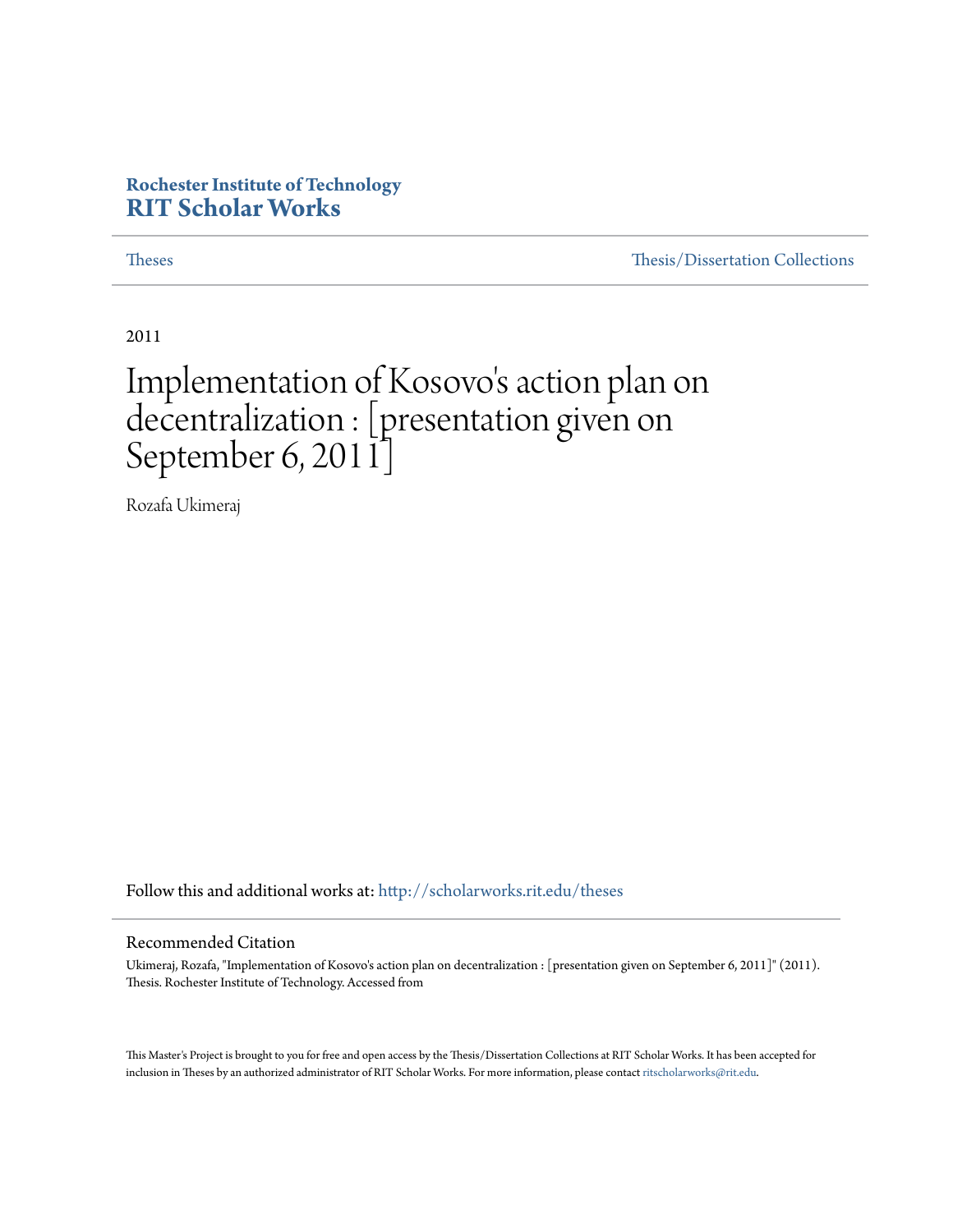# **AMERICAN UNIVESITY OF KOSOVO**

In partnership with

# **ROCHESTER INSTITUTE OF TECHNOLOGY**

Master of Science Degree in Professional Studies

# **IMPLEMENTATION OF KOSOVO'S ACTION PLAN ON DECENTRALIZATION**

**Rozafa UKIMERAJ** 

August 31, 2011

Submitted as a Capstone Project in partial fulfillment of a Master of Science Degree in Professional Studies at the RIT Centre for Multidisciplinary Studies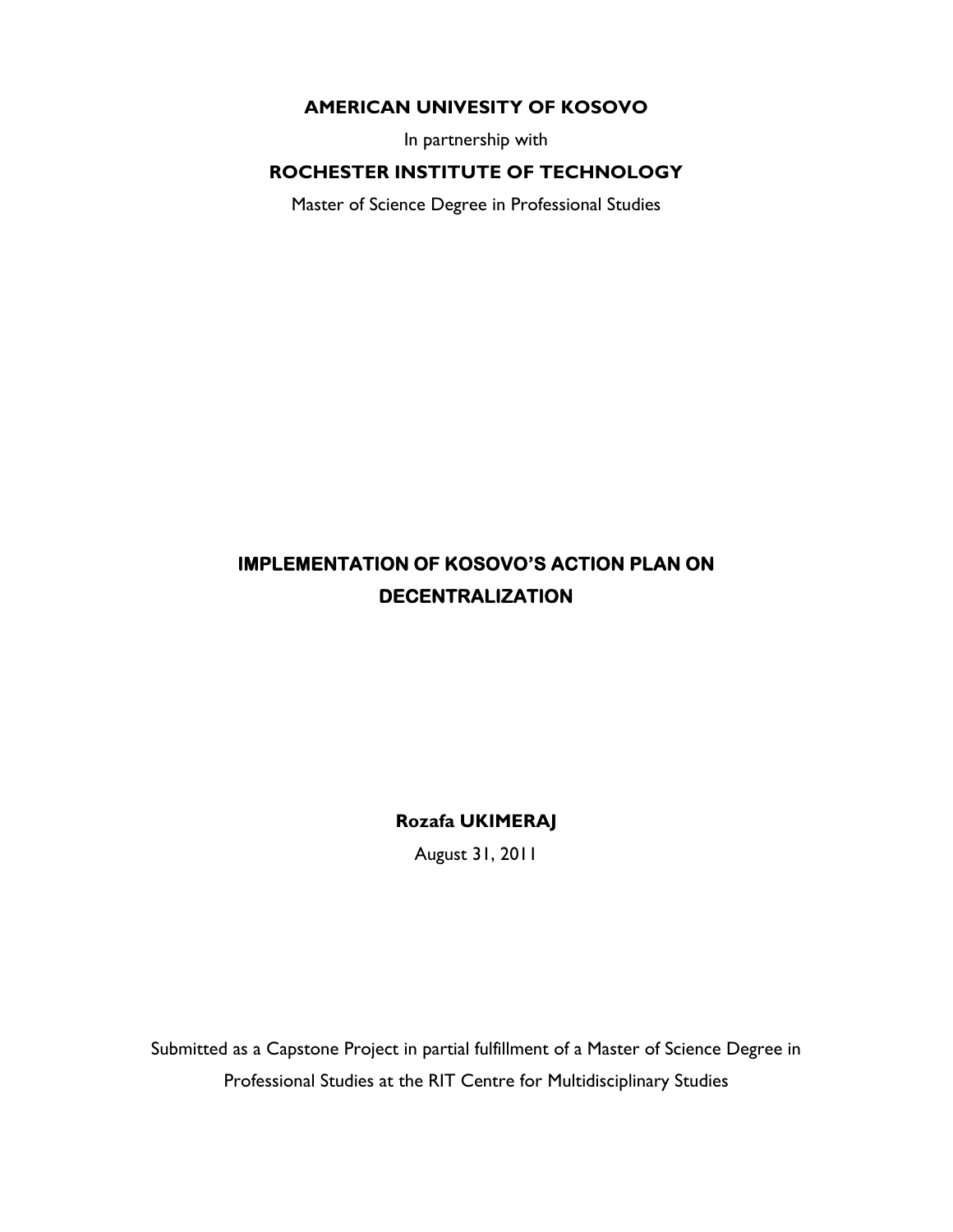# **ACKNOWLEDGEMENT**

I would start this acknowledgment letter with this quotation "There is more hunger for love and appreciation in this world than bread" said by Mother Teresa.

In this regard, I would appreciate the generous contribution of the USAID for a scholarship award to attend the professional studies in master of sciences, in very prestigious educational institutions. I am highly honored to be the recipient of this award and I am glad to have the opportunity to thank the USAID without which many students would be unable to pursue the career of their dreams.

I am very thankful to my husband, my parents, my sisters and my brother for encouraging and supporting me all the time during my studies.

I am truly grateful to my chief Mr. Besnik Osmani, for his understanding and especially for his professional support regarding the decentralization process.

I really appreciate and thank Professor Brian Bowen for taking the time out of his busy schedule to talk to me, to advise and to guide about the master thesis. I want to express my sincere gratitude for all the efforts he has taken during these academic years.

I would also thank my consultant Mr. Alan Packer, for his professional support.

In the end, I would like to thank all of my friends for their confidence and willingness to help me achieve my goals.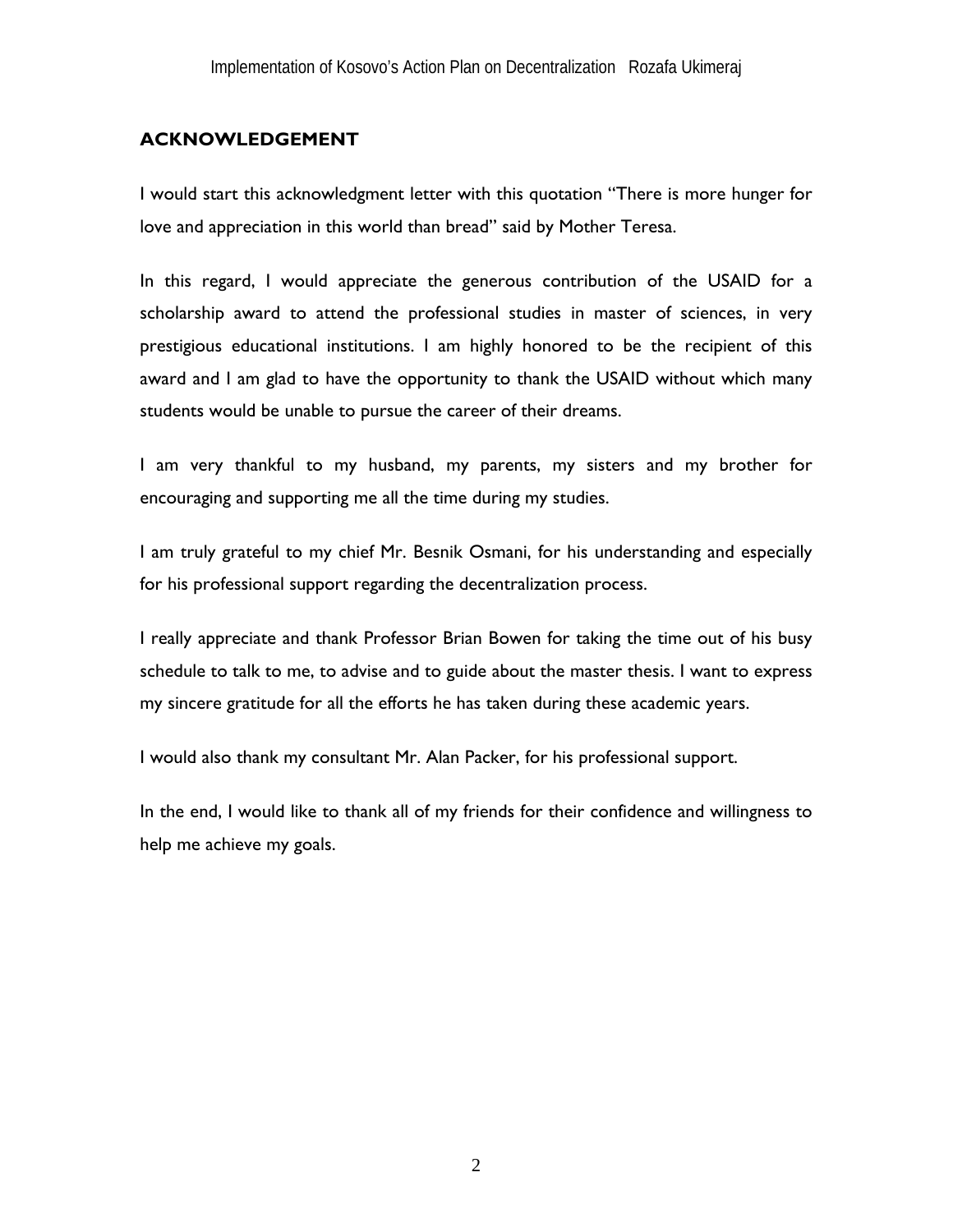# **LIST OF APPENDIXES**

| EU           | <b>European Union</b>                       |
|--------------|---------------------------------------------|
| <b>CEC</b>   | <b>Central Election Commission</b>          |
| ICO          | International Civilian Office               |
| <b>IMGD</b>  | Inter-ministerial Group on Decentralization |
| <b>LLSG</b>  | Law on Local Self Government                |
| <b>MFE</b>   | Ministry of Economy and Finances            |
| <b>MLGA</b>  | Ministry of Local Government Administration |
| MoU          | Memorandum of Understanding                 |
| <b>NGO</b>   | Non-governmental Organization               |
| <b>PMU</b>   | Pilot Municipal Unit                        |
| <b>PPP</b>   | <b>Public Private Partnership</b>           |
| <b>UNMIK</b> | United Nations Mission in Kosovo            |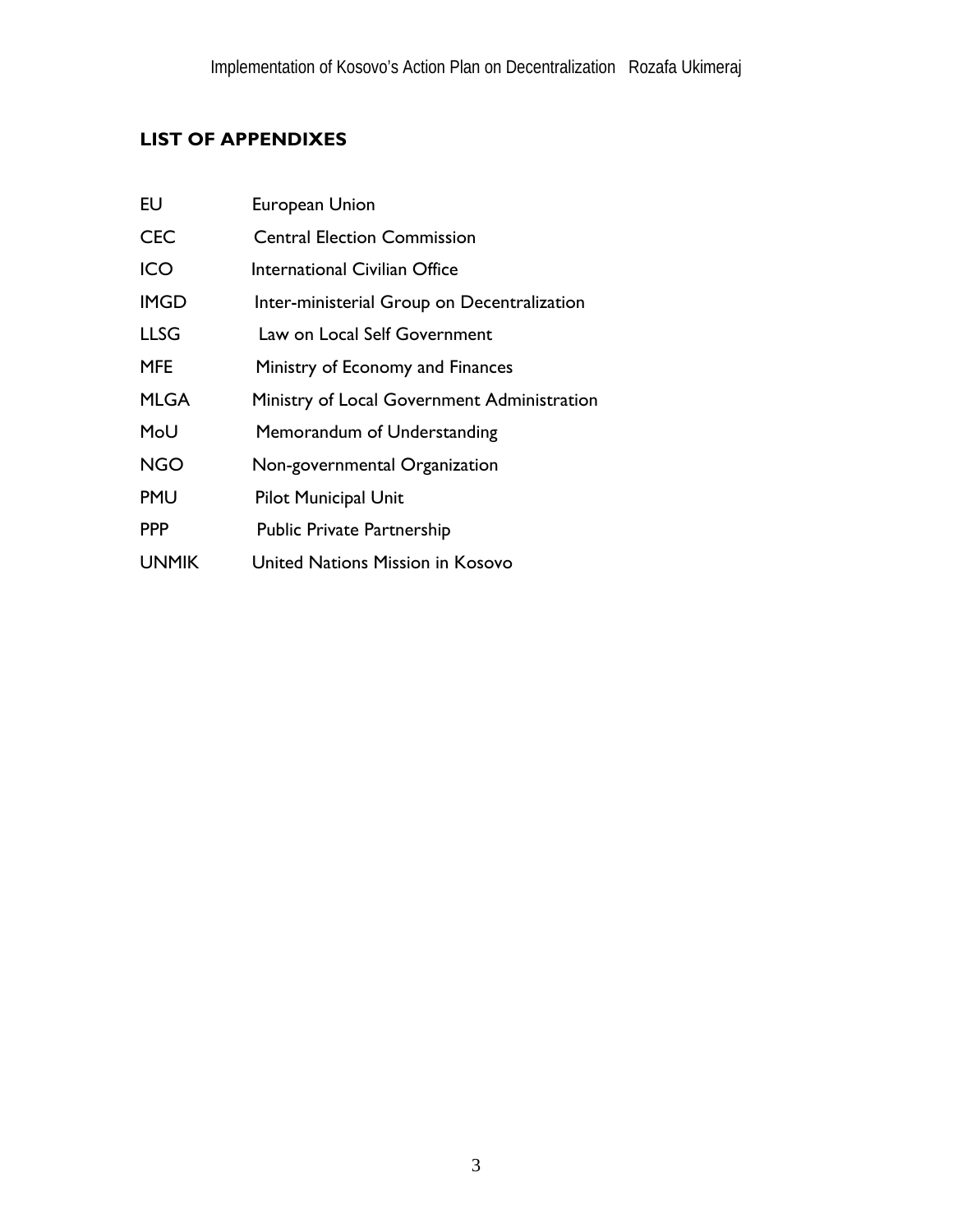# **TABLE OF CONTENT**

| 1. General information on the organization and functioning of local government in |
|-----------------------------------------------------------------------------------|
|                                                                                   |
| 1.1 The current system of organization and functioning of local government12      |
| 2. Legal framework for local self-government in the republic of Kosovo14          |
| 2.1 Basic principles of the European charter of local self government14           |
|                                                                                   |
|                                                                                   |
|                                                                                   |
|                                                                                   |
|                                                                                   |
|                                                                                   |
|                                                                                   |
| 3. Reform of local government and decentralization in Kosovo- opportunities and   |
|                                                                                   |
|                                                                                   |
| 3.2 Administrative aspect of the reform and decentralization31                    |
|                                                                                   |
|                                                                                   |
|                                                                                   |
|                                                                                   |
| 5.3 Coordination with donors and capacity building, challenges50                  |
|                                                                                   |
| 6. The process of reform of local government in the countries of the              |
|                                                                                   |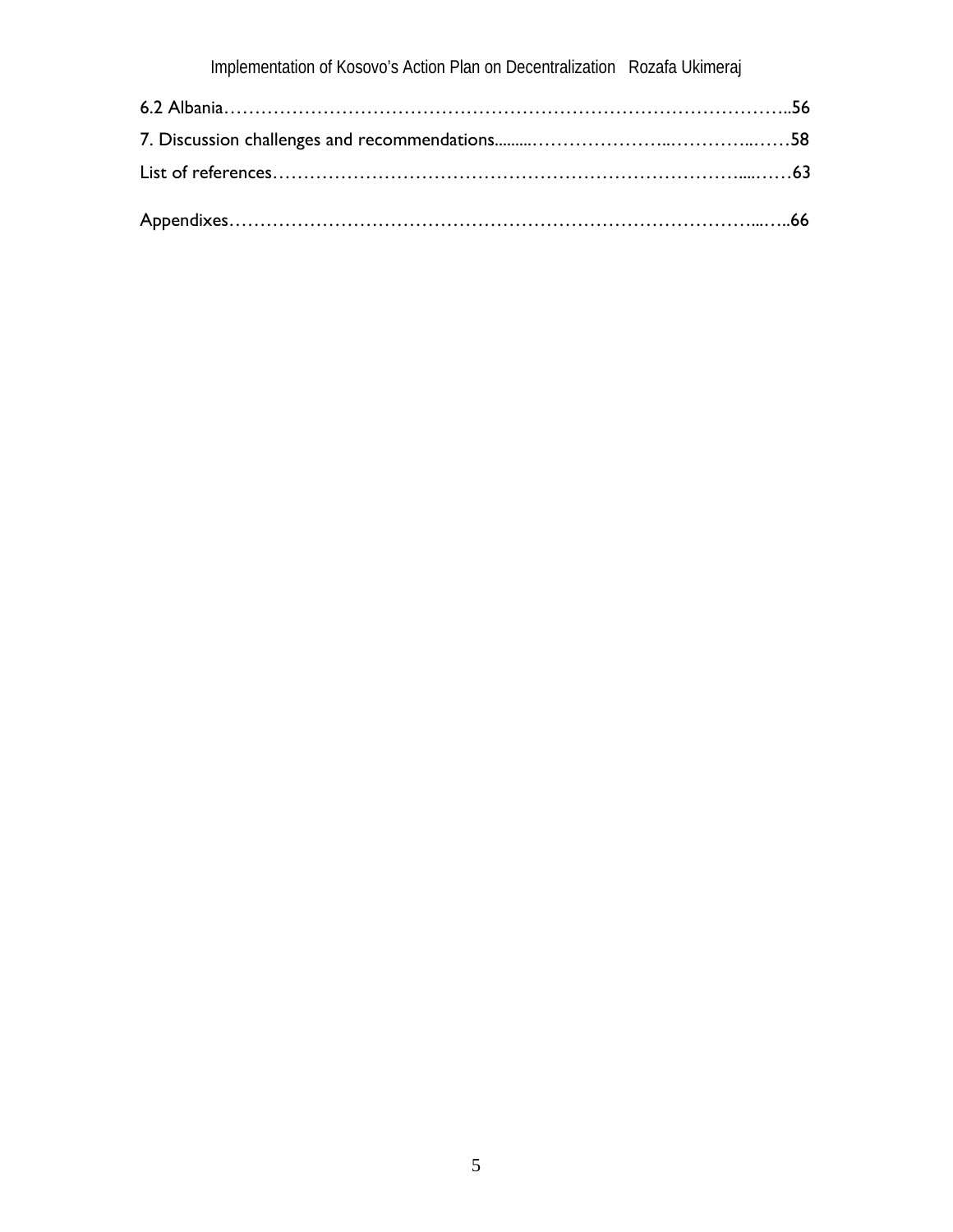# **LIST OF FIGURES**

| Figure 2.1 "Do you think it is better pre-consulting of the citizens in cases of the  |  |  |  |  |
|---------------------------------------------------------------------------------------|--|--|--|--|
|                                                                                       |  |  |  |  |
| Figure 2.2 Municipal organization based on UNMIK regulation 2000/4517                 |  |  |  |  |
| Figure no 2.2.1 municipal organization based on UNMIK regulation 2007/3018            |  |  |  |  |
| Figure no 2.4 municipal organization based on Law on local self government20          |  |  |  |  |
| Figure 2.6 Map of the Municipalities of Kosovo (based on Law on Municipal             |  |  |  |  |
|                                                                                       |  |  |  |  |
|                                                                                       |  |  |  |  |
| Figure 2.6.2 Three PMU-s created by UNMIK Administrative Order on 200524              |  |  |  |  |
| Figure 2.6.3 Five+1 new created Municipalities by law on municipal boundaries24       |  |  |  |  |
|                                                                                       |  |  |  |  |
|                                                                                       |  |  |  |  |
| Figure 3.1.2 "Has the decentralization process improved the interethnic relations?"31 |  |  |  |  |
| Figure 3.2 "Do you think that Kosovo needs more than 38 municipalities?" ;32          |  |  |  |  |
| Figure 3.3 Number of the municipal staff based on the approval budget for 200834      |  |  |  |  |
| Figure 4 "Who do you think benefits from the decentralization?" 37                    |  |  |  |  |
| Figure 5.2 Competencies and responsibilities of the municipalities48                  |  |  |  |  |
| Figure 5.4.1 "Do you think that is better to create the new municipality of the north |  |  |  |  |
|                                                                                       |  |  |  |  |
| Figure 5.4.2 "do you think that Government did a great job to implement successfully  |  |  |  |  |
|                                                                                       |  |  |  |  |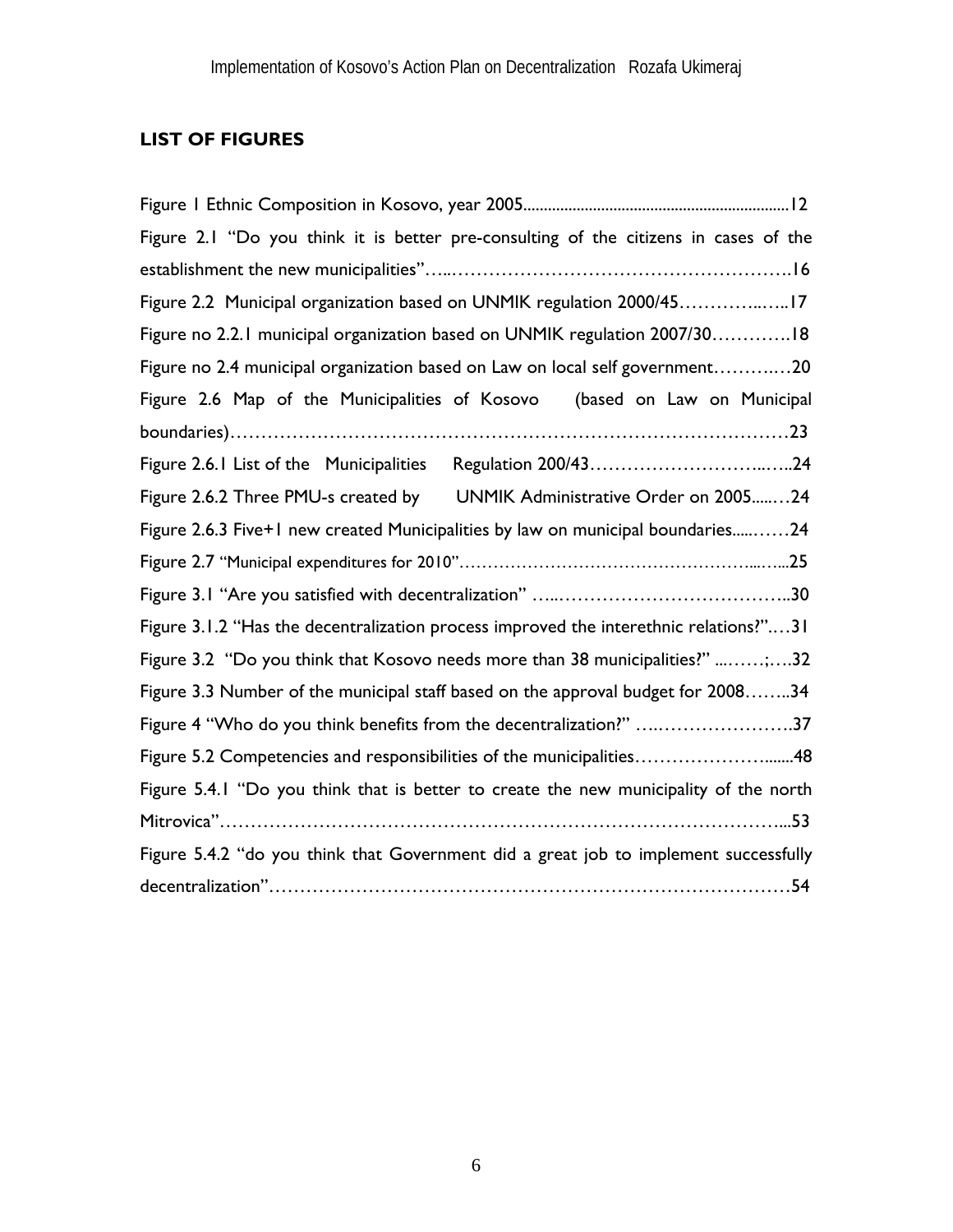### **Executive Summary**

Kosovo is passing through a dramatic transitional phase of political, economic and social development. In these circumstances decentralization has taken primacy among political and institutional developments. This capstone project addressed the problem of the implementation of the Action Plan on Decentralization in Kosovo, used by the government as a "tool", to implement the local reform in Kosovo. The capstone project examined the main issues through the process of decentralization, including the acceptance of the decentralization by the Albanians, being the ethnic majority in Kosovo, and the impact of implementation of decentralization on the integration of Serbs. In order to have to have a clear understanding of what citizens think regarding the decentralization process, there was a survey conducted with 100 citizens, plus 30 responsible people from Government, Municipalities, NGO-s and the Political Parties.

The survey from this capstone project showed that only 7 % were satisfied with decentralization. Over 71 % of interviewees were not satisfied enough and 22 % were not satisfied at all. (see figure)





The capstone project highlights that

decentralization process in Kosovo is characterized by two issues: the legal and political. Under the legal, there need to be a transfer of power from central level toward the local authorities and politically there must be a strategy to overcome and resolve the concerns of minority communities.

The decentralization process must be organized on a more professional level. It must not be established on an ethnicity basis. In this regard, around the 56 % of the project survey respondents consider that the decentralization process did not improve interethnic relation. Decentralization needs to be politically rational and in advance to have a comprehensive consultation with citizens. In this regard, around 82% of respondents think that citizens have to be consulted in cases of the establishment of the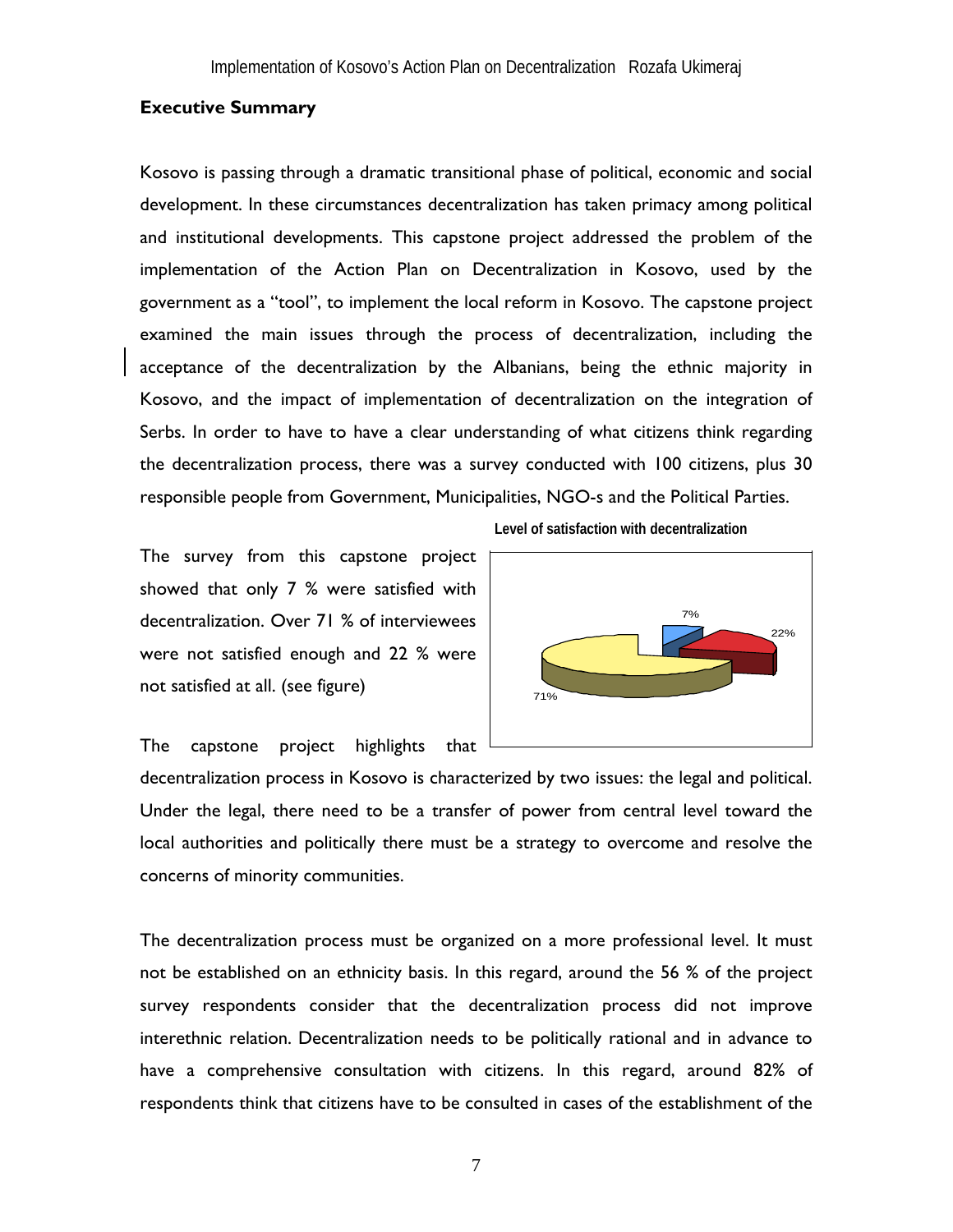new municipalities. In general, there is an impression that decentralization was a benefit just for minority groups. Around 20% of the respondents think that from the decentralization benefits all citizens. The other part of respondents thinks that from decentralization benefited minorities groups only.

Recommendations of the capstone project show that the decentralization should be understood as part of local government reform and not only be understood as beneficial to minorities. The main outcome from the capstone project was to highlight the progress and the challenges of decentralization as a part of the local reform in Kosovo. This resulted with three main areas of recommendations:

- The legal framework on local self government to be reviewed and to be completed. The package of e-governance laws, Law on city of Prishtina, Law on naming the villages and settlements, are some of new laws that need to be approved. The existing legal framework should be reviewed, such as Law on local Self Government, Law on Public Private Partnership, law on Public Enterprises and Law on Managing the Municipal Property.
- **After the decentralization process in terms of the "Ahtisaari package" has taken** its form, the process of reform and decentralization should continue in the coming years fully in accordance with the European Charter of Local Self-Government<sup>1</sup>. In this context, they should not be based only on ethnic criteria. Upon the creation of further new municipalities, it is needed to have preliminary consultations with citizens
- **The decentralization reform must focus also on: administration reform (such as** the size of the administration and institutional memory); political reform (to avoid the second round - ballot in the local election for electing the Mayor); and financial reform (to increase the financial autonomy of the municipalities).

 $\overline{a}$ <sup>1</sup> European Charter on the Local Self-Government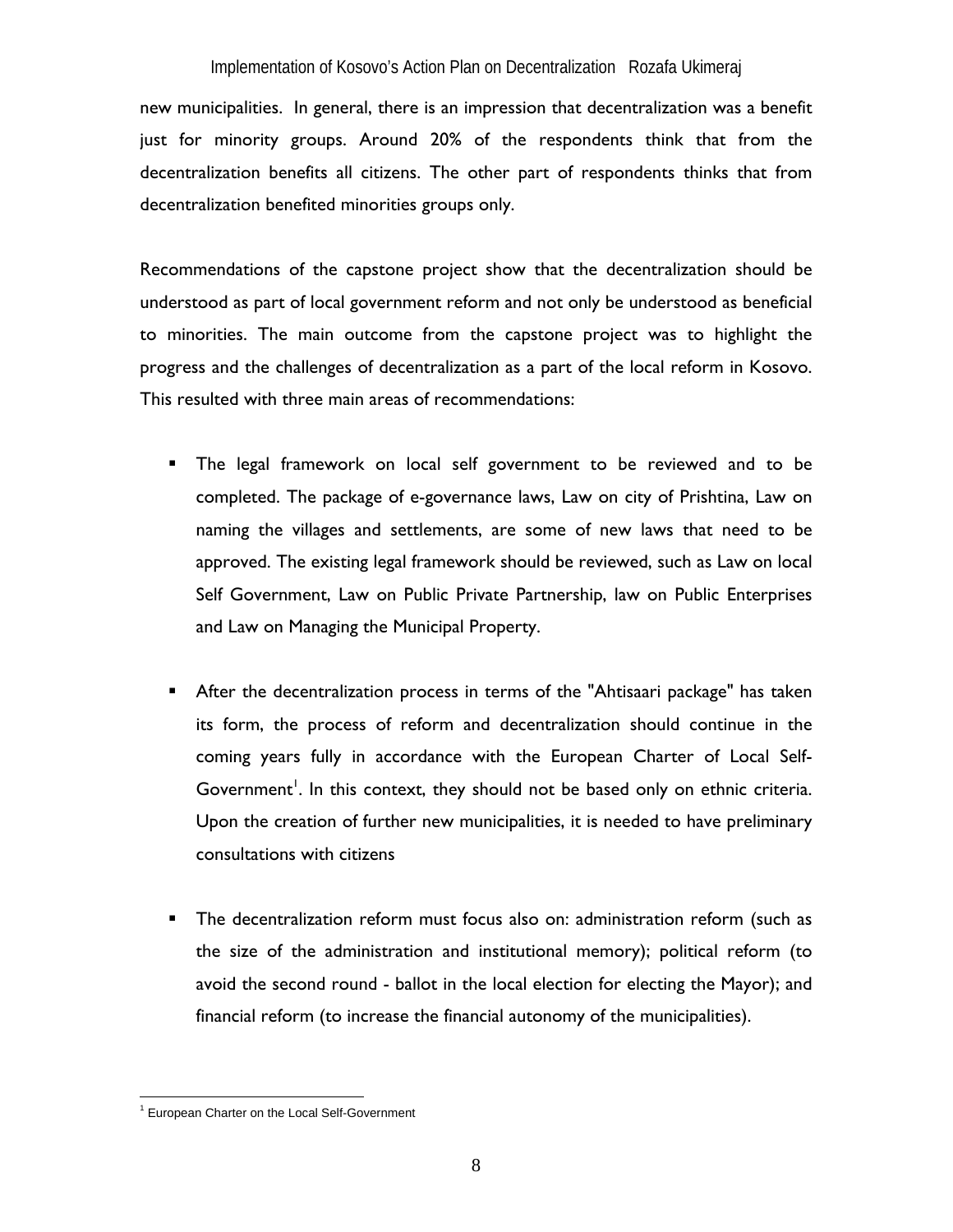# **1. GENERAL INFORMATION ON THE ORGANIZATION AND FUNCTIONING OF LOCAL GOVERNMENT IN KOSOVO**

Since 1999, Kosovo passed the transition from a centralist system toward a system of democratic values and free market. In this context, local government has had its steady progress over the years. In 1999, in accordance with the terms of the new situation created after the conflict, is the origin of a modern system of local government that aspires to be as close as possible to and to serve the citizens of Kosovo. In the same year the United Nations Mission in Kosovo $^2$  has began the process of transfer of competences.

In the wake of this process, Kosovo institutions have undertaken a range of activities for the implementation of the process of local government reform in terms of creating the legal framework to ensure a wider autonomy to municipalities. Regulation 2000/45 was the first modern organic law which paved the road and created conditions for the functioning of local governance based on principles of the European Charter of Local Self Government. In this regard, the main territorial unit of local government in Kosovo was the municipality, which exercises all powers that are not expressly reserved to the Central Government. Based on this regulation, the mayor was elected by the Municipal Assembly. In 2001 the "Constitutional Framework for Provisional Self-Government in Kosovo" entered into force. In that time the Central Government had a wide range of responsibilities in relation to local government level.

The Ministry of Local Government Administration was established in December 2004, as an effort of central government to create structures that would be exclusively in charge of local governance issues. The creation of the Ministry of Local Government Administration helped to create favorable conditions for policy making and sponsoring legislation for local self-government, to encourage and promote local self-government in accordance with the European Charter of Local Self Government, and to increase the coordination between the levels of governance.

<u>.</u>

<sup>&</sup>lt;sup>2</sup> United Nations Resolution 1244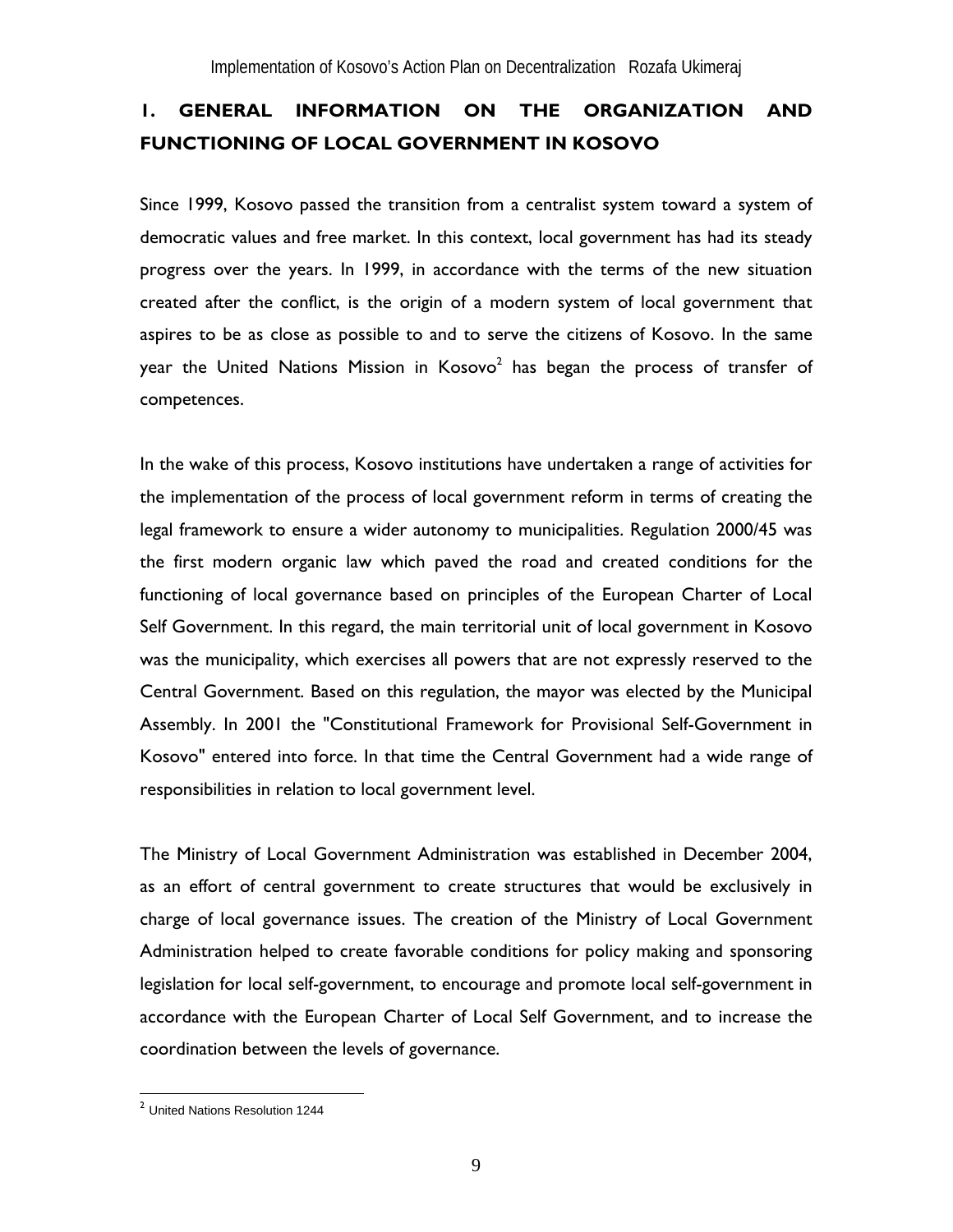Since 2006, decentralization and its implementation as a process, was a topic of discussion in the negotiating table in Vienna<sup>3</sup> when the Kosovo institutions began negotiations to define the final status of Kosovo. On February 2007, the UN Special Envoy, Martti Ahtisaari, delivered a draft status settlement proposal<sup>4</sup> covering a wide range of issues related to Kosovo's future, in particular measures to protect Kosovo's non-Albanian communities. In the same year came a major step towards reforming local government in Kosovo. For the first time the citizens had the opportunity to elect directly their mayor.

On February 2008, the Kosovo institutions declared the independence of Kosovo<sup>5</sup> and in these circumstances it was necessary to make changes in the legislation. Kosovo Assembly had expressed commitment to implement the "Ahtisaari Plan", which is incorporated even in the Constitution<sup>6</sup> and in the laws which were approved by the Assembly of Kosovo. The decentralization chapter of the Ahtisaari package<sup>7</sup> contained the basic provisions regarding the local reform. To implement this kind of reform for policymakers in Kosovo was needed, firstly, political consensus, number of certain laws to be approved by the parliament<sup>8</sup>, and public campaign, in order to inform the citizens particularly because community acceptance of the decentralization process, by both Serbs and Albanians, had two opposing dynamics.

Decentralization, however, took on negative connotations for the Serb community when decentralization was linked to, and understood as coming from, the package that paved the way for Kosovo Independence<sup>9</sup>. On the other hand Albanian population believed that the expansion of new Serbian municipalities into majority Albanian villages and the creation of new municipalities with a Serbian majority creates and strengthens Serb controlled areas. Because of this situation government officials faced various

 $\overline{a}$ 

<sup>&</sup>lt;sup>3</sup> Annual report of the ministry of local government Administration (2006)

<sup>&</sup>lt;sup>4</sup> Comprehensive settlement for final status of Kosovo. Ahtisaari document

<sup>&</sup>lt;sup>4</sup> Comprehensive settlement for final status of Kosovo, Ahtisaari document<br><sup>5</sup> Declaration of independence of republic of Kosovo, 17 February 2008

<sup>&</sup>lt;sup>6</sup> Constitution of republic of Kosovo, entered to power on 15 of June 2008

<sup>&</sup>lt;sup>7</sup> Chapter 3 of the Ahtisaari document

 $^8$  The Assembly of Republic of Kosovo, has passed 41 laws, in order to fulfill obligations regarding the Ahtisaari package;<br>9 Desiment descriptivation 4 vess on published by Kosovo Lesel Covernment Institute.

<sup>&</sup>lt;sup>9</sup> Document, decentralization, 1 year on, published by Kosovo Local Government Institute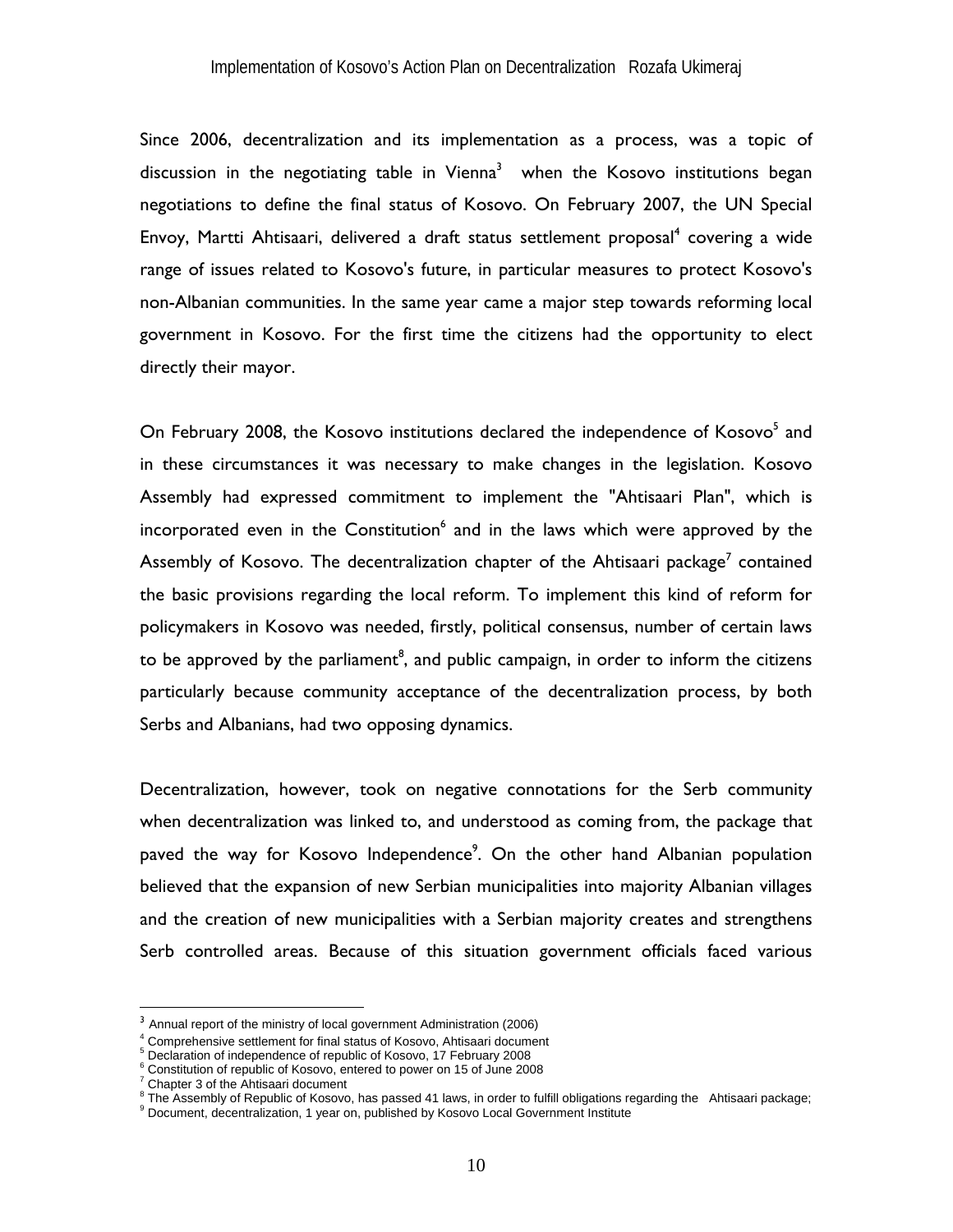difficulties and challenges when attempting to proceed with the decentralization process. In this regard was needed time and resources to try and explain the benefits that decentralization brings Kosovo and its citizens. In this process was needed also a great deal of cooperation and coordination at both the horizontal level (central government level) and vertical level (centre and local government), on one hand and with citizens on the other hand. To implement the decentralization process it was needed to inform citizens through the public campaign<sup>10</sup> and to have a wide range of political consensuses.

In this process, one of the greatest challenges for implementing the decentralization plan in Kosovo has been the level of acceptance from Kosovo Communities. Despite Government efforts, opposition from the both the Kosovo Serb and Kosovo Albanian communities has created a very delicate situation. In these circumstances, the situation was made even worse with the influence that came from Belgrade politics which had a negative impact on the integration of the Serbian community in the public institutions and public life in Kosovo.

Meantime an Action Plan for the Implementation of Decentralization<sup>11</sup> was prepared to help implement the process of Decentralization. Recently, with the new constitution in place, after the declaration of independence, and with new laws that regulate the local government in the Republic of Kosovo, the territory has been expanded into 38 municipalities<sup>12</sup>. The new Serb municipalities have been created and this will be the starting point for a long term integration of Serbs within Kosovo's social and institutional life.

<sup>&</sup>lt;sup>10</sup> Public campaign organized by Ministry of local Government Administration, since 2008

<sup>11</sup> Action plan on Decentralization, approved by government of Republic of Kosovo, may 2008 <sup>12</sup> Law on Municipal Boundaries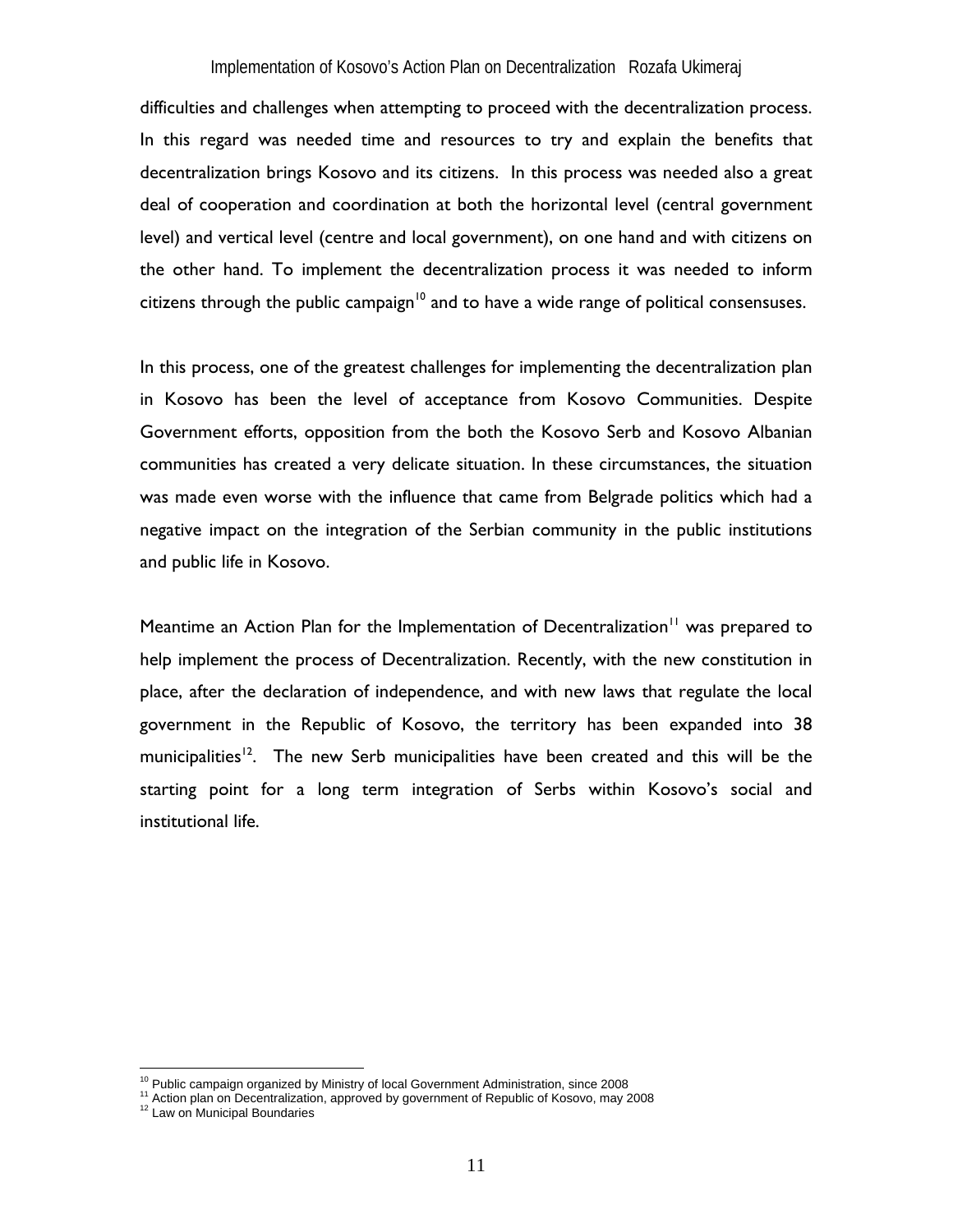

 **Figure 1. Ethnic Composition in Kosovo, year 2005** 

### **1.1 The current system of organization and functioning of Local Government**

The organization and the functioning of the local government in Republic of Kosovo is guaranteed by the highest political and legal act, the Constitution of the Republic. With the entry into force of the Constitution of the Republic of Kosovo, the President of the Republic of Kosovo on June 15, 2008, has signed 41 new laws emerging from the Comprehensive Proposal for Kosovo's final status (the Ahtisaari package), the laws of course having been approved in advance by the Assembly. Within this package of laws were a series of laws dealing with the organization and operation of effective local government in the Republic of Kosovo including: the Law on Local Self-Government, the Law on Municipal Boundaries, (a law which has determined that the Republic of Kosovo consists of 38 municipalities of which 27 municipalities are governed by the Kosovo-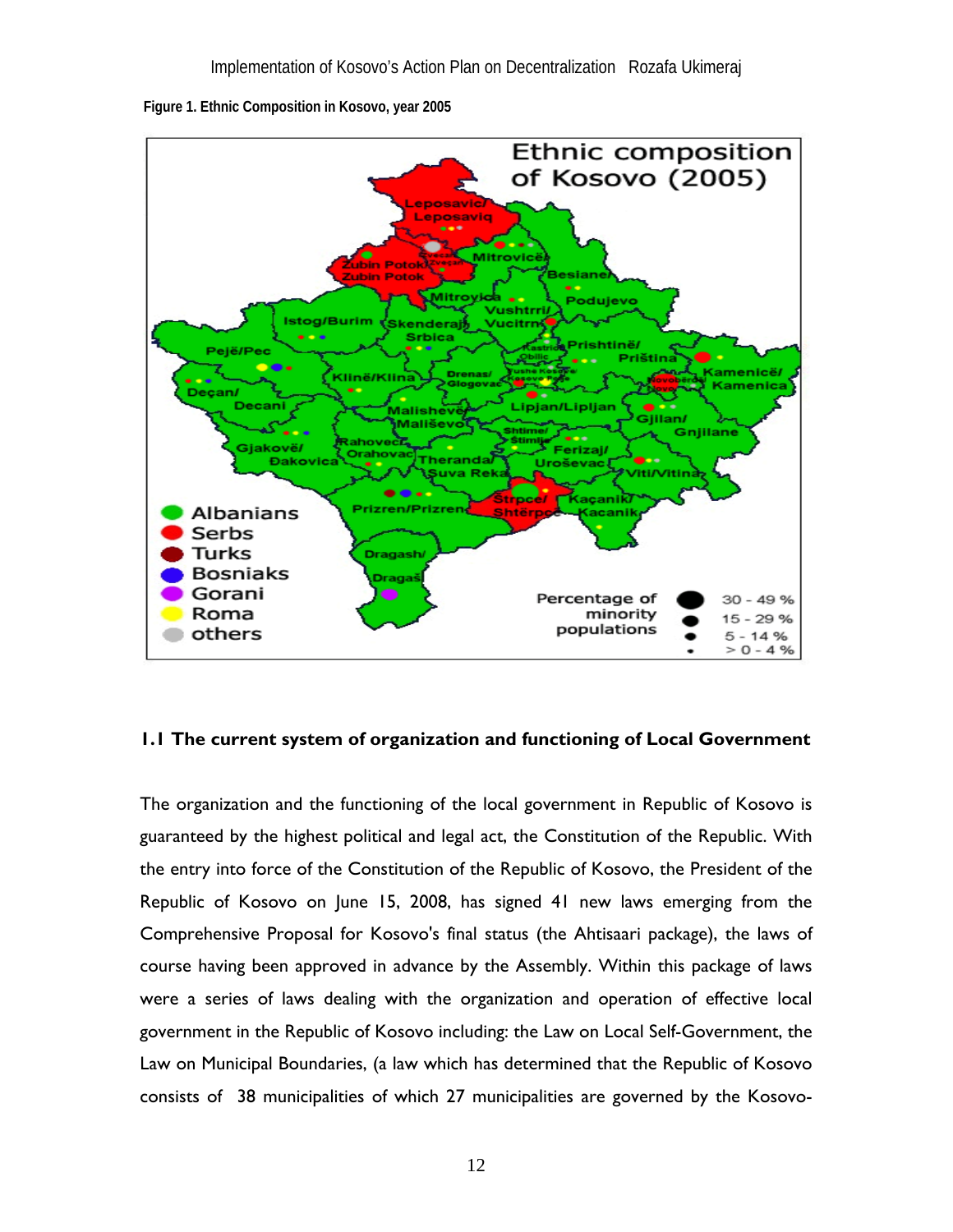Albanian citizens, who in number are over 90% of all citizens throughout the state, and the majority in these municipalities; 10 municipalities led by Kosovo-Serbian citizens, who constitute about 5% of the country's citizens and the majority in these municipalities; plus, a municipality governed by Kosovo-Turkish citizens), the Law on Municipal Elections, Law on Education in the Republic of Kosovo Municipalities, and the Law on local government finances (see figure 2.6).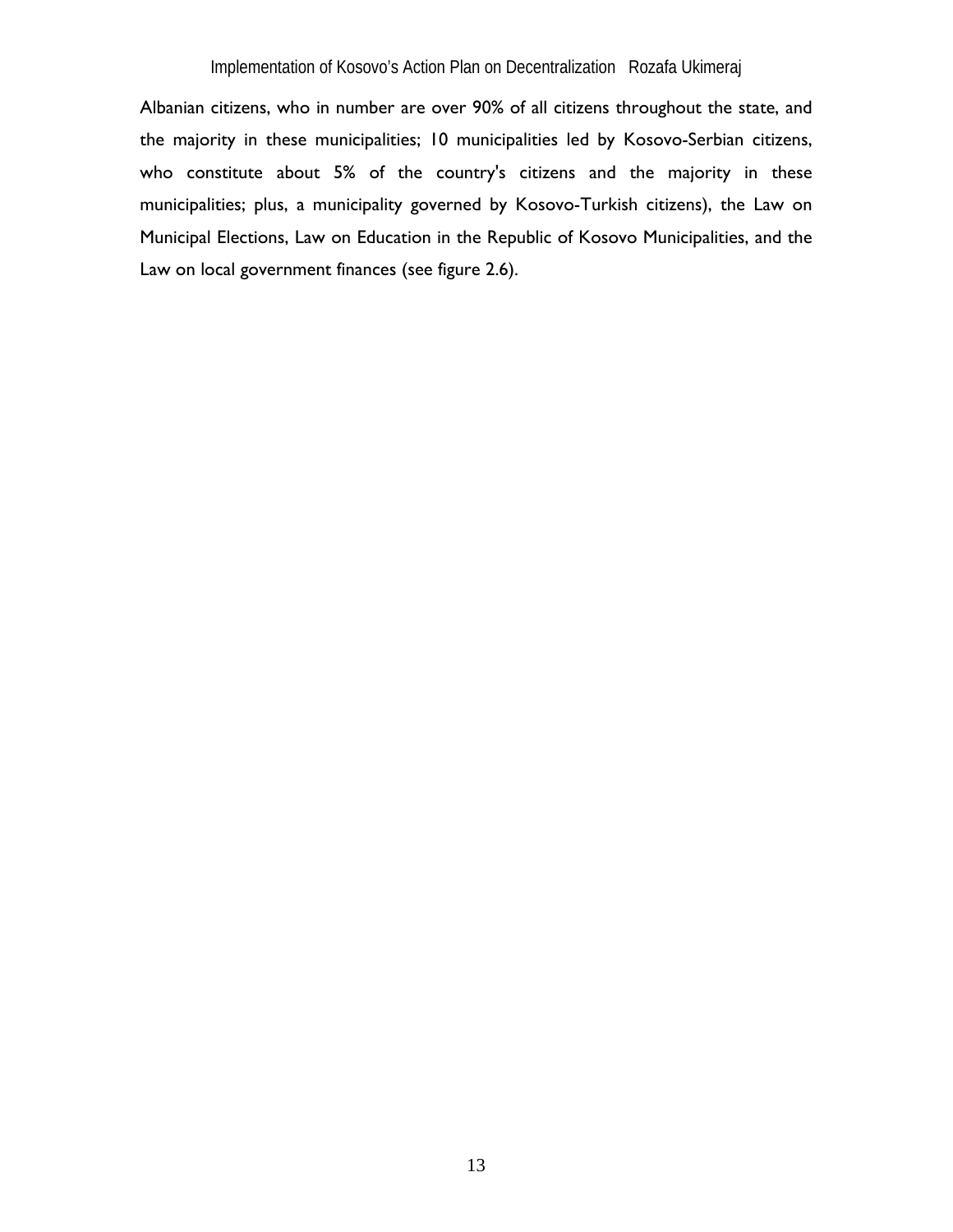# **2. LEGAL FRAMEWORK FOR LOCAL SELF-GOVERNMENT IN THE REPUBLIC OF KOSOVO**

Local government reforms, including the decentralization of authority from central to municipal level, should promote transparency, good governance, accountability, and effectiveness in public services. The legal framework on local self-governance in Kosovo meets the pre-conditions for establishing an advanced local government system, and provides a broad autonomy for the local leadership<sup>13</sup>. In this regard, this chapter will provide information on the legal framework for local self-government in the republic of Kosovo such as the basic principles of the European Charter of Local Self Government, brief history of the legislation, Constitution of Republic of Kosovo, Law on Local Self Government, Law on Local Election, Law on Local Finances etc.

### **2.1 Basic Principles of the European Charter of Local Self Government**

The European Charter of Local Self-Government was adopted on October 15, 1985<sup>14</sup> in the form of the Convention by the Committee of Ministers of the Council of Europe (see Annex 1) and is open for signature by member states of the Council of Europe. It describes basic principles for local government and serves as a reference to the legal framework for local government in all member countries of the Council of Europe. The Charter establishes the principle of local self-government<sup>15</sup>. The concept of local selfgovernment is stated in Article 3 of the Charter and includes "the right and ability of local authorities, within the limits of the law, to regulate and manage a substantial part of public affairs under their own responsibility and in the interests of the local population". Article 4 continues to describe the scope of local government including a basic description of "own" competencies and "delegated" powers. Paragraph 3 of this article requires that "public responsibilities be exercised generally, by preference, by those authorities which are closest to the citizen. Assignment of responsibility to another

<sup>&</sup>lt;sup>13</sup> Capacity assessment of municipal capacities, published by MLGA on 2009

<sup>&</sup>lt;sup>14</sup> European Charter of Local Self-Government has signed and ratified by 43 of the 47 member states of the Council of

Europe<br><sup>15</sup> Article 2 of the European Charter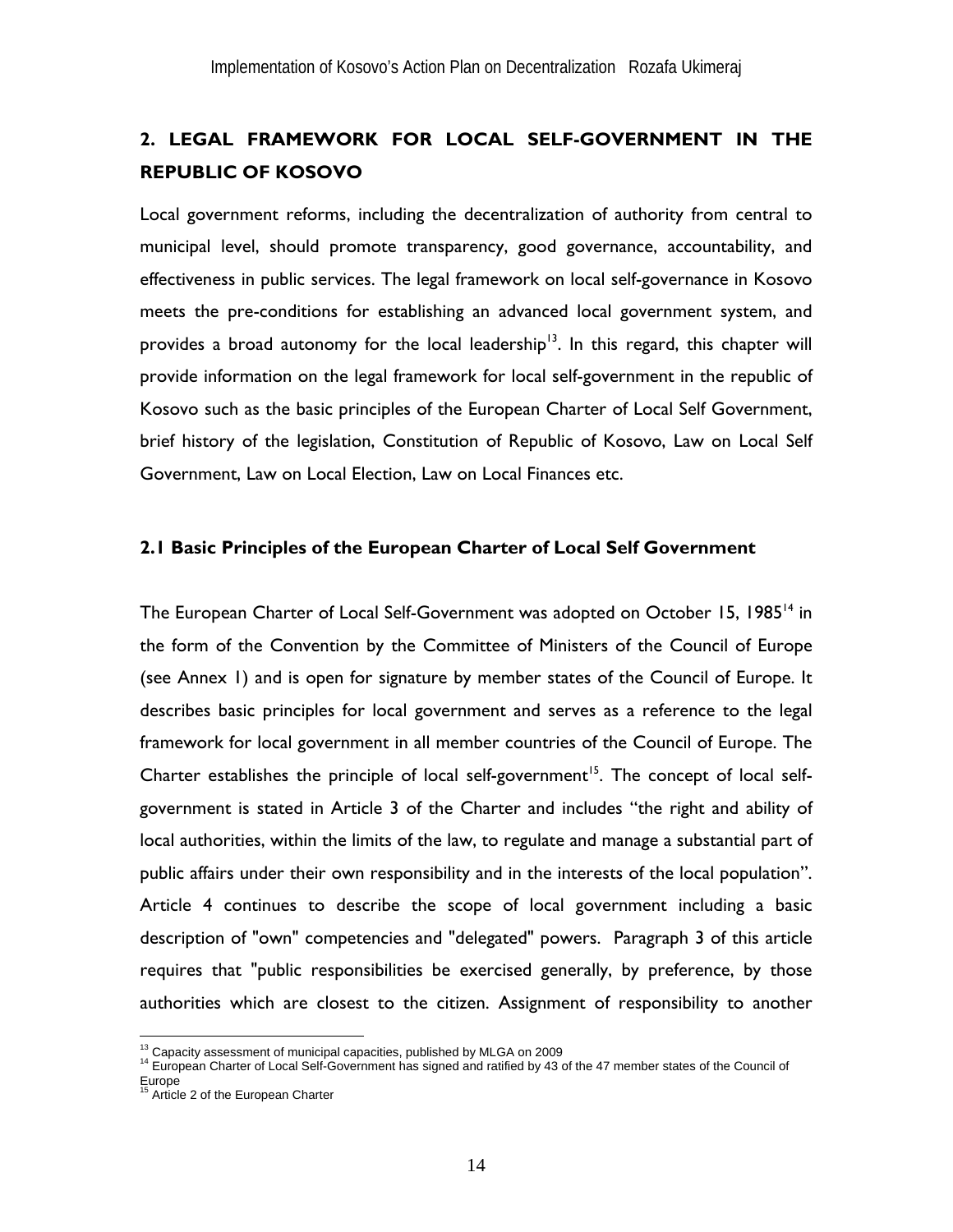authority should consider the extent and nature of the task and demands for efficiency and economy". This principle is otherwise known as the principle of subsidiarity. Given the importance of the principle of subsidiarity, the Committee of Ministers of the Council of Europe adopted Recommendation no. R (95) 19 to implement the "principle of subsidiarity". Therefore, the Kosovo authorities had in mind the principles of the European charter during the overall process of drafting the new constitution and the basic legislation for local governance. Through the European charter are guaranteed some of the basic principles as described below:

- The basic powers and responsibilities of local authorities shall be prescribed by the constitution or by statute. However, this provision shall not prevent the attribution to local authorities of powers and responsibilities for specific purposes in accordance with the law.
- Local authorities shall, within the limits of the law, have full discretion to exercise their initiative with regard to any matter which is not excluded from their competence nor assigned to any other authority.
- Public responsibilities shall generally be exercised, in preference, by those authorities which are closest to the citizen. Allocation of responsibility to another authority should weigh up the extent and nature of the task and requirements of efficiency and economy.
- Powers given to local authorities shall normally be full and exclusive. They may not be undermined or limited by another, central or regional, authority except as provided for by the law.
- Where powers are delegated to them by a central or regional authority, local authorities shall, insofar as possible, be allowed discretion in adapting their exercise to local conditions.
- Local authorities shall be consulted, insofar as possible, in due time and in an appropriate way in the planning and decision-making processes for all matters which concern them directly<sup>16</sup>.
- Proposals for changes to its boundaries, of which amalgamations with other authorities are extreme cases, are obviously of fundamental importance to a

<sup>1</sup>  $16$  European charter of local self government, article 4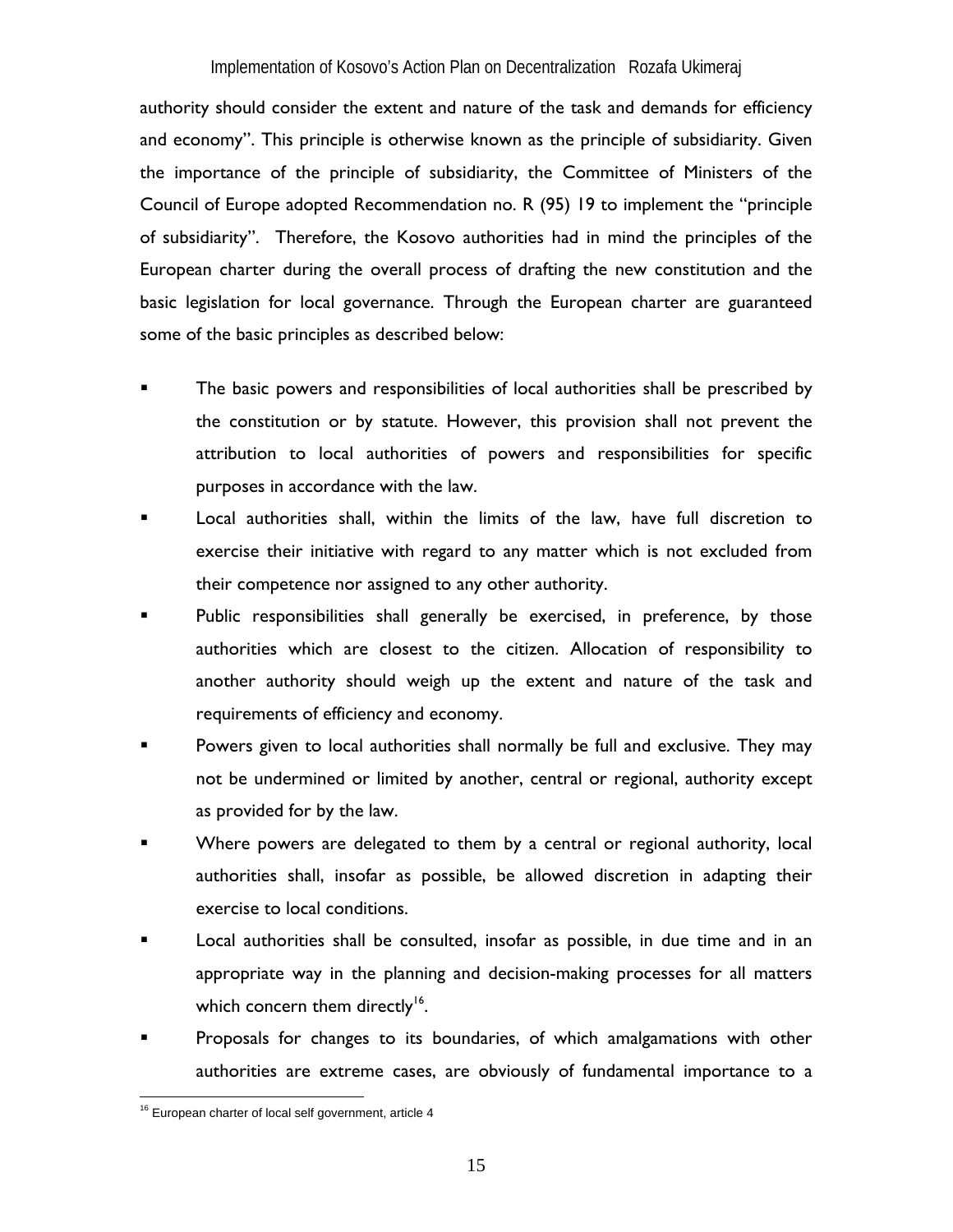local authority and the citizens whom it serves. Whilst in most countries it is regarded as unrealistic to expect the local community to have power to veto such changes, prior consultation of it, either directly or indirectly, is essential. Referendums will possibly provide an appropriate procedure for such consultations but there is no statutory provision for them in a number of countries. Where statutory provisions do not make recourse to a referendum mandatory, other forms of consultation may be exercised<sup>17</sup>

As we can see, most of the principles of the Charter have been adopted within the constitution and other laws, except consultation with citizens in the case of changing the boundaries. In the question toward the respondents "do you think it is better preconsulting for establishing new municipalities, 82 % of respondents answer yes, 16% do not know the answer, and only 2 % say not ( see figure 2.1)

**Figure 2.1 "Do you think it is better pre-consulting of the citizens in cases of the establishment the new municipalities" (capstone project questionnaire, January 2011)** 



# **2.2 Legislation, Brief History (1999-2007)**

 $\overline{a}$ <sup>17</sup> European charter of local self government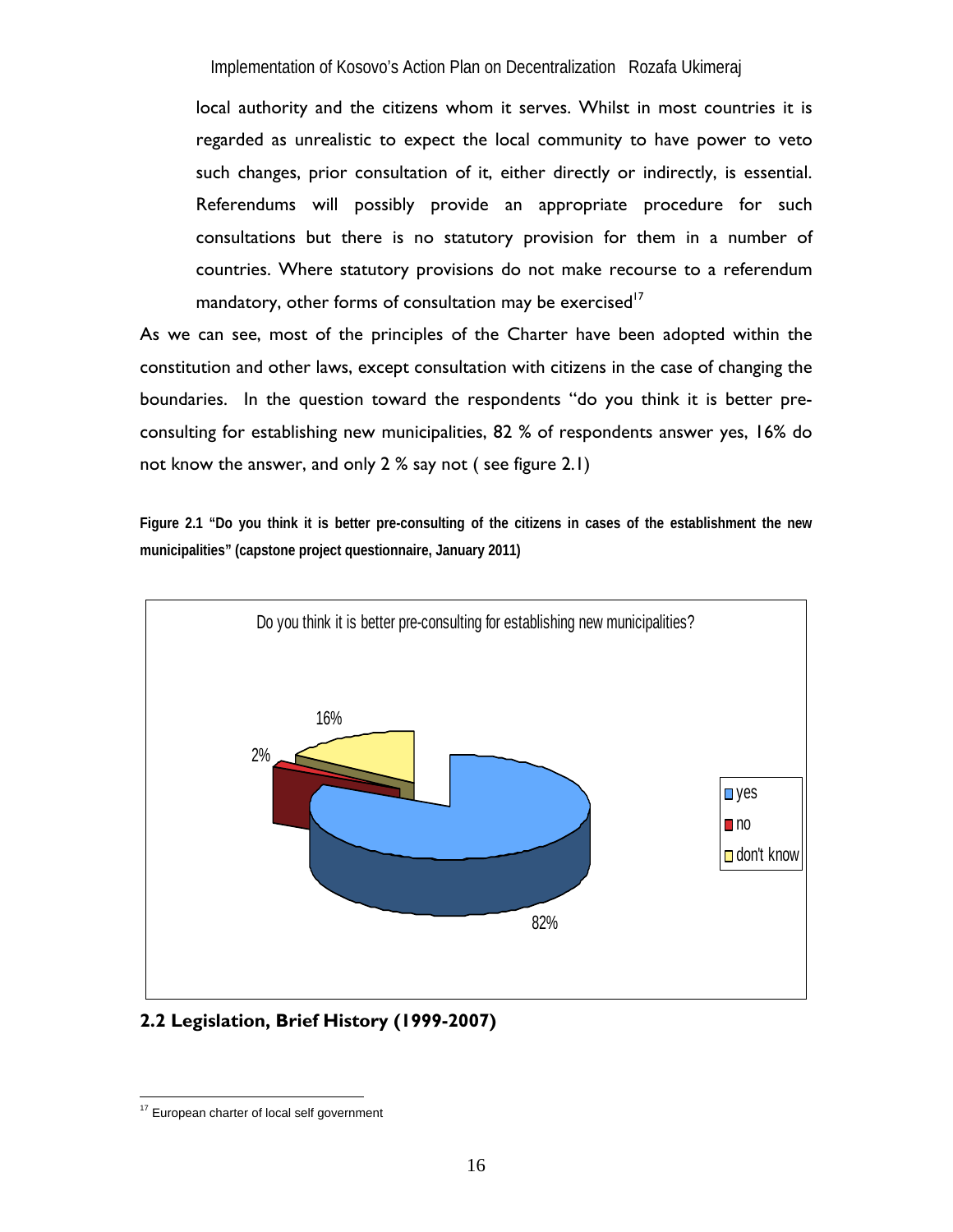Fundamental changes in political and economic system are accompanied by a comprehensive reform of the legislation that deals with local government. Principles of organization of local government are given by the UNMIK regulation 2000/45 which has provided the legal basis of Self-Government<sup>18</sup>.





In 2007, UNMIK repealed the old Regulation on "Municipal Elections in Kosovo"<sup>19</sup> and promulgated a new one which created the legal basis for holding direct elections for mayors and municipal assemblies. This led automatically to change the UNMIK regulation 2000/45. The regulation  $2007/30^{20}$  was the new regulation that created the legal basic for organizing functioning of the local government in Kosovo. Regulation 2007/30, changed the organization and structuring of local government in Kosovo. It intended to strength the authority of the Mayor as the highest executive body elected directly by citizens. The Mayor of the municipality acted also as Chairperson of the Municipal Assembly. Based on this regulation the Municipal administration consist of the Department of Administration and Personnel, the Department of Health and Social Welfare, the Department of Education and Culture, the Department of Finance,

<sup>&</sup>lt;sup>18</sup> UNMIK regulation 2000/45 on Local self government of municipalities of Kosovo

 $19$  UNMIK Regulation 2007/27 on Local elections<br> $20$  UNMIK regulation 2007/30 on Local self government of municipalities of Kosovo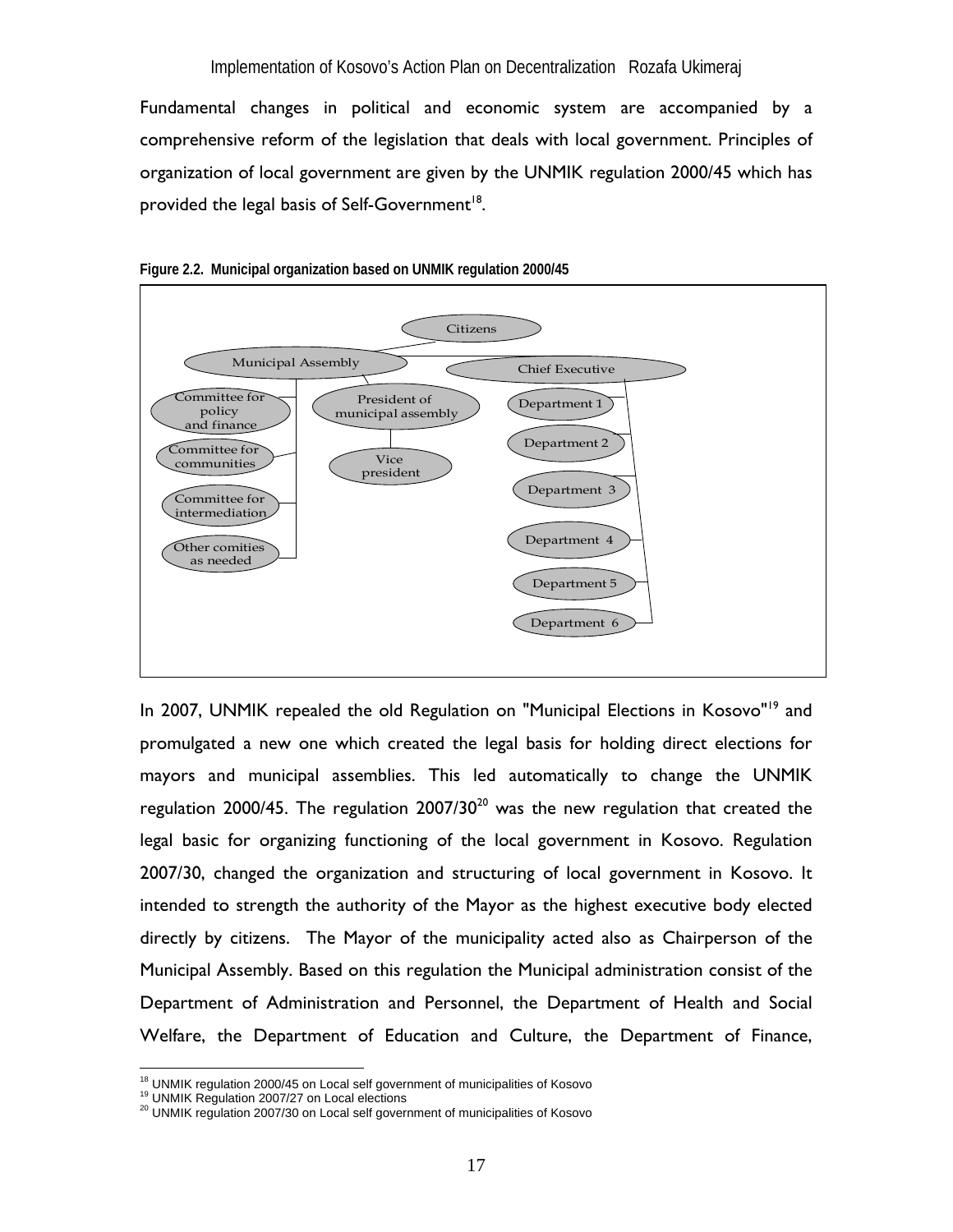Economy and Development, the Department of Urban Planning, Cadastre and Environmental Protection, the Municipal Community<sup>21</sup>Office and such other Departments as deemed necessary and appropriate to carry out the functions and responsibilities of the Municipality. Each Municipal Department had a Director appointed by the Mayor and was responsible for direction and management of the Municipal Department. This regulation foreseen that each Municipal Department comprising municipal civil servants have a Head recruited in accordance with the applicable law on the Kosovo civil service $22$ .



**Figure 2.2.1 municipal organization based on UNMIK regulation 2007/30** 

On June 15, 2008 entered into force the Constitution of the Republic of Kosovo<sup>23</sup> as the highest legal act of the country which are defined the general principles of local selfgovernment and the organization and functioning of local government. Pursuant to the constitution the most important step towards the advancement of the competencies of the local government and increased local autonomy is considered to be the new Law on Local Self Government. This law has been the basis of the democratic functioning of

 $21$  Article 29.1 of the regulation 2007/30

<sup>22</sup> Article 29.5 of the regulation 2007/30<br>
<sup>22</sup> See cheaper 10 of the Constitution of Republic of Kosovo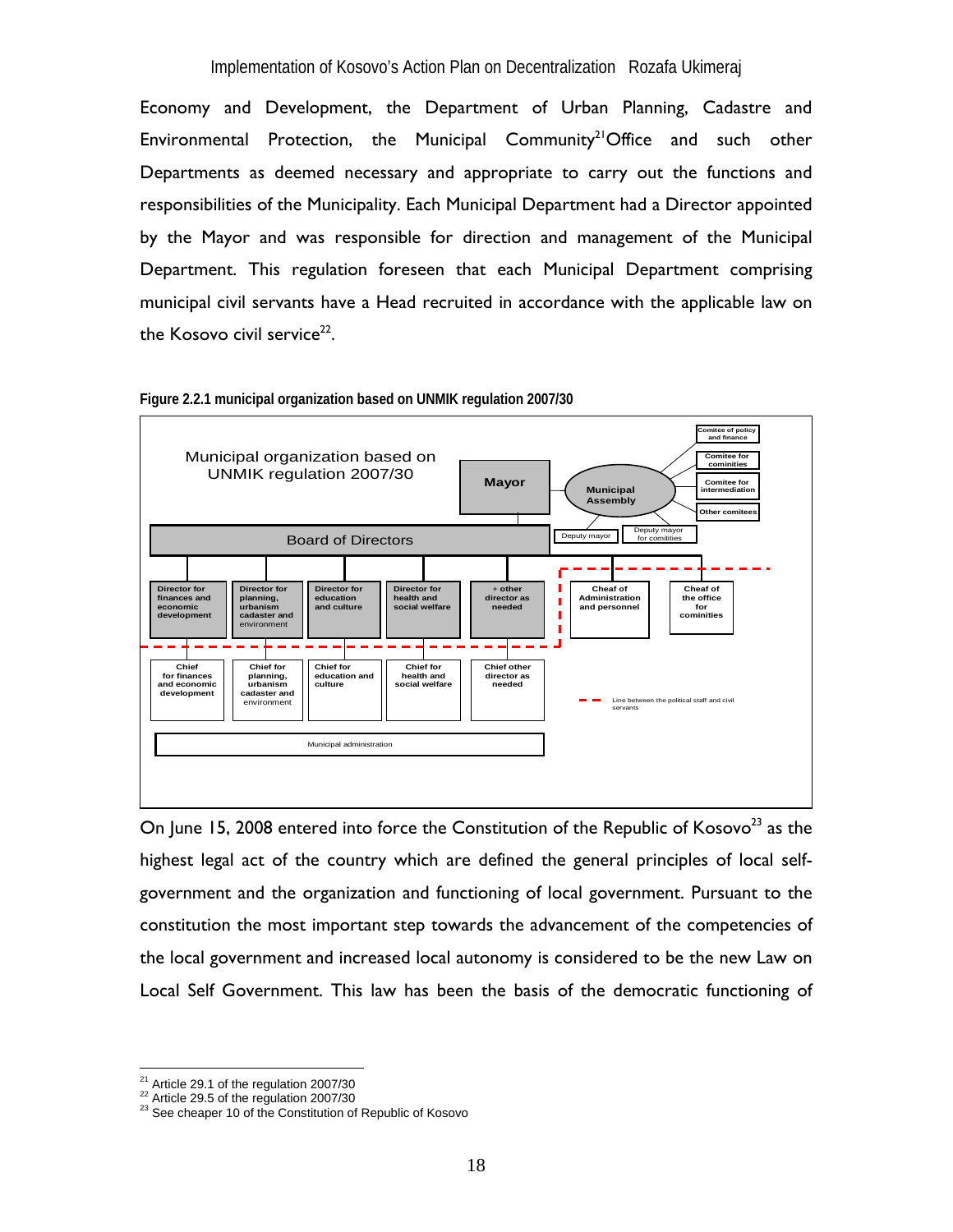institutions at local level, based on the principles of European Charter for Local Self-Government.

### **2.3 Constitution of Republic of Kosovo**

Chapter 10 of the constitution has defined the general principles of local governance as requiring that local self-government be explicitly regulated by law. Local government bodies should be elected directly by citizens in accordance with law. Exercise of the responsibilities of local authorities should be fully in accordance with the law and the European Charter of Local Self Government.

The constitution guarantees respect for the basic principles of local government which include good governance and the transparent, efficient, effective delivery of public services consistently for all citizens. The municipality remains the main unit of local government but has a higher degree of power and competencies. Article 13 of the Constitution of the Republic foresees that the Capital of the Republic of Kosovo, Prishtina, will have a special status and different organization. With the provisions of the Constitution (Article 124) is guaranteed the right of municipalities to cooperate with each other within their areas of competence, in order to perform the function of common interest in accordance with the principles of European Charter of Local Self Government. Also, municipalities have the right to cross-border cooperation and to enter into cooperative agreements within their own competencies and enhanced competencies. Administrative review of acts of municipalities will be covered by the central authorities, and is limited just to ensure the compliance with the Constitution and Law.

### **2.4 Law on Local Self-Government**

The Law on Local Self-Government<sup>24</sup> has XI chapters (90 articles in total). This law defines the legal status of municipalities, the powers and principles of municipal finance, organization and functioning of municipal bodies, inter-municipal cooperation, including

<sup>&</sup>lt;sup>24</sup> Law on Local Self Government No. 03/L040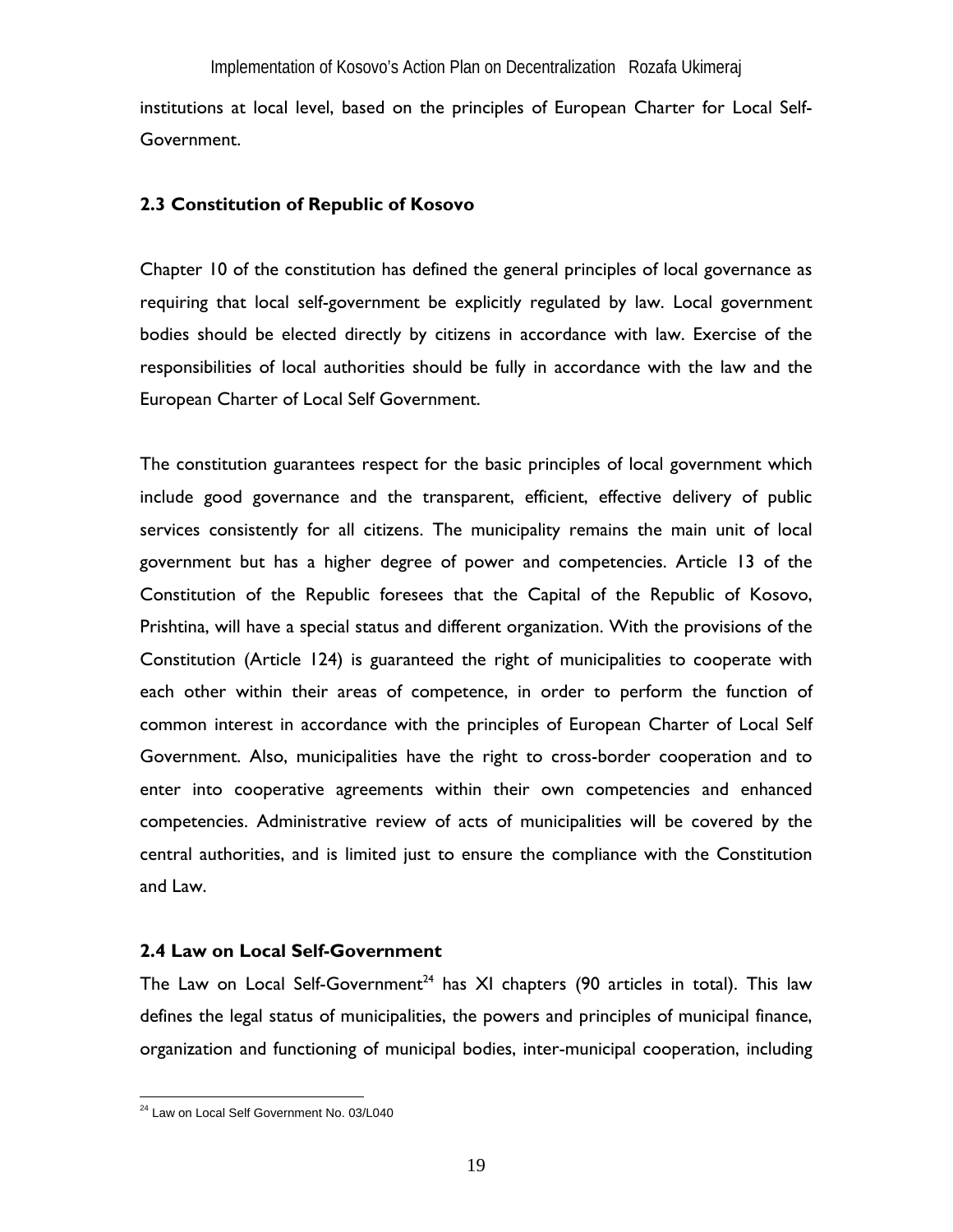cross-border cooperation and relations between municipalities and central government. This law also provides a one-tier system of local government with the municipality is defined as the main unit of local government, consisting of a community of citizens in a defined territory, as is foreseen by law, and shall exercise all powers which are not expressly reserved for the central institutions. Based on this law, the organs of a municipality are the Municipal Assembly and the Mayor<sup>25</sup>. Municipalities exercise their own, delegated and enhanced competencies. Based on this law the Mayor of the Municipality shall be elected by a direct election in accordance with the law on local elections<sup>26</sup> and the mayor doesn't chair the municipal assembly. Also Directors of the municipal departments are appointed by mayor and there is no chief of department as it was foreseen with UNMIK regulation  $2007/30^{27}$  (see figure 2.4).



**Figure no 2.4 municipal organization based on Law on local self government** 

# **2.5 Law on Local Elections**

<sup>&</sup>lt;sup>25</sup> Article 10 of Law on local self-government

<sup>26</sup> Article 10 of Law on local self-government<br>26 Article 56 of Law on local self-government<br>27 These two issues were the main changes between the new law on local self government and pervious UNMIK regulation 2007/30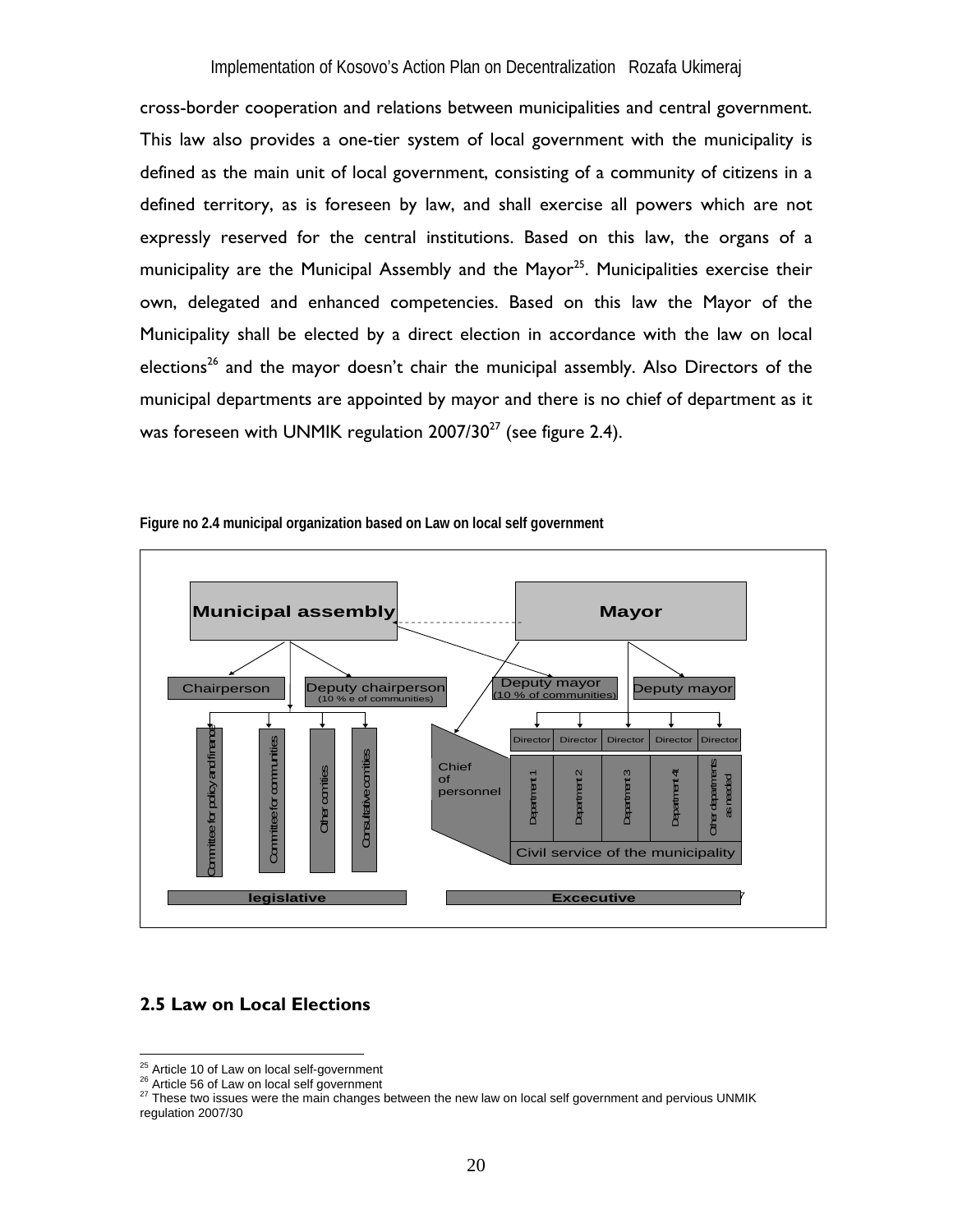The Law on Local Elections in the Republic of Kosovo is an act to determine the organization and conduct of direct elections for local assembly members and for mayors. The issuance of this law results in strengthening local governance through permitting direct election by citizens. The law is designed in conformity with legal standards with the aim of establishing a stable functioning system of local government in the territory of Kosovo, in providing better conditions for all citizens of municipalities, improving the efficiency of public services. Regarding the Electoral system, each municipality is considered a single electoral area. A voter may vote only for one (1) political entity that is certified in the official list of candidates. Each certified political entity is required to present in an "open list" of candidates for each municipality in which the certified political party is contesting the election. Voters may vote for up to ten (10) candidates from the list of candidates of a single political entity. The distribution of seats in the municipal assembly is made according to a general formula set by law. The Law on Local Elections also defines criteria for candidates for mayor. Apart from other general conditions they must have been a municipal resident for at least (3) years. The candidate is elected as Mayor if he wins more than 50% plus one (1) vote of the total valid votes. If no candidate wins more than 50% plus one (1) vote of the total valid votes cast in that municipality, the CEC organizes a second round of elections between the two candidates who received the most valid votes. The candidate who receives the most votes in the second round is elected Mayor. The mandate of the Municipal Assemblies and Mayors ends in the same month in the fourth year after the date of regular elections. The Mayor and members of the Assembly may not be members of any other elected body. Local elections are set and announced by the President of Kosovo, after consultation with political parties. Elections to local self-governing bodies are held on a Sunday every four (4) years. Final election results are certified by the Central Elections Commission.

Other issues that are foreseen in the law respecting international standards are:

- Right to vote,
- registration and certification of candidates;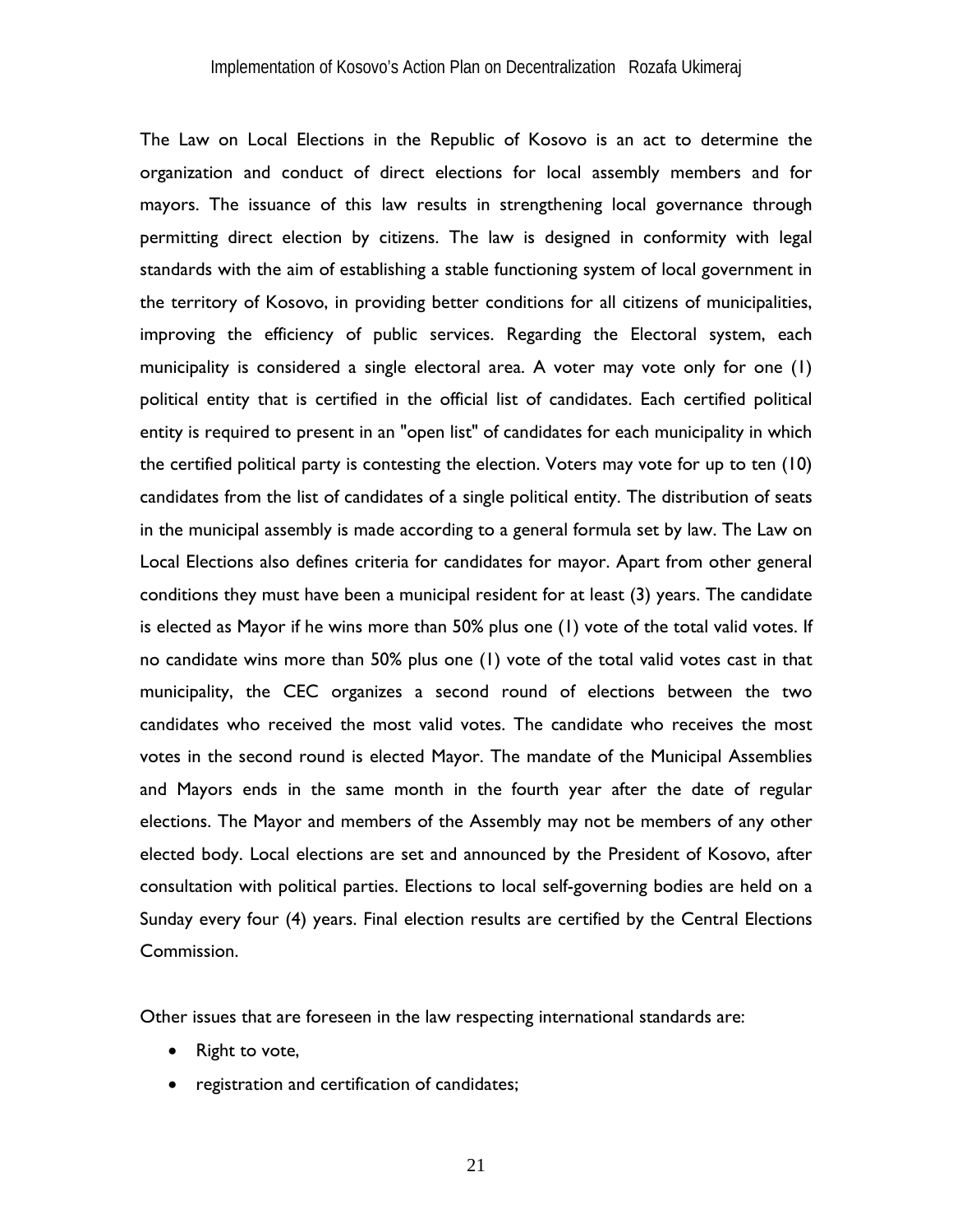- Code of Conduct for political parties,
- candidates and their supporters; elections
- costs for local branch
- announcement of elections and events;
- campaigns for political
- media during the election campaign,
- observers;
- election
- Central Elections Commission;
- municipal election commissions;
- advice of polling;
- the polls;
- voting abroad;
- vote of persons with special needs;
- process of counting ballots and election results;
- announcement of elections
- informing the voters and the media, and commission for complaints and appeals.

### **2.6 Law on Municipal Boundaries**

Law for the administrative boundaries of municipalities regulates the territorial organization of local self-government in the Republic of Kosovo, establishes new municipalities, delineates the territory of a municipality as the unit of local selfgovernment, defines the administrative municipal boundaries, names and residencies of the municipalities, sets forth the provisional arrangements between the existing and new municipalities established under this law, as well as defining the procedures for alteration of administrative municipal boundaries<sup>28</sup>

<u>.</u>

 $^{28}$  Article 1 of the Law on municipal boundaries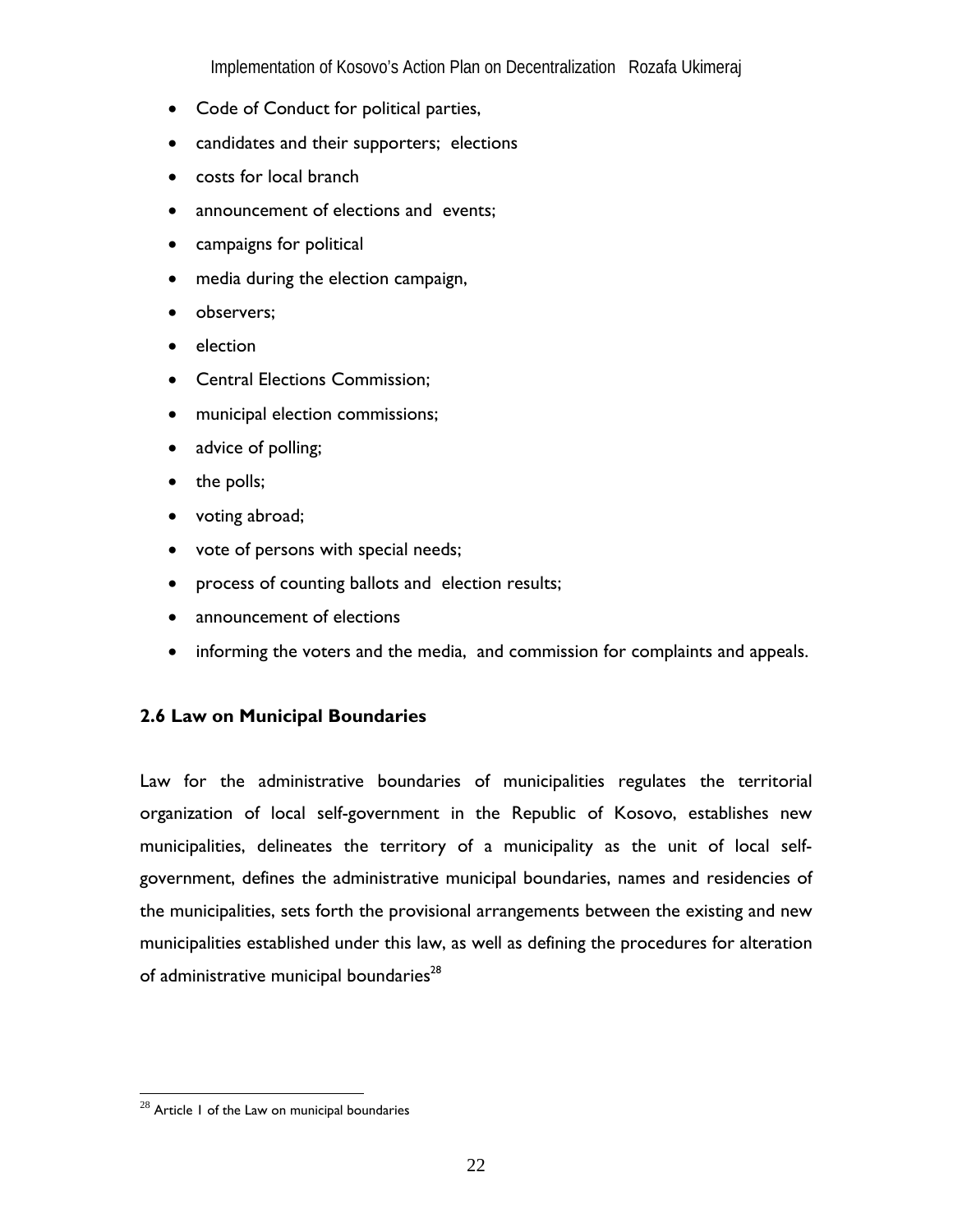

**Figure 2.6 Map of the Municipalities of Kosovo** (based on Law on Municipal boundaries)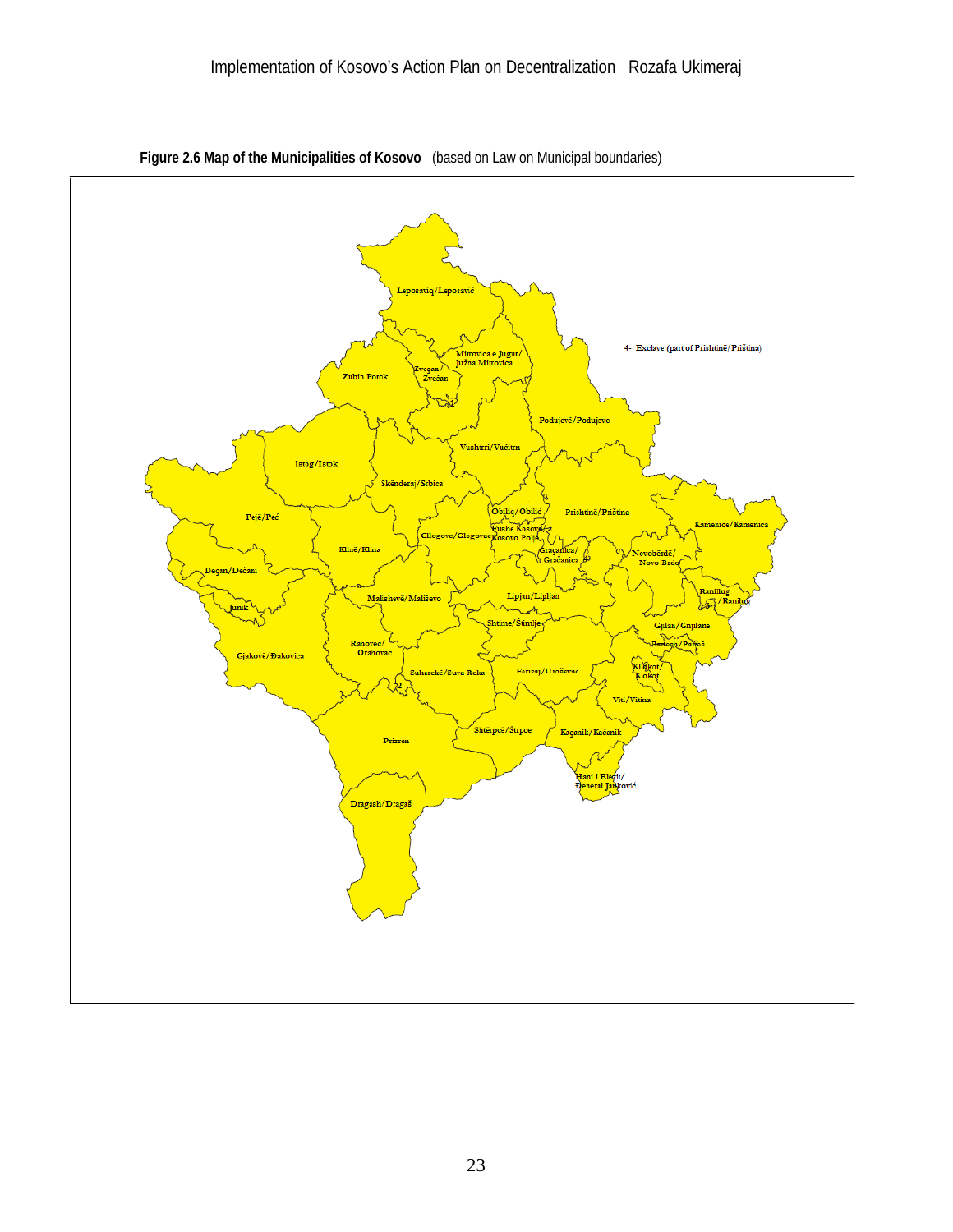1. Deçan 2. Gjakovë 3. Gllogoc 4. Gjilan; 5. Dragash 6. Istog 7. Kaçanik 8. Klinë

9. Fushë Kosovë 10. Kamenicë 11. Leposaviq 12. Lipjan 13. Obiliq; 14. Rahovec 15. Pejë 16. Podujevë 17. Prishtinë 18. Prizren 19. Skënderaj 20. Shtime; 21. Shtërpcë 22. Suharekë 23. Ferizaj 24. Viti 25. Vushtrri 26. Zubin Potok 27. Zveçan 28. Malishevë 29. Novobërdë 30. Mitrovicë

**Municipalities UNMIK Administrative Municipalities by law on Regulation 200/43 Order on 2005 municipal boundaries** 

> 1. Junik 2. Hani i Elezit 3. Mamushë

Figure 2.6.1 List of the Fig 2.6.2 Three PMU-s created by Figure 2.6.3 Five +1 new created

| L. | <b>North</b><br>Mitrovica |
|----|---------------------------|
| 2. | Graçanicë                 |
|    |                           |
| 3. | Ranillug                  |
| 4. | Partesh                   |
| 5. | Kllokot +                 |
| 6. | <b>Extended</b>           |
|    | Novobërda                 |

The law on municipal boundaries foresees that establishment of new municipalities, merger, separation, alteration of administrative municipal boundaries, and delineation of the name or residency of the municipality shall be effected through a revision or amendment of this Law. The administrative boundaries of municipalities shall not be altered prior to consultation with citizens of municipalities or parts of municipalities affected by such alteration<sup>29</sup>, The Territorial Organization of Local Self-Government is foreseen by law on municipal boundaries<sup>30</sup>. (see figure no.2.6.1)

### **2.7 Law on local finances**

The law guarantees the independence of local finance in accordance with national economic policies and considering fiscal sustainability of municipalities and the Government of Kosovo. The law creates a solid foundation for the independence of the municipal budget and categorizes the sources of municipal financing. Based on this law, Kosovo municipalities shall be entitled, within national economic policy and having due regard for the municipalities and the central government fiscal sustainability, to adequate

<sup>&</sup>lt;sup>29</sup> Article 9 of the Law on Municipal boundaries

<sup>29</sup> Article 9 of the Law on Municipal boundaries 30 Article 5 of the Law on Municipal boundaries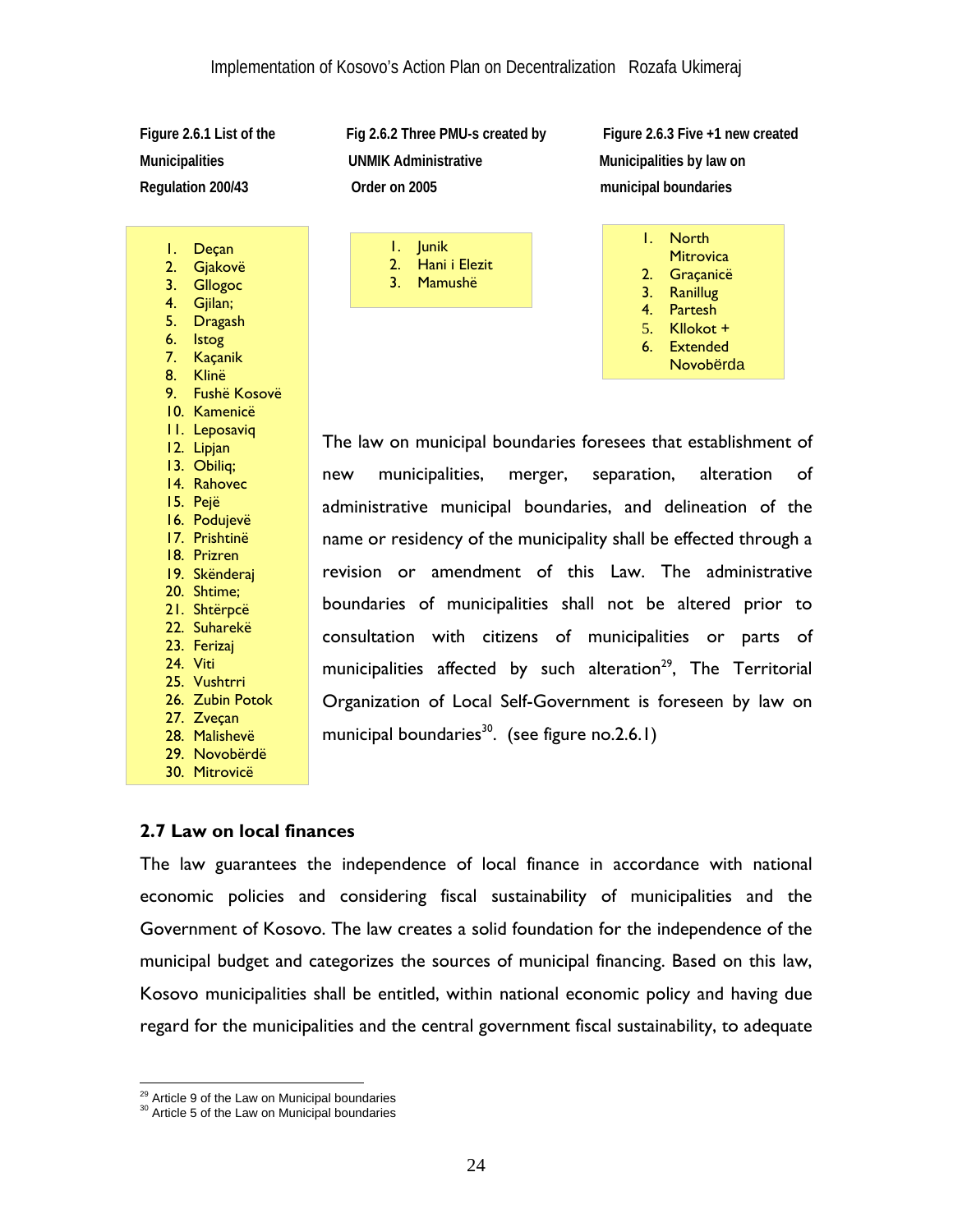financial resources of their own that they may dispose of freely in the discharge of their municipal competencies in accordance with the applicable laws of Kosovo<sup>31</sup>. This law guarantee the municipal autonomy, consists of municipal financial recourses; Categories of Own Source Revenues; Charges, Rents, Fines and Co-Payments and Other Own Source Revenue; governmental grants and other institutional provisions. Below is a table which shows the balance of municipal expenditures for the years  $2010^{32}$ .

**Graphical overview of municipal expenditures for 2010** <sup>98</sup> <sup>96</sup> <sup>93</sup> <sup>94</sup> <sup>96</sup> 74 95 90 91 92 <sup>96</sup> <sup>94</sup> 96 96 <sup>95</sup> 92 84 98 98 93 93 87 97 94 96 97 93  $^{99}_{-}$  97 88 **97** Eugene Constitution Prizrencë Arakan (1987-1988)<br>Pejërë Prizrencë Prizrencë Preze Preze Preze Prizrencë Preze Peie <sub>Sk</sub>iro<sub>vicë deraj</sub> Zubin Potus Ca<sub>cil</sub>land<br>Justin Potus Cacillandi kamenicë gabarçë sizë Jis Juniku **Mamusha** Hani Elezit

**Figure no 2.7 "Municipal expenditures for 2010"**

<sup>&</sup>lt;sup>31</sup> Article 2 of the Law on Local Finances

<sup>&</sup>lt;sup>32</sup> Municipal Financial Report, 2010, published by Ministry of Local Government Administration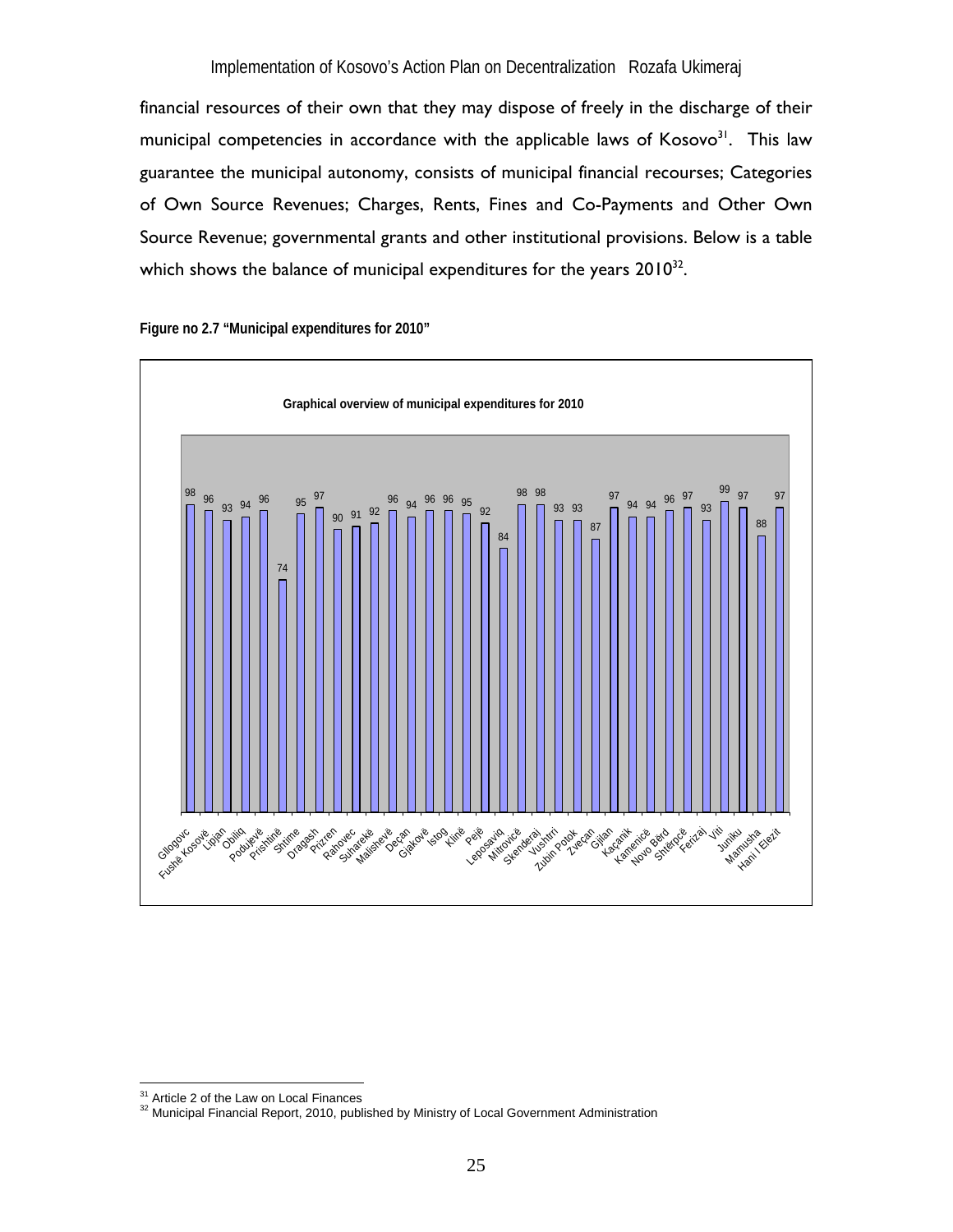# **3. REFORM OF LOCAL GOVERNMENT AND DECENTRALIZATION IN KOSOVO - OPPORTUNITIES AND CHALLENGES**

The decentralization process is associated with other important political developments in the country, namely the independence of Kosovo on February 17, 2008. With the proclamation of Kosovo as an independent, sovereign and democratic state, the Assembly has expressed commitment to implement the Comprehensive Proposal for Kosovo Status Settlement<sup>33</sup>, which is incorporated in the Constitution and national legislation of the Republic of Kosovo $34$ . In this chapter will be treated the political aspect of reform and decentralization and the administrative aspect of the reform and decentralization

### **3.1 Political aspect of reform and decentralization**

Kosovo has inherited the system of local self-government from ex-Yugoslavia, as it was part of it until 1999. Since the establishment of international administration until now, Kosovo has gone through a long process of reform of local government and decentralization. From time to time, decentralization and reform of the power of local authorities has been used as a tool that ensures integration of communities and it has consistently been the subject of negotiations in attempts to resolve the final status of Kosovo. However, after this period, after the declaration of independence of Kosovo, decentralization has played a key role in efforts to integrate the Serb community in social and institutional life. Even further, decentralization remains one of the main issues following the new state because, especially in the north part of the country, the Serb minority is unwilling to accept the decentralization plan, and one new municipality for their benefit is still only partly completed.

<sup>&</sup>lt;sup>33</sup> Ahtisaari document

<sup>&</sup>lt;sup>34</sup> Concept paper on presenting the decentralization on Public (document published by Ministry of Local Government Administration)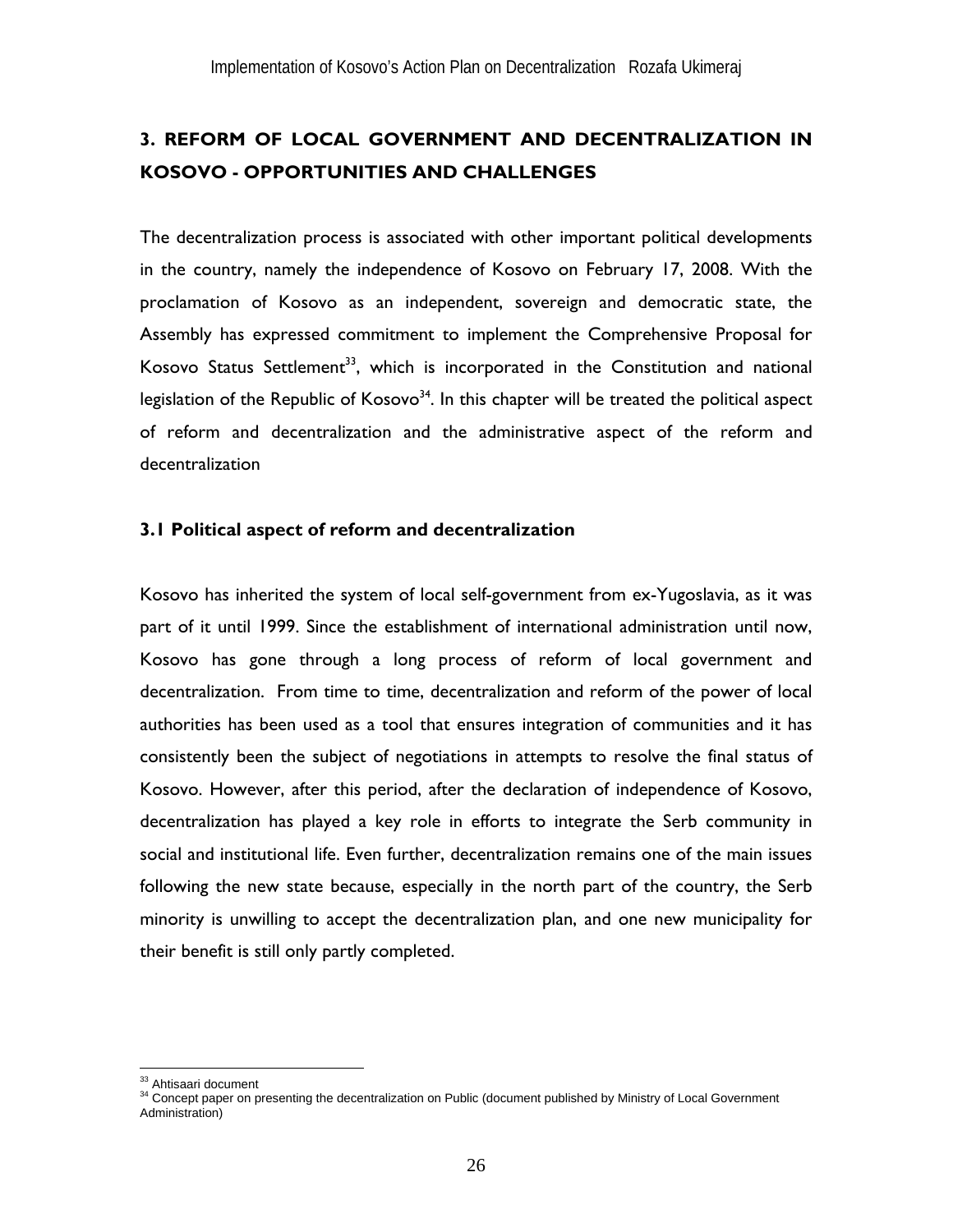In another aspect, the decentralization process was followed with the transfer of powers and responsibilities to municipalities guaranteed and defined by Regulation  $2000/45^{35}$ . Based on this Regulation, the municipalities were obliged, inter alia, to deliver the social services, housing, primary health care to urban planning and public services, including emergency and fire services<sup>36</sup>. In addition to these powers, municipalities can also take action in relation to other matters of interest to the municipality, such as tourism, culture, sports, youth activities and economic and civic promotion $37$ .

Responsibilities of local government were expanded into areas that reflect directly on the services they provide to citizens, including competence in the field of preschool, primary and secondary education, primary health service, local economic development, planning and rural development, public housing, naming of streets and public squares, and other municipal services.

Some years later, in the wake of efforts to reform local government, decentralization was used as a tool that helps in reducing ethnic tensions in Kosovo after the war. At the request of the Presidential Declaration addressed through the Security Council on April 30, 2004, was established a Working Group on Local Governance co-chaired by UNMIK and the Provisional Institutions of Self Government in Kosovo. The resulting 'Framework Document' aimed at a better local governance for all citizens of Kosovo, to show more power transferred to municipalities, to create a line of demarcation between the powers of central and local level, to create an effective system of oversight of legality in municipalities, creation of new municipalities as pilot projects on the basis of ethnic composition, and increasing citizen participation in decision-making processes. Meanwhile, in the wake of efforts of the central government, within its organization to have a structure that would be responsible for local government, the Ministry of Local Government Administration was established. This ministry is responsible for matters relating to the promotion of effective local government.

 $\overline{a}$ 

<sup>&</sup>lt;sup>35</sup> UNMIK regulation 2000/45 on local self government of Municipalities of Kosovo ( 11 August, 2000)<br><sup>36</sup> See article 3 of the UNMIK regulation 2000/45<br><sup>37</sup> Se article 3.2 of the UNMIK regulation 2000/45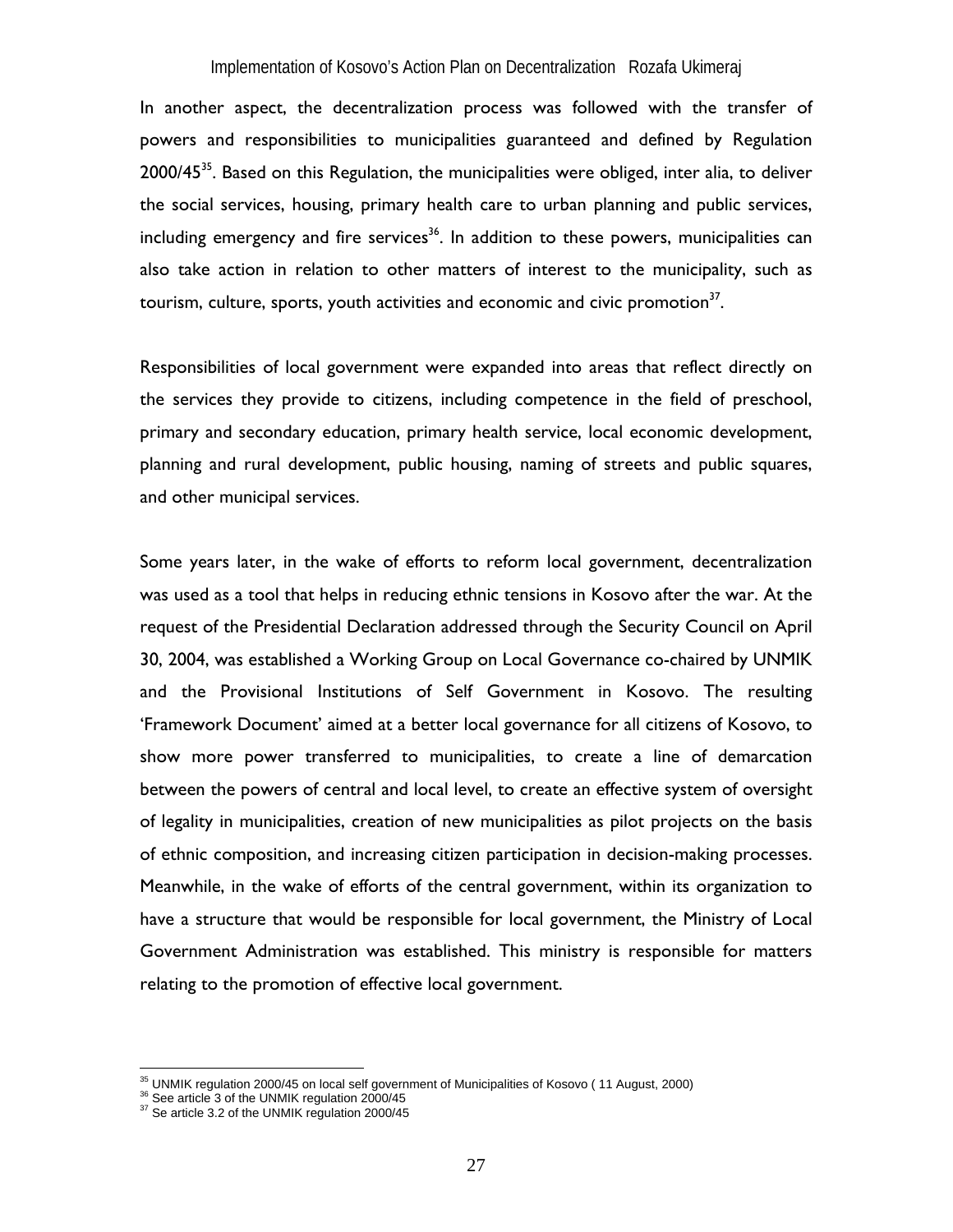In 2005, the idea for the creation of some pilot municipalities, within the existing territory of the municipalities materialized when UNMIK issued an Administrative Order for Pilot Projects. According to the Administrative Order it was foreseen to establish five pilot municipal units specifically Junik, Hani i Elezit, Partesh, Graçanica and Mamusha. Two of these with a majority Serb population (Partesh and Gracaniça) were not realized because of their refusal.

In 2006, the process of local government reform and decentralization was the topic of discussion at the negotiating table in Vienna, when the Kosovo institutions have begun negotiations to define the final status of Kosovo. The international community insisted in creating several Serb-majority entities as this seemed like an opportunity for their integration.

Later on, in  $2007^{38}$ , is considered to be the main step of speeding the local government reform in terms of developing a genuine local democracy. For the first time, the mayor was elected directly by citizens. Election to the municipal structures arises as a result of the election system with open lists for the Municipal Assemblies and the direct election of mayors by citizens. There is a strong mayor with executive powers and at the same time a municipal assembly which is voted through the open lists. The political aspect of local government reform and decentralization extended to the creation of new municipal structures.

In 2009, were held the first elections after the independence of the state. Through this elections were created new municipalities: Gracanica, Rranillug, Kllokot and expanded Novo Bërdë. Progress in the establishment of new municipalities has continued with the municipality of Partesh. On June 2010, were successfully held the local elections for the new municipality of Partesh<sup>39</sup>. New municipalities (Gracanica, Ranillug and Kllokot) have adopted the necessary legislation to continue their work. Municipalities have also organized their administration and have completed their staff. By October 2010, the process of hiring staff in these municipalities was over 70% complete and meets their

<sup>&</sup>lt;sup>38</sup> UNMIK regulation 2007/27 on local election

<sup>39</sup> Inter-ministerial Group on Decentralization Report (February-August, 2010)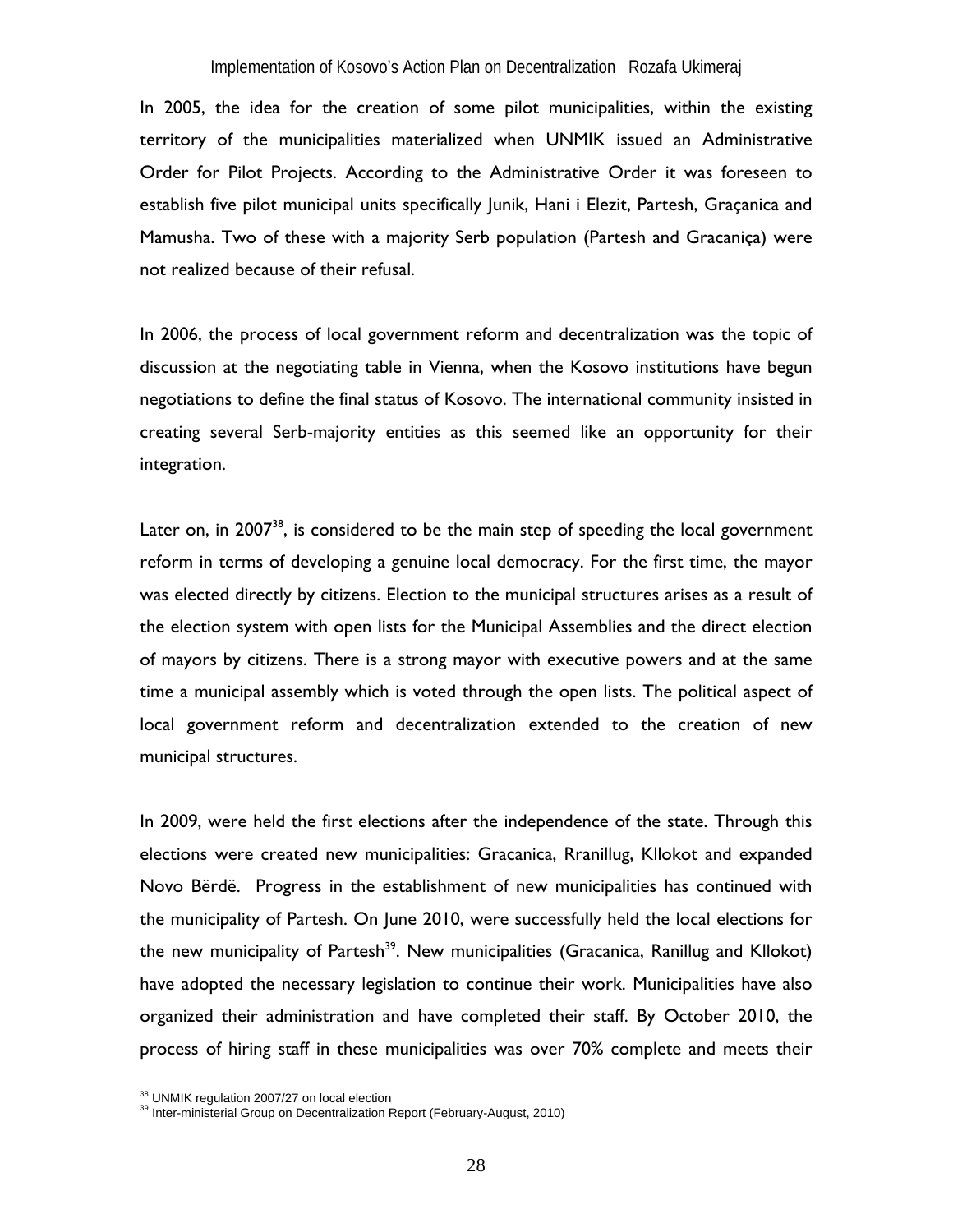needs depending on the management of these municipalities. These new municipalities have their budgets and documentation was systematically transferred from 'mother' municipalities. The municipalities of Gracanica, Kllokot, Ranillug and Novo Brdo received most of cadastral documentation, property tax records, financial records and registry entries from the Municipalities of Pristina, Fushë Kosova and Lipljan, Gjilan, Viti and Kamenica respectively. On the other hand, even though there is considerable progress in establishment and functionalizing the new municipalities, there has not been enough progress in creating the new municipality of Mitrovica North. Because of the tense situation and ethnic problems, the ongoing process of creation of this municipality is still facing with difficulties. Sometimes the integration of Serb minorities through the decentralization process seems to be in doubt. Three existing northern municipalities, Leposaviq, Zubin-Potok and Zveçan, have no collaboration with the Kosovo authorities. On the question of whether respondents are satisfied with decentralization, in only 7 percent of cases the answer is yes, 71 percent say no and 22 percent say not enough. From discussions with focus groups, the respondents say that decentralization has isolated Serbs and put barriers to their integration, concentrating them only in certain territories, and limiting their participation in the political and social life throughout the territory of Kosovo.

**Figure 3.1 "Are you satisfied with decentralization" (Capstone project questionnaire, January 2011)**

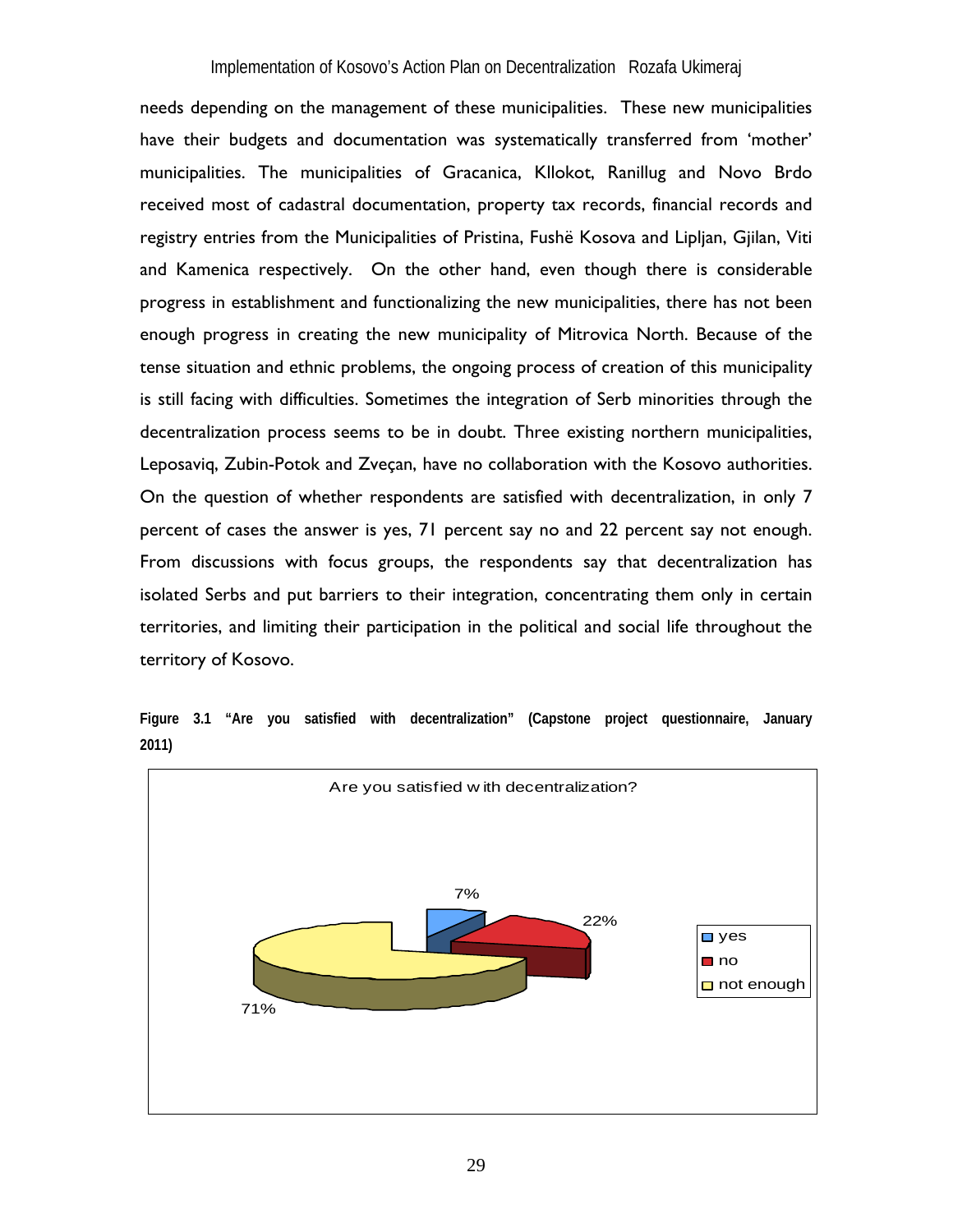On the other question, if decentralization in political terms has improved interethnic relations, the answer was slightly better in 56 percent of cases, 24 percent had not noticed any change, 17 percent are of the opinion that there are definitely no changes and just 3 percent of the respondents think that this process has had a positive effect.

**Figure 3.1.2. "Has the decentralization process improved the interethnic relations?" (Capstone project questionnaire, January 2011)** 



# **3.2 Administrative aspect of the reform and decentralization**

Administrative aspects of reform in terms and conditions of a normal functioning of a state should have the right proportion among three main components:

- The number of municipal officials
- Territory
- Population

The demographic changes that occurred in Kosovo after 1999 made a misbalanced relationship between the territory, population and the number of staff of the municipal administration. A challenging element in terms of local government reform is the establishment of administrative territorial units in small and rural areas. The experiences of other countries, shows an increase in the expenses for municipal staff and imply high cost of service delivery in general. It can be argued that smaller units spend more budget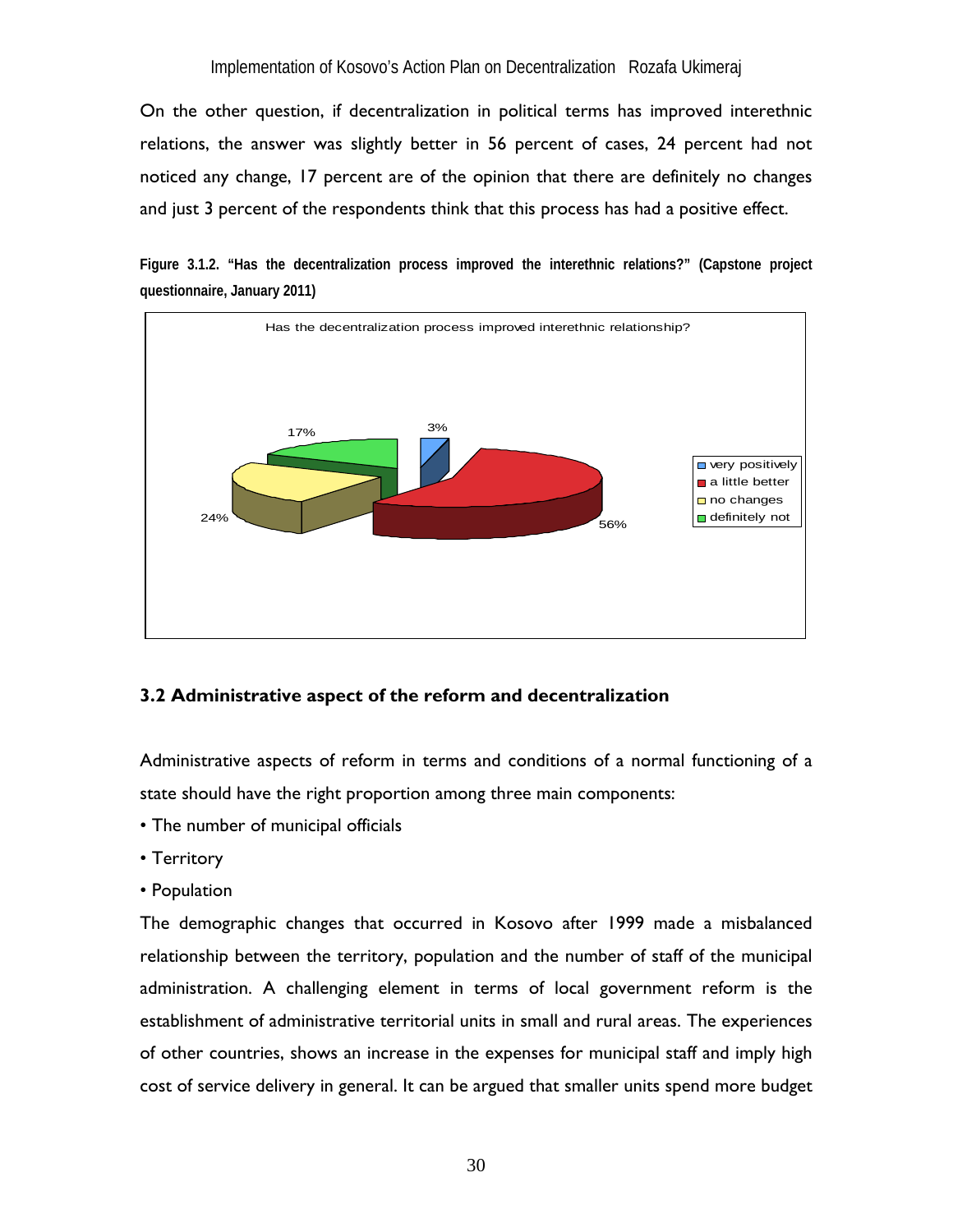for the administration expenditures, while providing very small percentage of revenue from taxes and fees, as own revenues. This indicates that smaller units with their budget just manage to keep the administration, but struggle to meet the minimum essential public services. Kosovo is a small country, around 10,887 km2. A large number of local government units may be a burden on the poor budget of the country. Currently, the total number of units of local government is  $38^{40}$ . However, it seems that the existing number of municipalities will be increased, because other communities have already distributed their requests. In this regard, when the respondents have been asked, if Kosovo needs a larger number than 38 municipalities answer was as follows: 36% of respondents answering no, 39% of respondents think that this should be done through a consultative process, 14% answer as is prescribed by the European Charter, while only 11% respond yes.





In addition, one of the key components for the effective functioning of administration and local government reform is also the professionalism of the staff of the Municipal Administration. If we consider that in rural areas the level of education is lower and given the experience with the PMUs<sup>41</sup> where there were difficulties in recruiting professional staff, we can conclude that the low level of professionalism can bring about a reduced quality of work of the local administration, at a time when the demands of

<sup>&</sup>lt;sup>40</sup> Law on Municipal boundaries

<sup>41</sup> Report on developing the Municipal Pilot Units, year 2007, published by Ministry Of Local Government Administration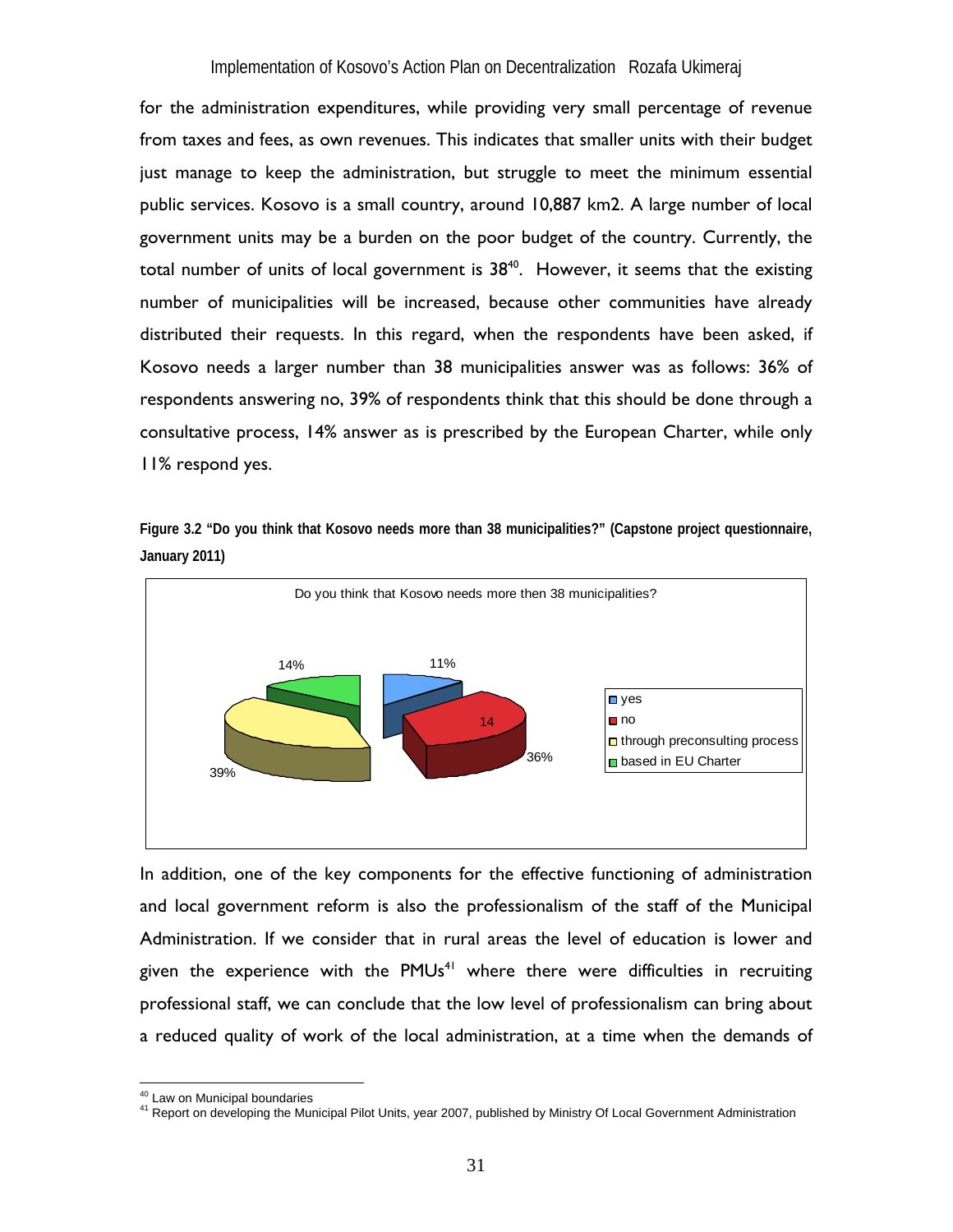decentralization is deepening. Thus, we can see the risk from the number of new municipalities that have lower populations and a large percentage of administrative staff without higher education. This phenomenon has limited options for selecting the professional staff of the municipal administration of new units that are located in rural areas with a small population. On the other hand, if we start from an assessment of the real situation in the field the level of capacities of municipalities in general is in a medium level. Even though most of them have tradition, the lack of capacities is evident especially in the following areas: communication, strategic planning, public utilities, human resource management and local finances<sup>42</sup>. The new approach of the reform should move in the opposite direction to the creation of new municipalities with a significant ethnic element. Size has an important and complex impact on the capacity of local and regional authorities to function and perform their tasks as well as on the effectiveness of local and regional democracy. Efforts are rightly focused on achieving the optimal size, however there is no standard optimal size applicable to all situations. The optimal size is dependent on factors such as the distribution of competences between levels of government, the degree of financial autonomy and the existence of financial equalization systems. In the case of Kosovo, the establishment of new municipalities should take into account criteria such as the number of inhabitants of the municipality. For example a minimum of 7000 to 8000 inhabitants, the suburban residence distance from the center of the unit is less than 20 km, the traditional historical-geographical connection is respected, etc. Principles on which the community must rely on the creation of new municipalities should be efficiency and effectiveness, functionality and stability, subsidiarity, citizen's participation and consultation; these principles will ensure local self-functionality and sustainability<sup>43</sup>. According to an analysis of the Ministry of local government administration in relation to services provided per capita in the municipality appears to have a total disproportion and numerically can reflect as follows: in Novobërda the number of administrative staff that provide services total one employee for 69 inhabitants, and in Prizren, a worker provides for 711 inhabitants (see the table below).

 $\overline{a}$ 

 $^{42}$  Capacity Assessment Report of the Municipalities, published by Ministry Of Local Government Administration, year 2009<br><sup>43</sup> Principles and criteria's for establishment if the new municipalities, document published by Ministry of Local Self

**Government**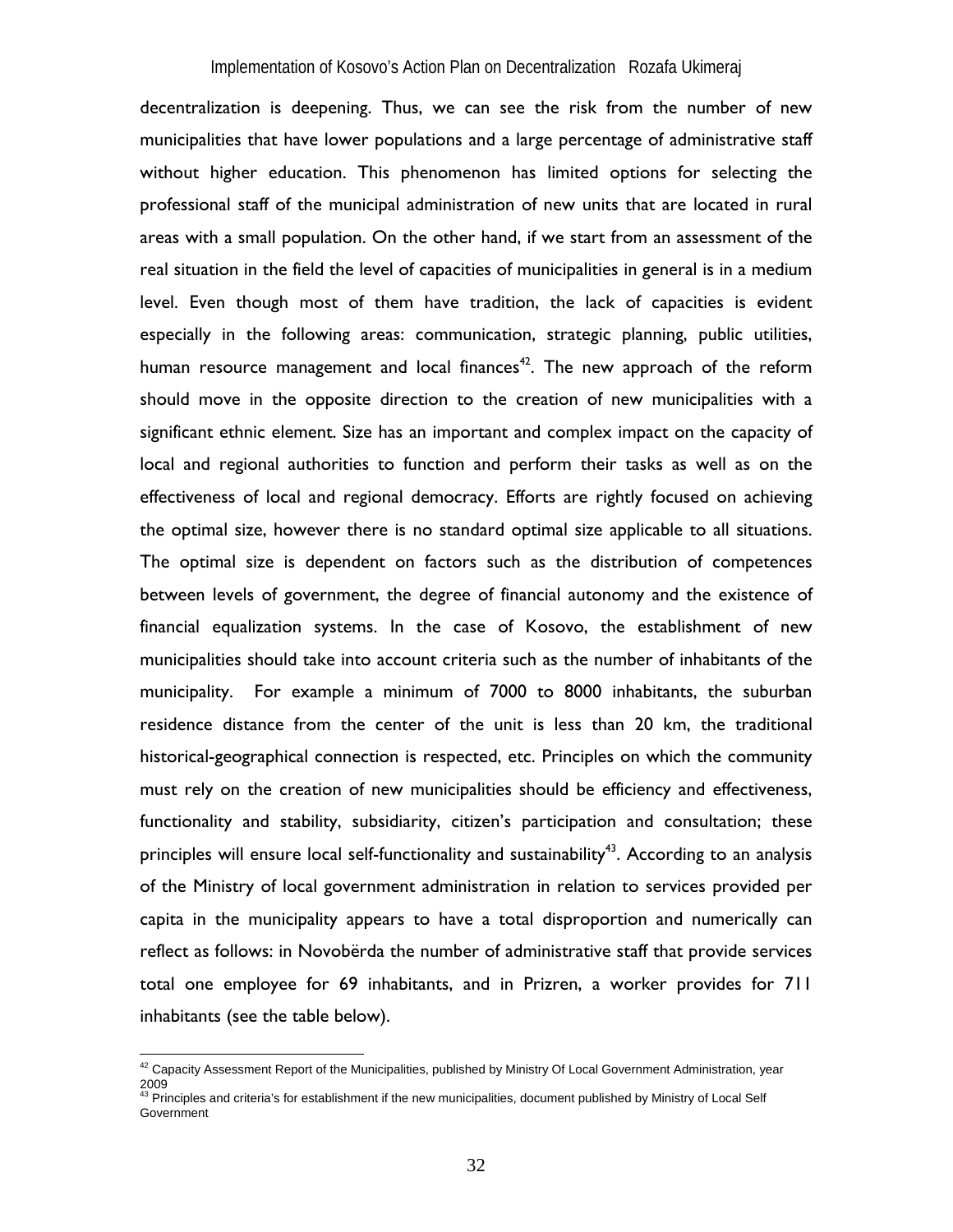|  | Figure 3.3 Number of the municipal staff based on the approval budget for 2008 <sup>44</sup> |  |  |  |
|--|----------------------------------------------------------------------------------------------|--|--|--|
|  |                                                                                              |  |  |  |

| No.                     | Municipalities | Population | number of municipal<br>conform<br>staff,<br>the<br>approval budget for the<br>year 2008 | number of municipal<br>staff<br>toward<br>the<br>number of inhabitants |
|-------------------------|----------------|------------|-----------------------------------------------------------------------------------------|------------------------------------------------------------------------|
|                         |                | Ť          | $\overline{2}$                                                                          | $3 = 1/2$                                                              |
| T                       | Gllogoc        | 60,000     | 140                                                                                     | 428.57                                                                 |
| $\overline{2}$          | Fushë Kosovë   | 35,000     | 136                                                                                     | 257.35                                                                 |
| $\mathsf 3$             | Lipjan         | 75,000     | 186                                                                                     | 403.23                                                                 |
| $\overline{\mathbf{4}}$ | Obiliq         | 26,000     | 92                                                                                      | 282.61                                                                 |
| $\sqrt{5}$              | Podujevë       | 117,000    | 221                                                                                     | 529.41                                                                 |
| $6\phantom{1}6$         | Prishtinë      | 400,000    | 678                                                                                     | 589.97                                                                 |
| $\overline{7}$          | Shtime         | 28,000     | 85                                                                                      | 329.41                                                                 |
| $\bf 8$                 | Dragash        | 35,000     | 128                                                                                     | 273.44                                                                 |
| 9                       | Prizren        | 214,963    | 302                                                                                     | 711.80                                                                 |
| 10                      | Rahovec        | 63,000     | 163                                                                                     | 386.50                                                                 |
| $\mathbf{H}$            | Suharekë       | 80,000     | 156                                                                                     | 512.82                                                                 |
| 12                      | Malishevë      | 52,000     | 155                                                                                     | 335.48                                                                 |
| 13                      | Deçan          | 38,240     | 114                                                                                     | 335.44                                                                 |
| 4                       | Gjakovë        | 115,000    | 269                                                                                     | 427.51                                                                 |
| 15                      | Istog          | 44,000     | 138                                                                                     | 318.84                                                                 |
| 16                      | Klinë          | 44,000     | 139                                                                                     | 316.55                                                                 |
| 17                      | Pejë           | 115,000    | 305                                                                                     | 377.05                                                                 |
| 8                       | Leposaviq      | 19,000     | 118                                                                                     | 161.02                                                                 |
| 9                       | Mitrovicë      | 110,000    | 376                                                                                     | 292.55                                                                 |
| 20                      | Skenderaj      | 56,000     | 190                                                                                     | 294.74                                                                 |
| 21                      | Vushtrri       | 75,000     | 223                                                                                     | 336.32                                                                 |
| 22                      | Zubin Potok    | 15,000     | 126                                                                                     | 119.05                                                                 |
| 23                      | Zveçan         | 16,000     | 63                                                                                      | 253.97                                                                 |
| 24                      | Gjilan         | 110,000    | 271                                                                                     | 405.90                                                                 |
| 25                      | Kaçanik        | 32,861     | 111                                                                                     | 296.05                                                                 |
| 26                      | Kamenicë       | 55,000     | 184                                                                                     | 298.91                                                                 |
| 27                      | Novobërdë      | 5,000      | 72                                                                                      | 69.44                                                                  |

 $\overline{a}$ <sup>44</sup> Evaluation of the municipal staff based on the approval budget for 2008, published by Ministry of Local government Administration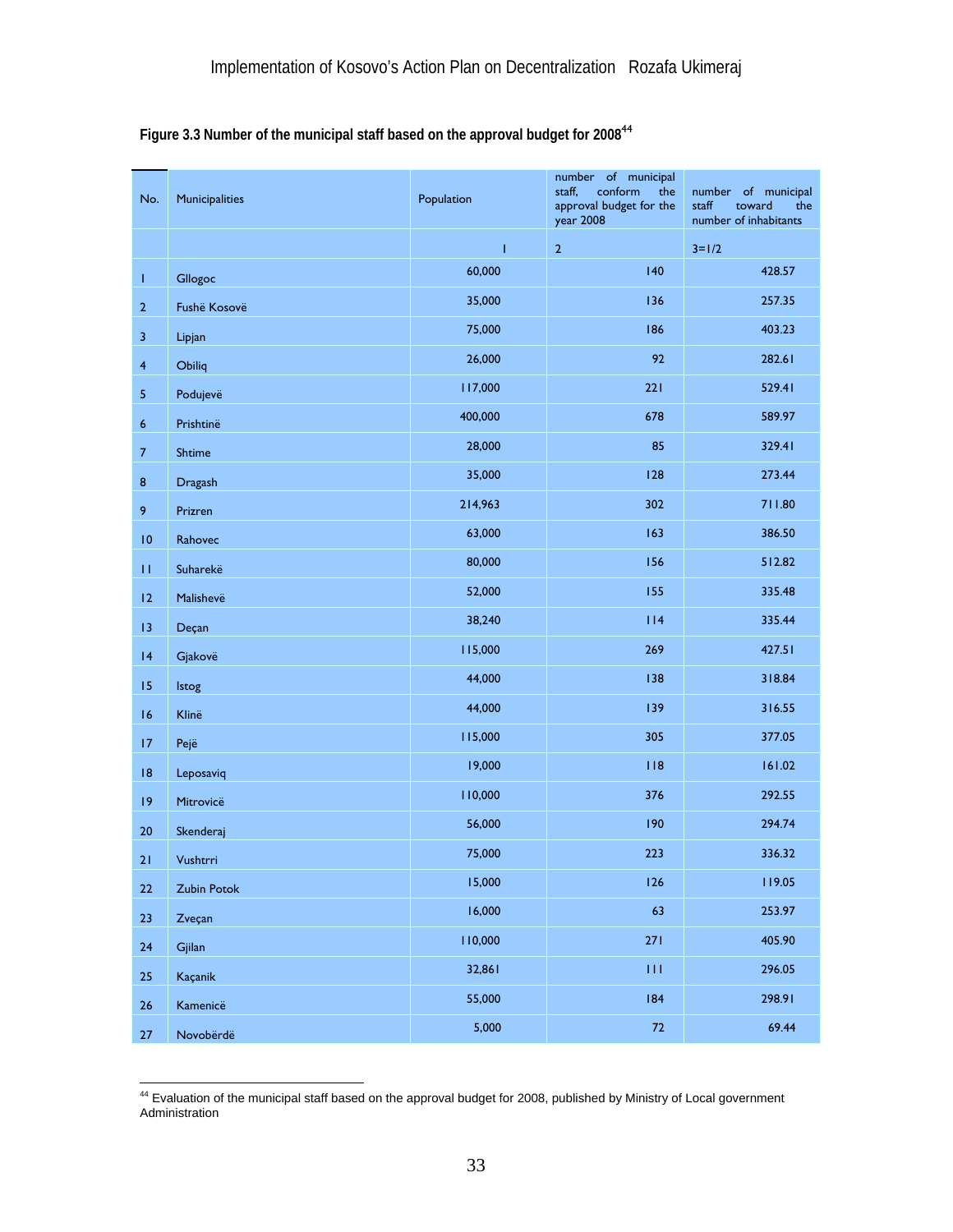| 28 | Shtërpcë | 11,000  | 69  | 159.42 |
|----|----------|---------|-----|--------|
| 29 | Ferizaj  | 111,000 | 243 | 456.79 |
| 30 | Viti     | 51,000  | 166 | 307.23 |

Although the Government of Kosovo, has made an effort to determine the criteria for the size of municipal administration the decision has still not been implemented. The governmental decision brings two (2) criteria:

- (I) basic criteria: that all municipalities regardless of their size, based on obligations arising from the operation of their legislation need a minimum staff of 55.
- (II) A ratio of staff to municipal size

Unfortunately the specific ratios proposed in the decision are confusing, however, considering the text of the decision and the included illustrative table, the proposed number of staff would seem to be that for municipalities with more than 100,000 inhabitants there should be 1 administrative officer to serve 750 citizens except Pristina that should have 1 for 1,000 citizens. Municipalities that have fewer than 100,000 inhabitants should have 1 administrative officer to serve 620 citizens.

Staff calculated according to the supplementary criteria, is available to the relevant municipal authorities, to allocate according to local municipal policy goals, priorities,  $etc.<sup>45</sup>$ .

If you do an analysis of the EU practices today, we see as a tendency of the European Union member states and candidate countries to decrease the number of administrative units. A reform in relation to the reduction of local government units is made by a number of Balkan countries. In this respect Greece some years ago, has made a substantial reduction of administrative units. The Czech Republic<sup>46</sup> and Slovakia during the last decade have reduced 50% the number of local units.

 $\overline{a}$ 

 $^{45}$  Government decision on the criteria's of the municipal staff no. 10/45, date 03.12.2008  $^{46}$  http://publius.oxfordjournals.org/cgi/content/abstract/34/1/35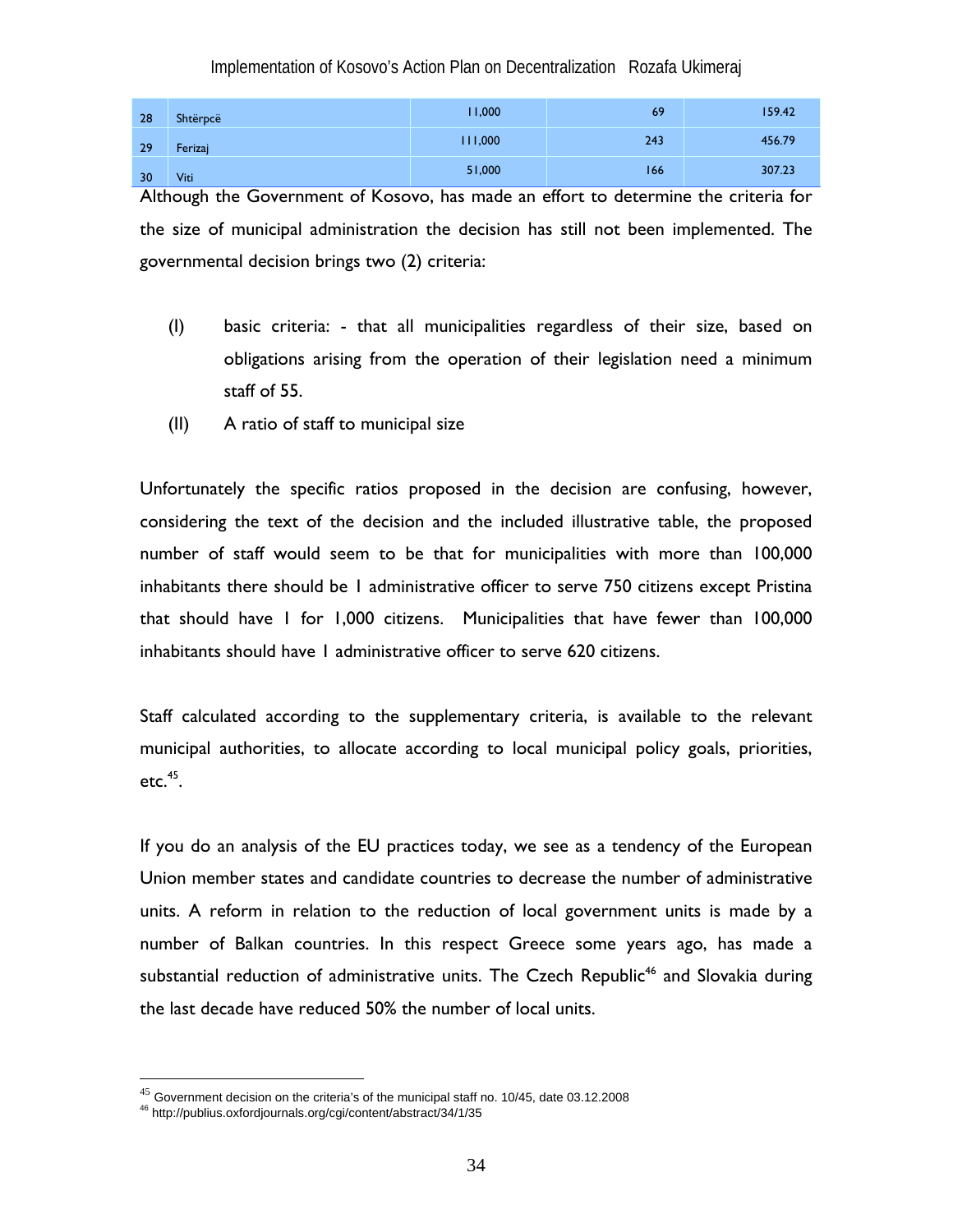Experiences of countries that have carried this reform show that there is not a universal model that can be exported to be implemented; this means that territorial reform is more an "political compromise" than a science that can be applied equally everywhere.

During the last three decades most European countries have passed through a politicoadministrative reorganization. Decentralization and territorial administrative reforms have been the dominant patterns of these reforms. Within the process of reorganization have passed almost all older member countries of the EU and other new member countries (such as the Czech Republic, Poland, Slovakia) in order to adapt to the reform policies in the EU). In the case of Kosovo, in addition to the aforementioned elements in the process of government reform and implementation of decentralization, should be reconsidered also the creation of new municipalities.

In this regard decentralization as part of local government reform aims to mobilize the contribution of central and local level to ensure local autonomy in order to create consolidated and sustainable local institutions, to improve effective administration capable of providing services for citizens and communities, and for the public good. In this regard, in terms of implementation of a genuine reform, will remain many joint actions of central and local institutions, ranging from the census, implementation of new legislation of local governance and functionalizing the new municipalities.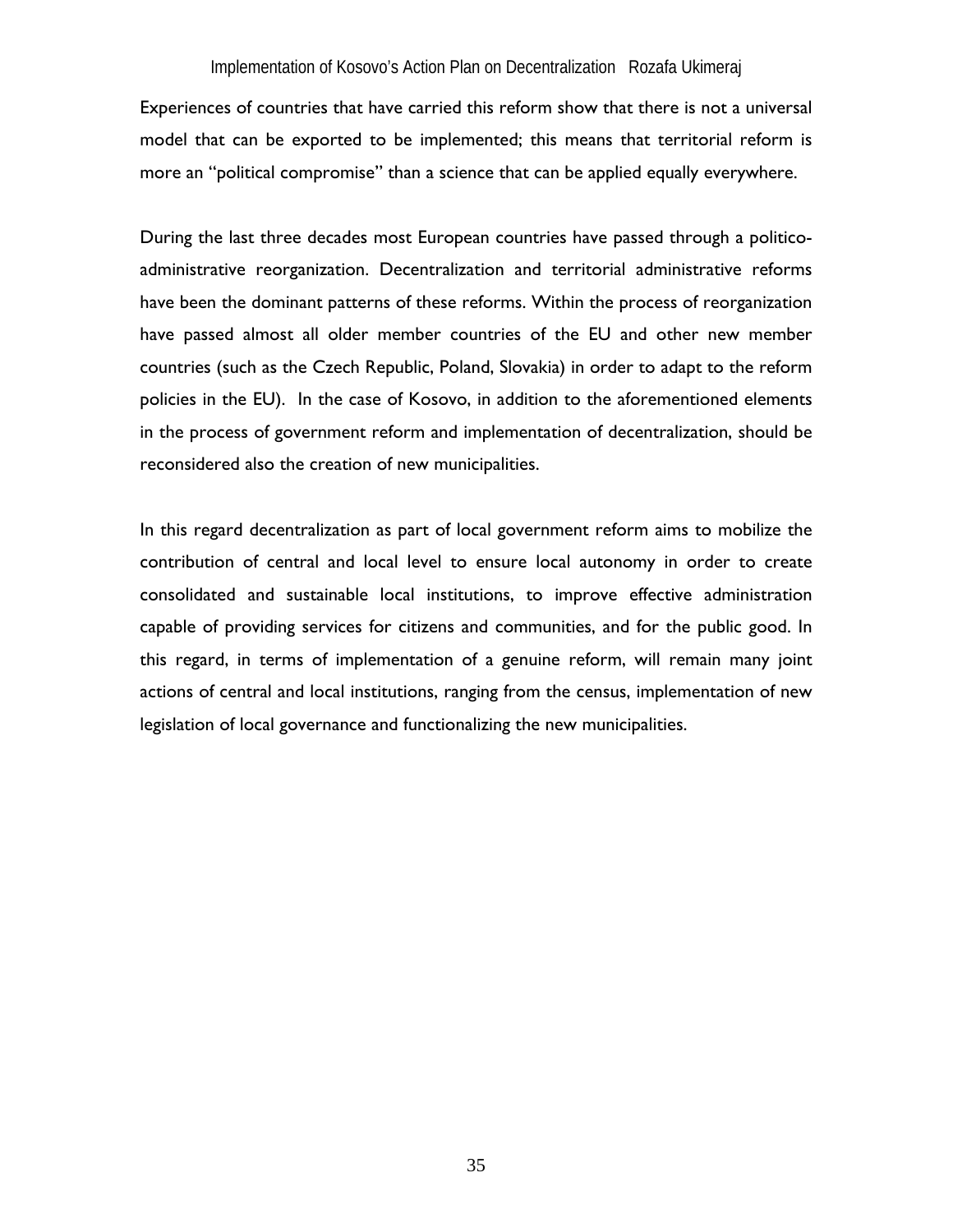# **4. DECENTRALIZATION, THE CASE OF KOSOVO**

The idea to promote decentralization, did not happen spontaneously, but rather was politically motivated. All was materialized with the comprehensive document for the final settlement of the status of Kosovo (the Ahtisaari document)<sup>47</sup>. There were many controversies at that time and there was an impression that decentralization was a process that favored only the Serb community. This can be seen from the responses of respondents: 70 percent said that they think that the Serb minorities benefited through this process, 20 percent think that all citizens benefited, 6 percent said do not know and 4 percent think that from this process benefited the governmental officials.

**Figure 4. "Who do you think benefits from the decentralization?" (Capstone project questionnaire, January 2011)** 



 $47$ Chapter 3 of the comprehensive proposal for the final status of Kosovo

 $\overline{a}$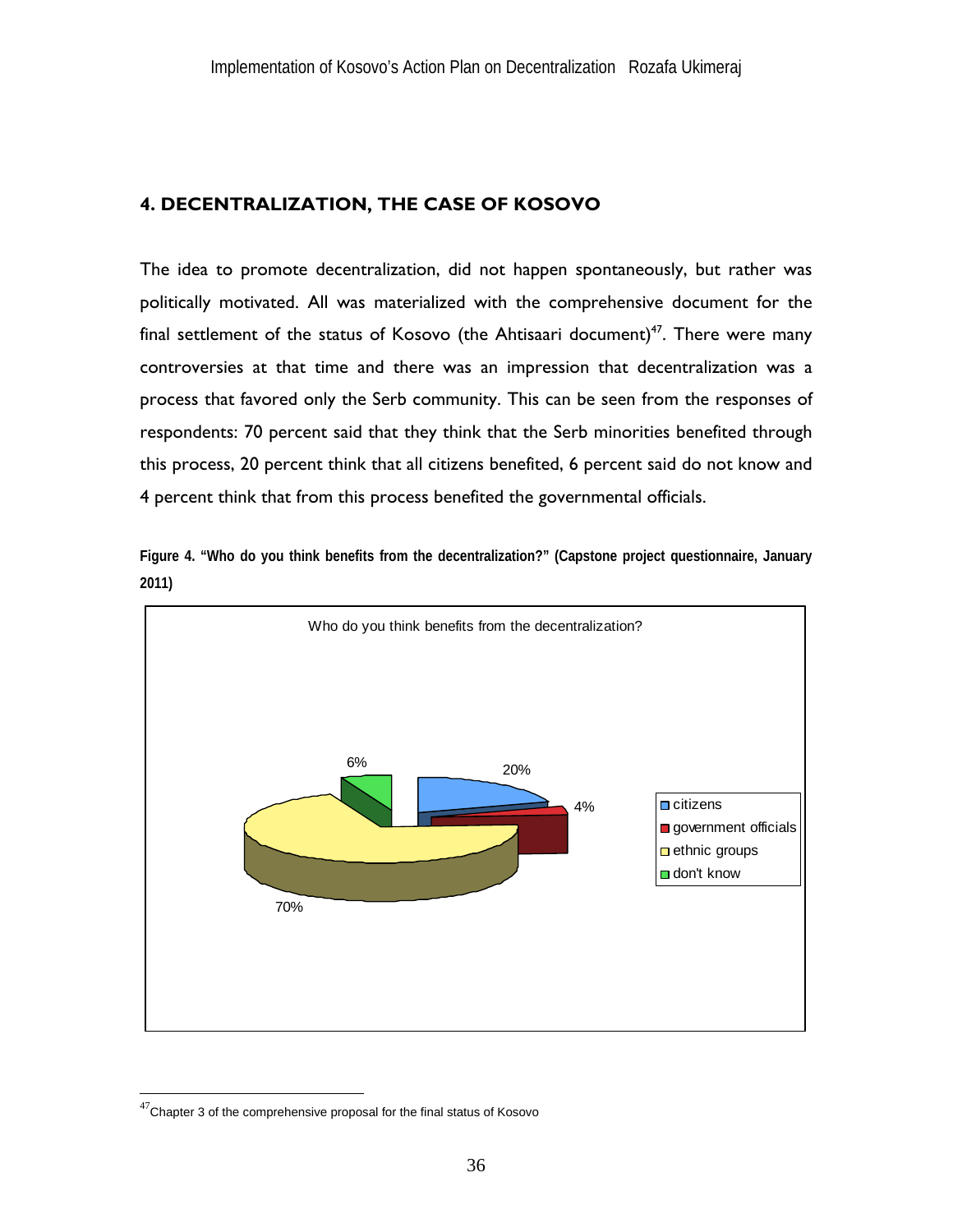On the other hand, a complex situation was the extent of sovereignty in the north of the country. Whilst we had the situation of three municipalities with Serbian majority which have no communication with the central government in Prishtina, and are outside of the jurisdiction of the state of Kosovo, based on the respondents opinion could be considered that there was no need to create new entities within the territory to integrate the Serb community into social and political life. As a bad example of no collaboration of the three municipalities in the north (which claim territorial autonomy as expressed by an assembly held at one of the municipalities in the north) at the same time to create new structures across the country was very confusing for citizens. One aspect of this was that even Albanians refused to be part of this process. We have the case of Gjilani municipality where some citizens should now travel for 22 kilometers for services, instead of two kilometers to reach services in Gjilan municipality, because with the new division of the territory they are part of the municipality of Novobërdë.

Decentralization under normal circumstances is considered a long term process and evaluation of the advantages and results requires longer period of time. Decentralization is a multidimensional phenomenon and includes a wide range of changes deriving from transfer of competencies, respectively, transfer of authority and responsibility from central to local level.

Responsibilities of local authorities are continuously expanding into areas that reflect directly on the services they provide to citizens, including additional powers in the fields as follows:

- preschool, primary and secondary education;
- Primary Health Service;
- Local Economic Development,
- Planning and rural development;
- Public Housing;
- Naming of streets and squares, and
- public utility services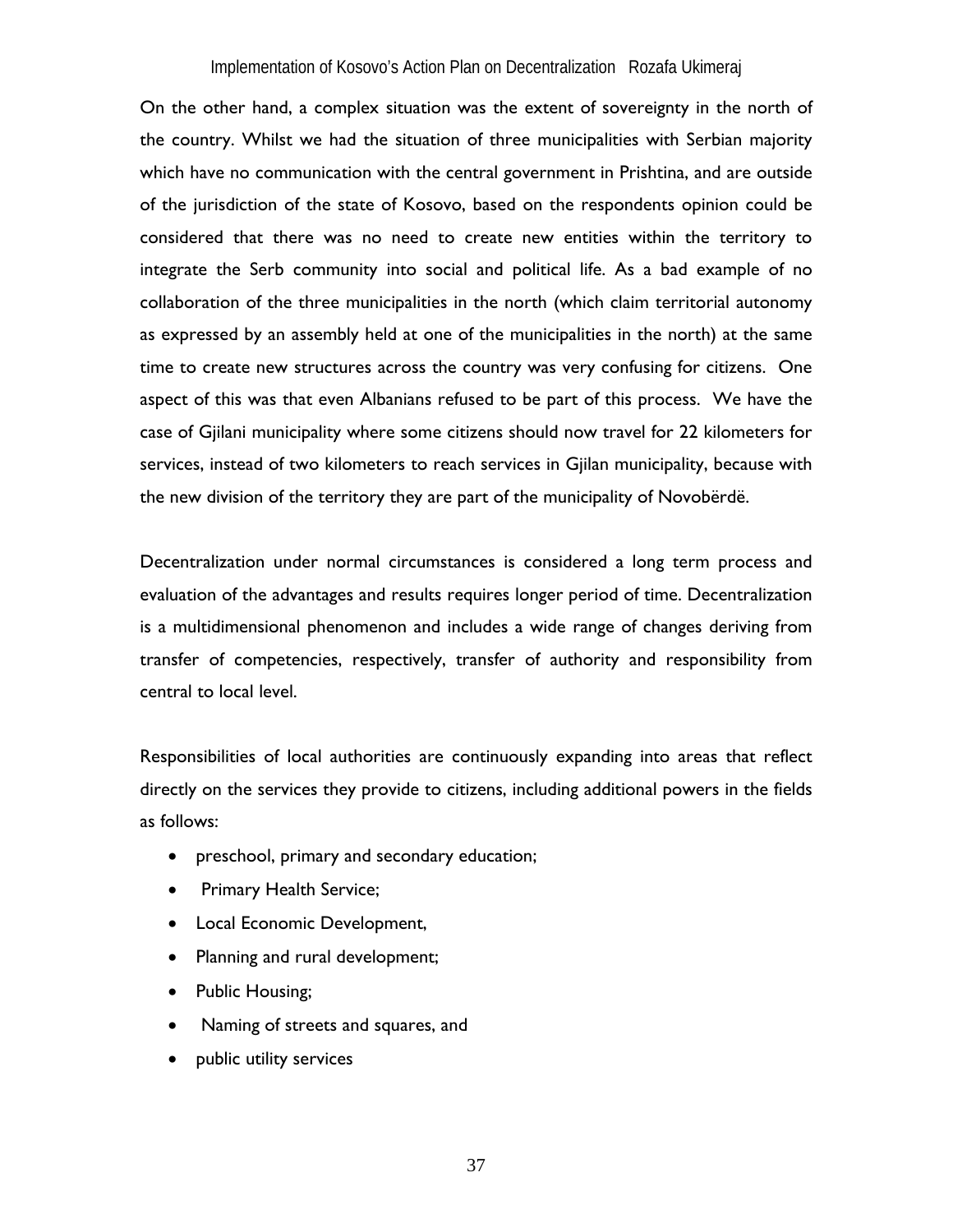Recently, with the approval of the legislative package in the field of local government, there is thrown another step towards the transfer of responsibilities and powers, but the achievement of goals and targets is very challenging. Another important element is the institutional commitment towards capacity building at local level. This introduces a problem when we consider that the treatment and professional capacity building in municipalities is done without any coordination between local institutions and donors.

In addition, the process of decentralization should go hand in hand with the strengthening of fiscal autonomy. The new law on local finances of the Assembly of Kosovo enables the necessary resources needed by the local government to exercise its functions. However, we are dealing with an area that needs ongoing systematization and requires extensive involvement of local communities on issues of governance, tax collection rates and fiscal policy in correlation with the capacity and local economic development parameters. The data shows that even the states with a strong economic position and high democratic participation reach the highest percentage of local budget for municipal administration in comparison to with the overall public spending (some over 30%48) as illustrated below:

- Switzerland 27.9%
- Denmark 31.28%
- Finland 29.5%
- US 32.0%

 $\overline{a}$ 

The current figure for Kosovo is 24.9%

An important aspect concerning decentralization as part of reform remains absolutely coordination and cooperation with major donors to implement their programs. In this regard, the World Bank and other interested partners, national and international, may be involved in implementation of the decentralization process with special focus on assistance to municipalities in the development of management capacity to successfully take over new responsibilities.

<sup>&</sup>lt;sup>48</sup> The financial Resources of Local Authorities in Relation to Their Responsibilities,, Council of Europe, Strasbourg, April 1998.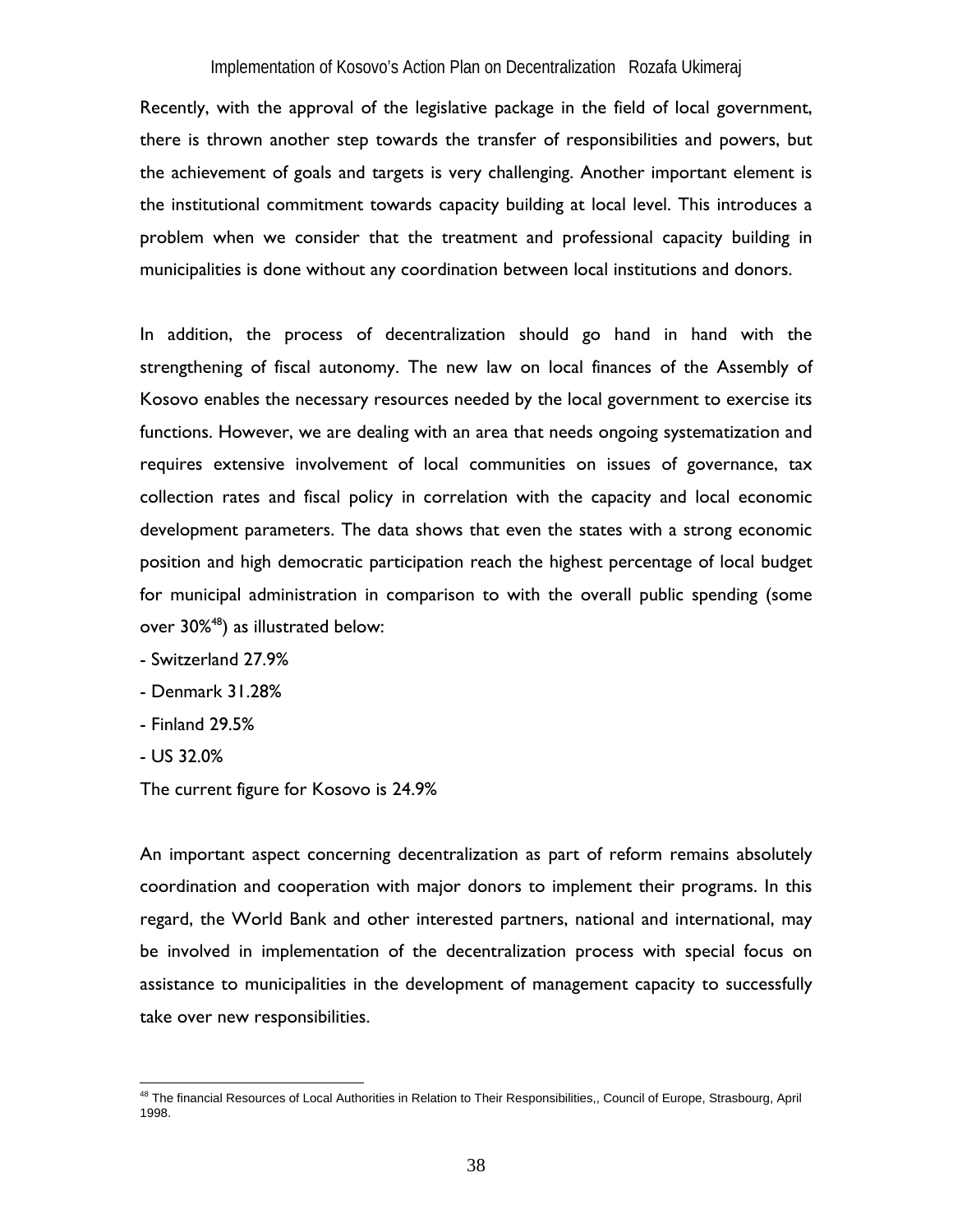If we consider that decentralization improves governance qualities in terms of efficiency as well as in strengthening accountability, increasing transparency and involvement of citizens and communities in governance, the project for local government reform should be in full compliance with the Charter European Local Self Government.

There is an inevitable tension between economic efficiency and decentralization. The closer you get to citizen participation in smaller units you get further away from the efficient scale of larger units. It can be illustrated that the socialist states represent a high level of economic efficiency, however, the exclusion of the mass of people from participation in decision making has (demonstrably in Eastern Europe) led to a complete collapse of the system, including economic collapse. The 'ideal' is a balance between small units (high decentralization) that allow people to be involved, and efficiency (in the use of scarce financial resources).

In upcoming years the program of local government reform will focus on the following components:

- **Fiscal autonomy of municipalities that will change and improve collection of their** own taxes and fees. At the same time transfers from the consolidated budget is transparent, objective, based on analytical formula and based on performance criteria of the municipalities in relation to the provision of citizen services;
- **Territorial boundaries and administrative units as established by law;**
- The creation of new municipalities to be based on democratic and functional criteria, excluding an ethnicity based element;
- Efficient public administration, devoted to law enforcement and provision which means stable and better services for citizens, able to produce and implement policies, with civil servants recruited and assessed by professional qualities, experience, merit and commitment to tasks.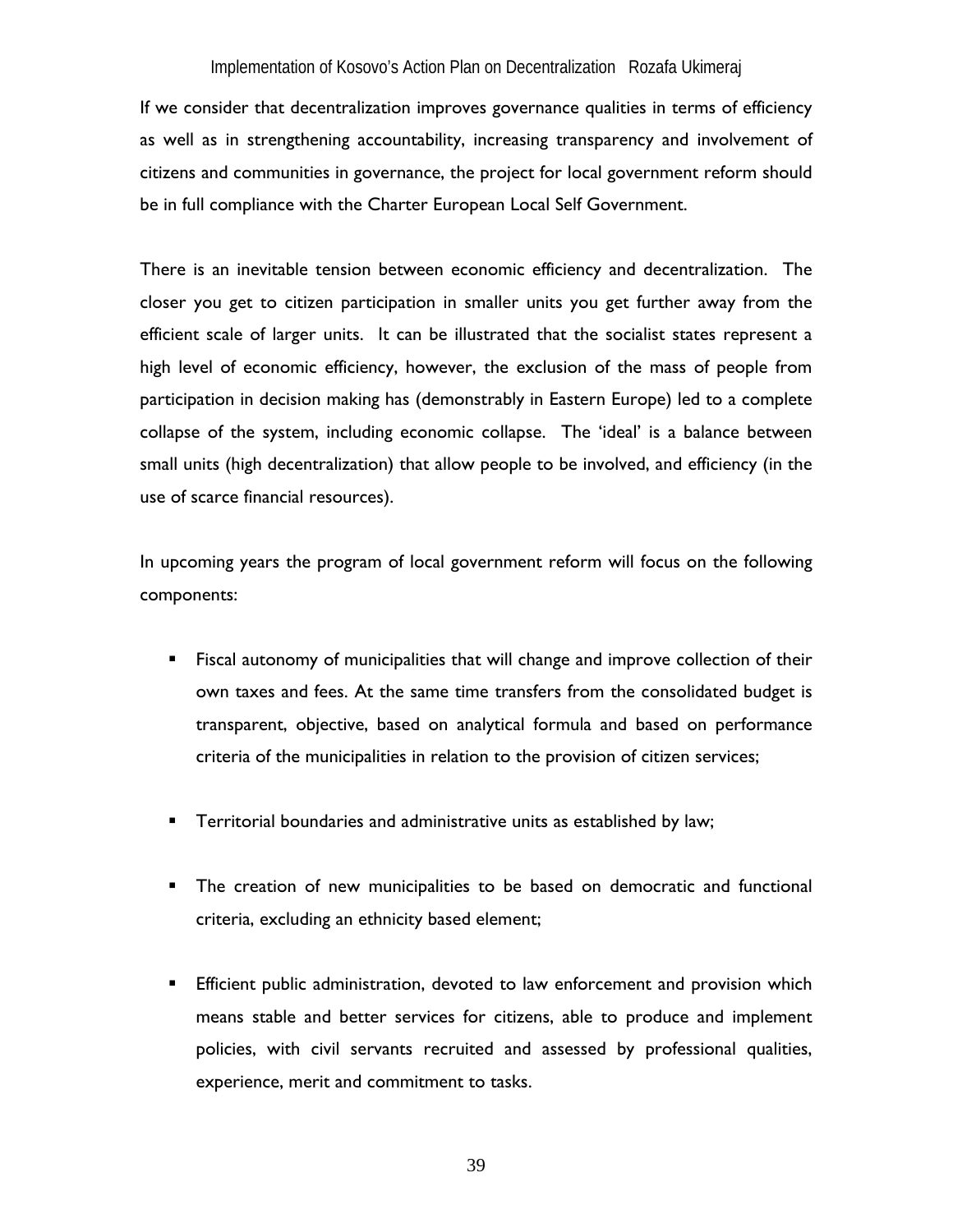- Management and transfer of public utilities, social and cultural and public property;
- Exercise of powers in education, health, social services, primarily based on the coordination of activities, partnerships, decentralization and deconcentration of power, in relation to central government.

Finally, the decentralization process aims to provide decision-making closer to citizens, the expansion of local autonomy, including the expansion of powers in many areas. But, to all these above mentioned elements of decentralization, in the case of Kosovo is added another component that is based on a comprehensive plan for Kosovo's status, addressing the specific concerns of non-majority communities<sup>49</sup>. This is a main reason that in the future, when Kosovo has fulfilled all the obligations regarding the international community in the name of independence, to revise this system and to establish another system based in the principles of the local democracy.

 $\overline{a}$ 

<sup>&</sup>lt;sup>49</sup> Ahtisaari document, chapter 3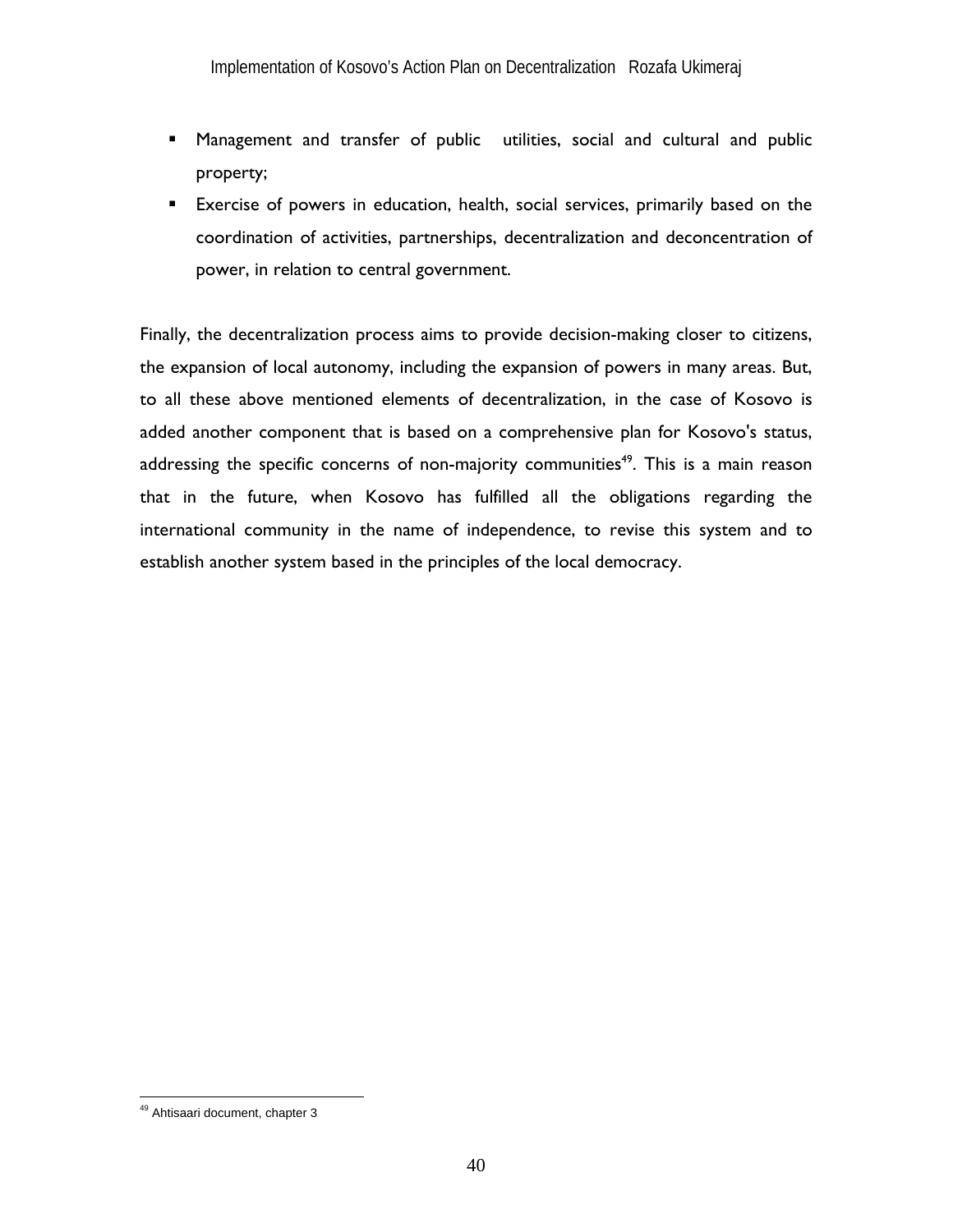# **5. IMPLEMENTATION OF THE PLAN OF ACTION ON DECENTRALIZATION**

On 2008, after the entry into force of the legislative package for Local Government was opened the way for implementing the decentralization process in Kosovo. In this case, with the proposal to have a comprehensive coordination of all activities was approved an action plan on implementation of decentralization in Kosovo. In the action plan is reflected the strategic goal of the Government to establish a stable and effective system of local government throughout the territory, which will provide better conditions of living for all its citizens by appropriate attention to special needs of non-majority communities in Kosovo<sup>50</sup>.

The Decentralization Action Plan was approved by the Government and based on it was established the Inter-Ministerial Group on Decentralization (IGD), composed of most of the Ministers of the Government. This governmental body is responsible for coordinating the government policies in implementing the decentralization process in the Republic of Kosovo. The mandate of the IGD was set by the Decision of the Government<sup>51</sup>. This group is co-chaired by the Ministry of Local Government Administration and the International Civilian Representative Office in Kosovo. Within the inter-ministerial group on decentralization, the action plan 2008 operated five working subgroups: Subgroup to Reform Legislation; subgroup for Transfer of Competences and Resources; subgroup for Establishment of New Municipalities; Subgroup on Capacity Building and Donor Coordination and Subgroup on Information Campaign for Decentralization.

**Working group on the Reform and Legislation** has treated entire existing legislation and has given recommendations for harmonization of new laws relating to local government. This group has compiled a list that identifies collision of laws,

<sup>&</sup>lt;sup>50</sup> Action Plan on decentralization

<sup>&</sup>lt;sup>51</sup> Governmental decision no.04/14, date 3 April 2008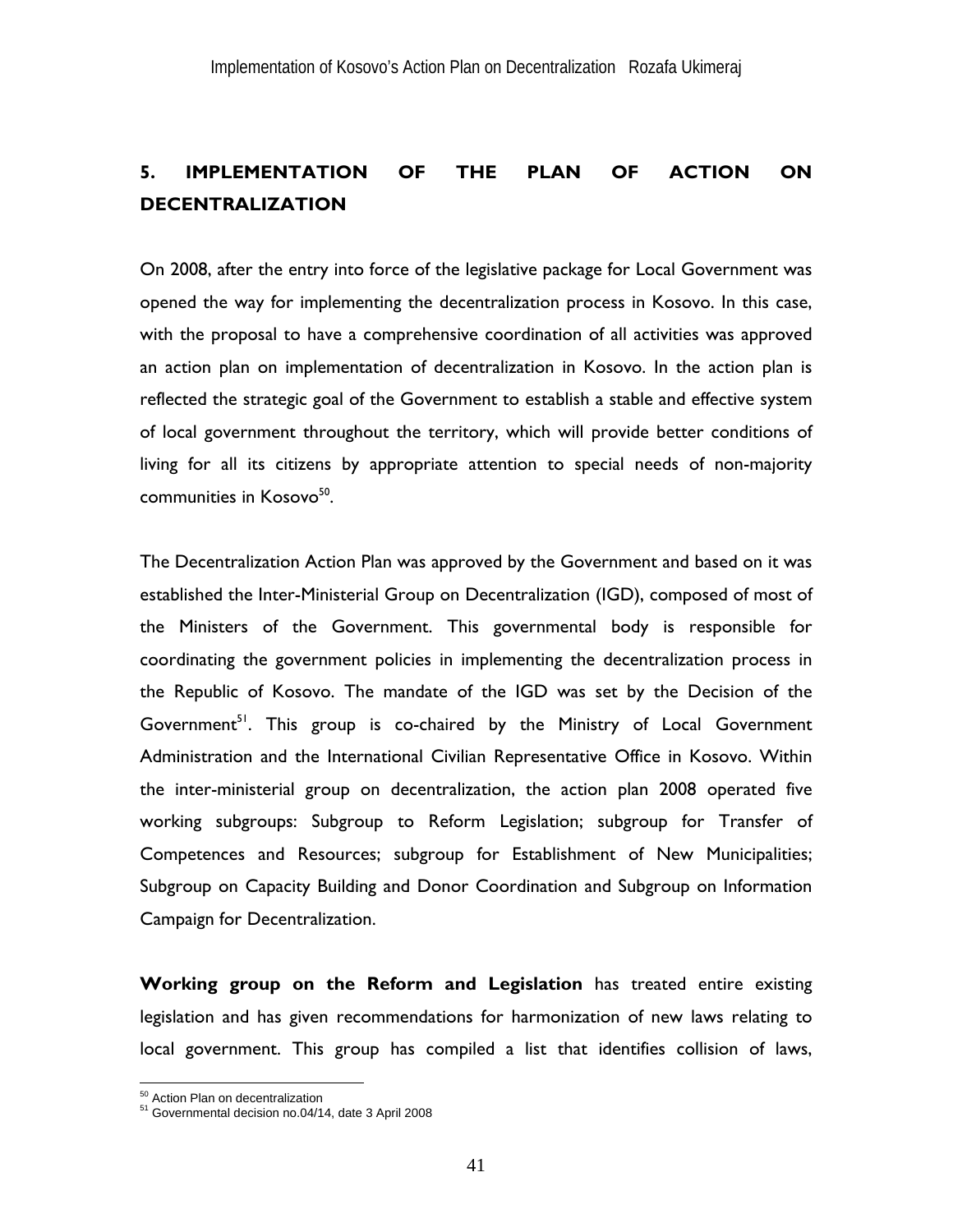especially with the Law on Local Self-Government. This group has made proposals for amending laws where it is seen as necessary, and depending on the sectoral areas has created functional committees from the field of education, culture, youth, sports, health; committee for administration, security and social welfare; committee for finance, economy, trade, industry, energy and mining; committee for urbanism, cadastre, agriculture, spatial planning and environment.

**Working group on Establishment of New Municipalities,** the main task is the establishment of new municipalities and leading the process towards the establishment of new municipalities, as an essential part of a comprehensive plan for resolving the Kosovo's status, which is incorporated in the Law on Local Self-Government, at the part of extended competences and implementation of the Law on Administrative Municipal Boundaries, namely, establishment of 5 new municipalities and 1 extended municipality with a Serbian majority, as foreseen in the Comprehensive Plan for Kosovo status settlement (Ahtisaari document). The group has analyzed the financial costs for the establishment of new municipalities and in the fourth meeting of the IGD has presented the document "Guidelines/description of duties for the establishment of municipal preparation teams and new municipalities". In July 2008 were established Municipal Preparation Teams which have as a main task to provide preconditions for establishment of new municipalities in order to be prepared and to be ready to be led by municipal elected officials immediately after new local elections.

**Working group on the Transfer of Competences and Resources,** immediately after establishment, this group has prepared the final document where are listed all the competences of central and local level and the list of competencies to be transferred from central to local level. In October 2008, was formalized the transfer of competencies in the field of education, for road safety and local transport. In the meantime, during 2008, also with the Ministry of Internal Affairs was established the Commission on Appointing Senior Posts in the Police. There have been formalized local, municipal and regional commanders for police stations. Municipal competences are transferred to finance the archives. Regarding public services and Public enterprises are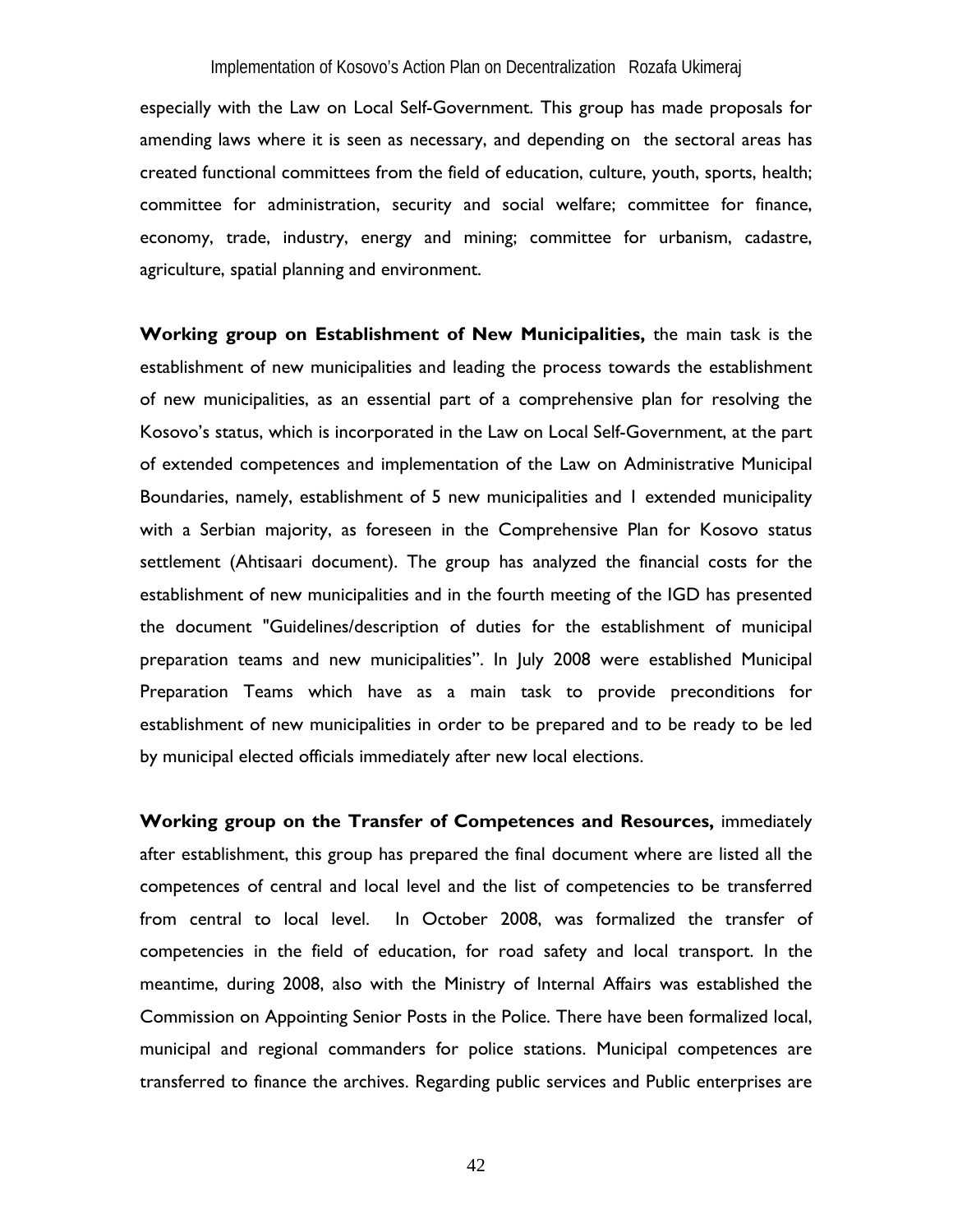transferred to municipalities as provided by law, while the group has coordinated all activities in relation to MEF and municipalities. In 2008, also in the field of social services competences, in cooperation with the MLSW were made all preparations and coordination of all activities for the transfer of this competence from the Ministry to the Municipality. Municipalities have exercised these competences by early 2009. During 2009, similar focus groups were formed in fields of culture, health and business registration, management of public transport enterprises, cadastre, forestry, which according to an agenda are being transferred to municipalities. In October 2009, the management of theaters and libraries were transferred to the competence of the municipality. We can consider that the process of transferring of own competencies to municipalities has been closed. There are some other issues to deal with the delegated competencies. Then in further years, based on the Law on Local self government, should start the process of transferring enhanced competencies.

**The Working group on Capacity Building and Coordination with Donors** in its composition has created three other subgroups: working sub-group on capacity building; sub-group on infrastructure; and working sub-group on coordination with donors. The work of this working group is focused on three components: the development of capacity for existing municipalities, in strengthening the capacity of pilot units and, municipal capacity building in the new municipalities.

In this regard are prepared relevant documents, such as assessment of capacities of existing municipalities, based on which were made concrete plans for professional capacity building of municipal officials; plans for PMU capacity building and capacity building plans for new municipalities. Simultaneously these documents were presented in front of the donors, in order to accomplish coordination of activities with training providers, various donors involved in capacity building on the one side, and coordination with donors in terms of investment, towards implementation of decentralization, on the other side.

**The Working group on Information Campaign** throughout the entire process has intended that by organizing information campaign will make available to citizens the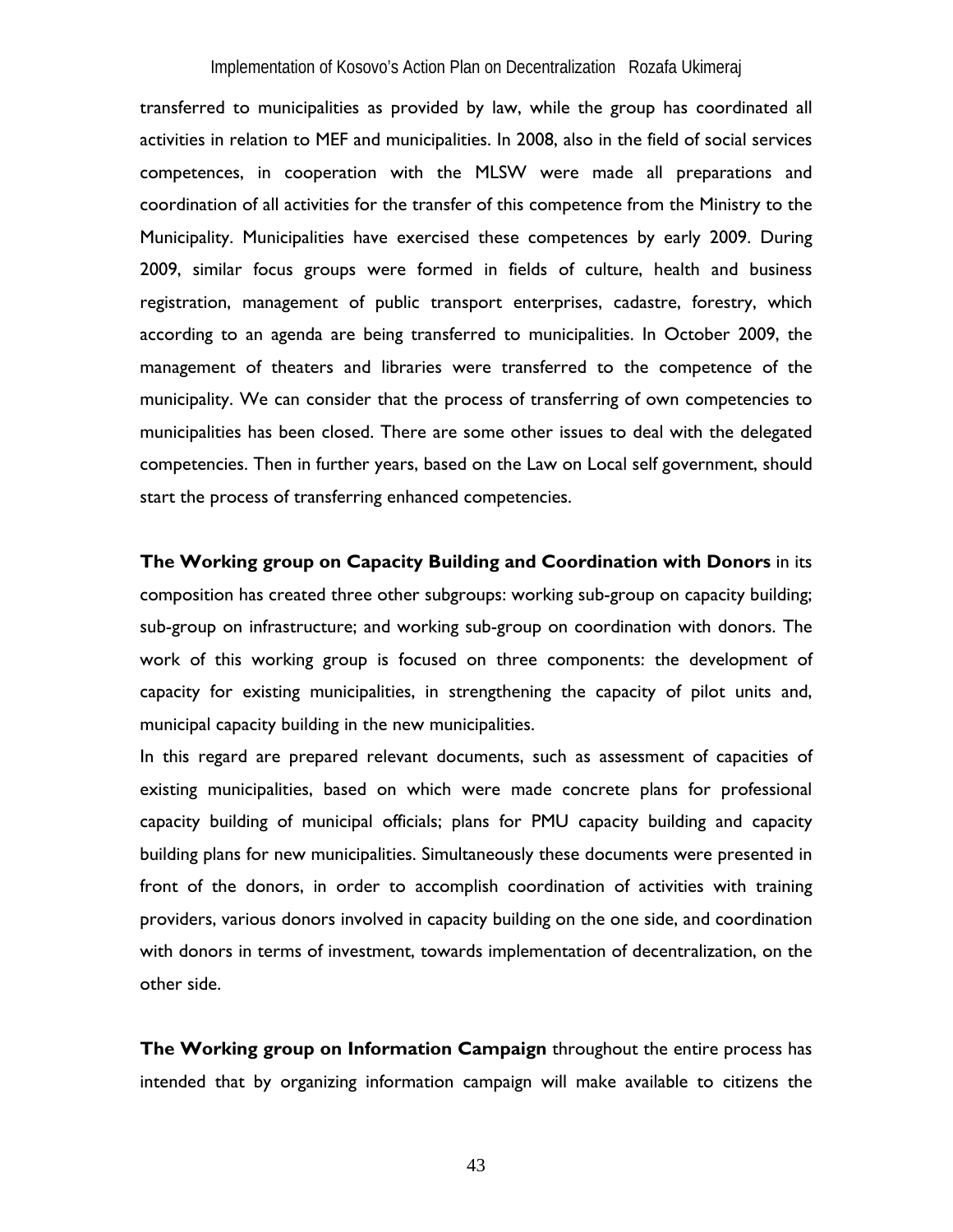relevant and the right information related to decentralization as part of local government reform. Through the information campaign is affirmed the process of local government reform where the citizens are informed about the territorial reorganization of municipalities, establishment of new municipalities, and recognition with new legislation that created the basis for implementation of the decentralization process. This subgroup, through print and electronic media, has launched information and has organized debates with various key players in the process, in terms of informing the citizens.

The original Decentralization Working Group and all other subgroups that were part of its mandate ended in 2010 and then with the decision of the new Government of Kosovo $52$  the mandate of this group was continued until 2012. Under the new Government decision, some groups were merged and were created four new working subgroups: Subgroup for Establishing New Municipalities; subgroup on Legislation and Transfer of Competencies: Subgroup on Capacity Building and Donor Coordination, and the subgroup for informational campaign.

### **5.1. Legislation reform, challenges**

Implementation of the new legislative package was challenged in the early days of its implementation. New legislation on local self-government of municipalities was passed when the municipalities were at the beginning of a new mandate, had constituted their bodies, and were on the way to approve revised statutes, based on UNMIK regulation 2007/30. Whilst local elections were held in late 2007, in the first half of 2008 the new legislation came into force and municipalities had to implement this legislation. They were obliged for a very short period of time to adopt their statutes and to choose the chairperson of their assemblies. This led municipalities to a confusing situation. The new law on local self-government had a retroactive effect, with obligations to the municipalities. Through this process they had to adopt new statutes, and were in the difficult position to absorb a large set of new municipal competencies. Some

 $52$  Governmental decision no. 3/119, date 07.04.2010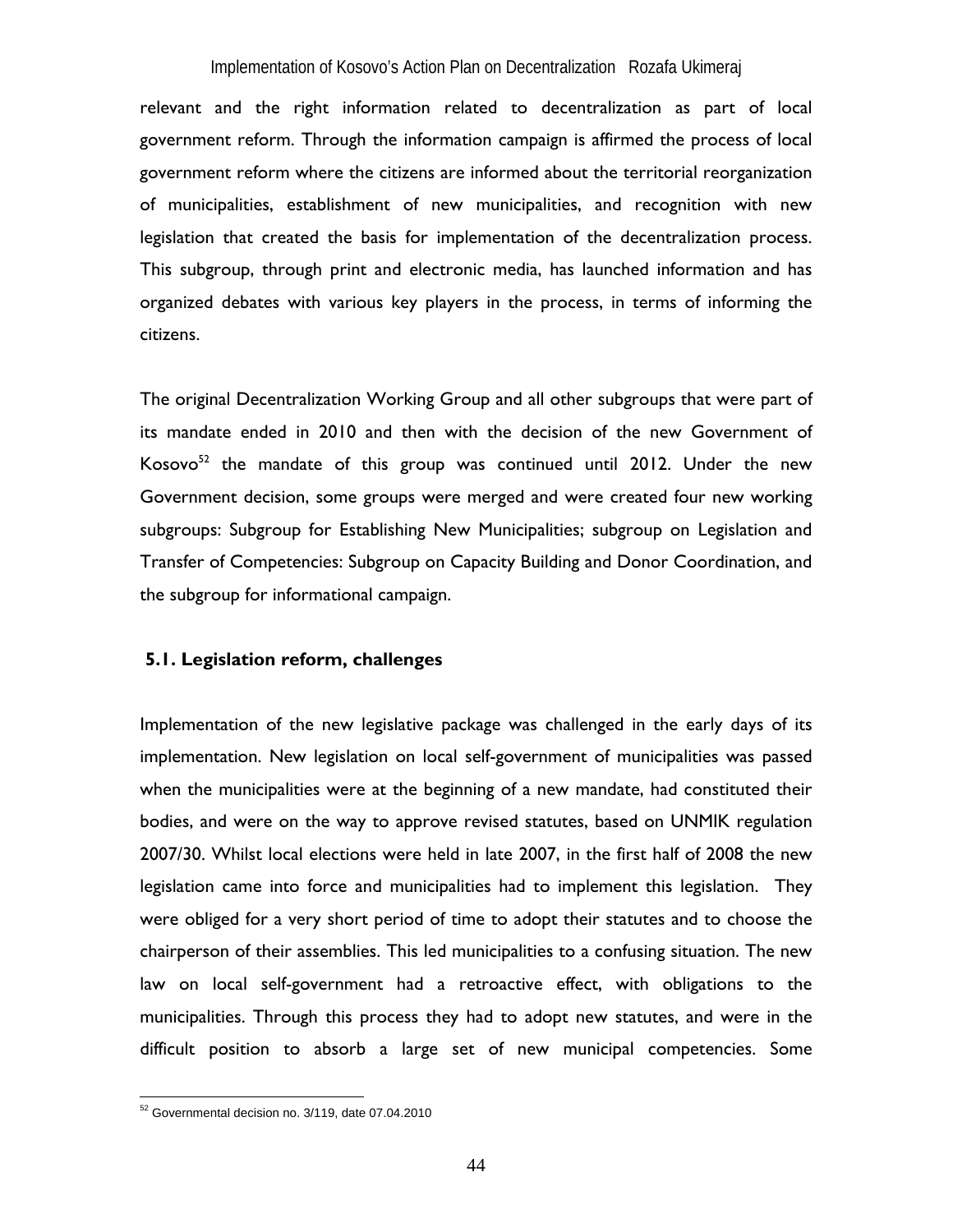municipalities had to reconsider their boundaries, to respond to changed results of the government grants formulae, to review the number of pupils, nurses and teachers, to reduce the number of employees in administration, etc. Practically the 41 laws from the Ahtisaari package (which entered into force on the same day alongside the country's constitution and through an accelerated extraordinary procedure) often contradict each other and in cases are impossible to implement. In this case, the subgroup on the legislation reform identified all legislation and checked all the laws that came into collision with each other and addressed these problems to the Inter Ministerial Group on Decentralization in order to start an amendment procedure.

Three years later, despite the proclaimed process of transferring powers and resources, there is a growing trend of withdrawal of powers from the local level. This is because sectoral legislation began to undermine the autonomy of municipalities, and strengthened the central power.

On the other hand, the process of supervising of the municipal legal acts became more challenging. Such a consideration is given to progress reports to the European Commission. The lack of a municipal official gazette exacerbated these problems. Identification of cases of violation of the laws, and lack of political will, resulted with these cases never being addressed through the courts. Therefore, violations of the laws remained unaddressed until now, except some sporadic cases that have been resolved by intervention at the Constitutional Court. On the other hand there are some other practical problems. The lack of a legislative package on e-governance to municipalities is one such and brings difficulties in providing services. Other laws of a political nature, such as the naming of settlements law, or the local law on referendum, are still listed each year in the government's legislative agenda but never proceed to the Assembly. The situation got even worse when a number of laws were turned back to the government because of the dismissal of the Assembly on 2010. Even in early 2011, all laws which were underway returned to the zero point of the design. Nevertheless, a sectoral law like the law on public enterprises, which limits municipalities to establish such enterprises, was not in compliance with the basic law for local government. Even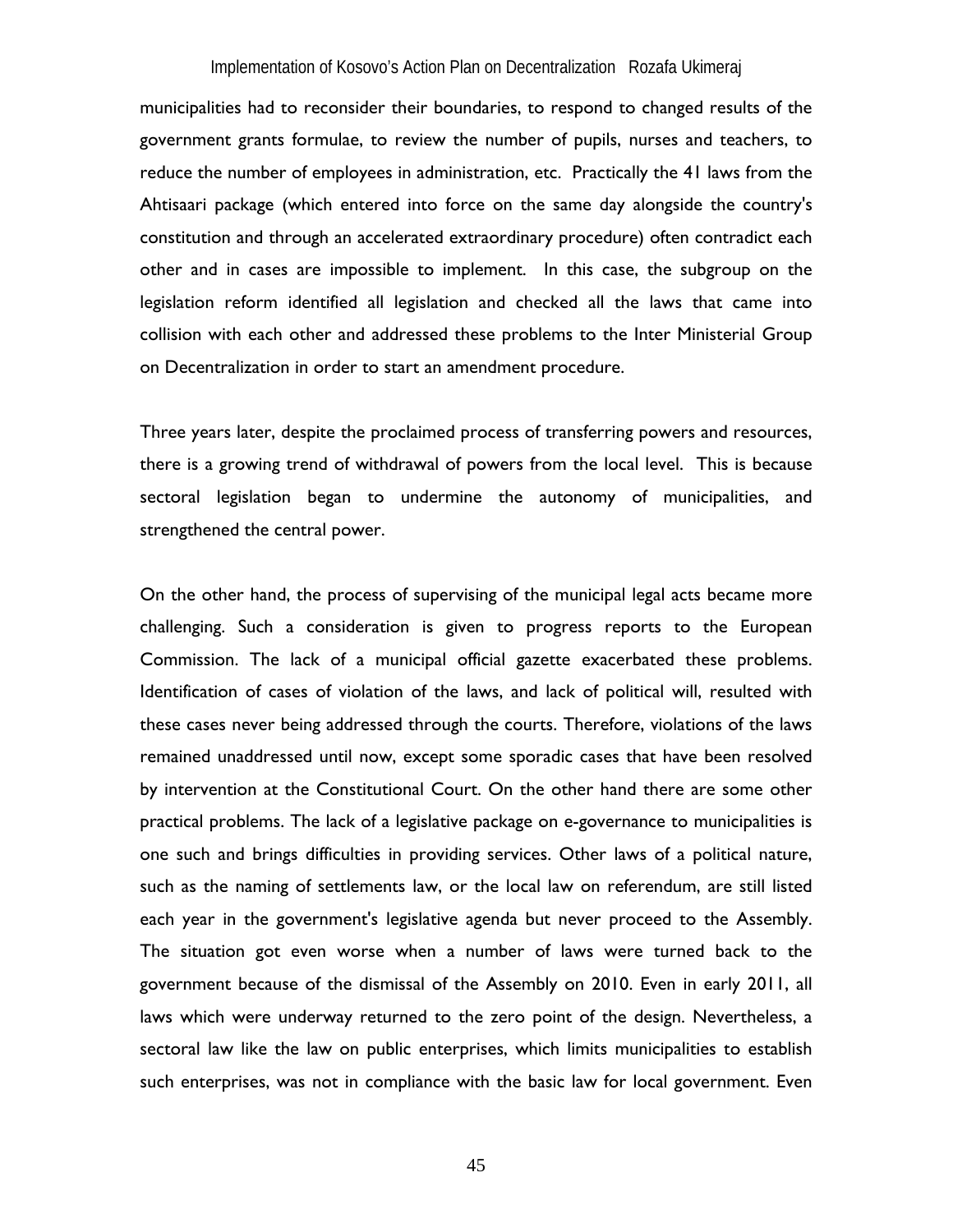though municipalities have in their own competencies the delivery of public utility services this law gives the right to the government to manage the regional utility enterprises.

The Law on Public Private Partnership and the law on municipal managing of the public property is contrary to democratic principles. Under these laws, municipalities are limited to give their properties for use for only 40 years. This puts municipalities in difficulty especially in relation to attracting foreign investment. On the other hand, Kosovo needs to go through a revision process of all the legislation related to local governance. There are also a considerable number of laws to approve (In terms of egovernance), such as:

- Law on Personal Data Protection
- Law on electronic communications
- Public information law
- Electronic Signature Law
- Administrative Procedure Law
- Civil Procedure Law
- Notary Law
- copyright law

This entire legislative package will enable citizens to access online services and to use the benefits of e-governance. This would reduce costs and avoid problems of lack of physical space in the municipality and the financial resources needed to pay the salaries of employees who currently perform these services.

# **5.2 Transfer of powers, challenges**

The process of transfer of powers is achieved through various stages. Currently, the situation is as follows:

- The transfer of the own competencies of the municipalities has been completed;
- The transfer of delegated powers is ongoing
- The transfer of enhanced competencies has not begun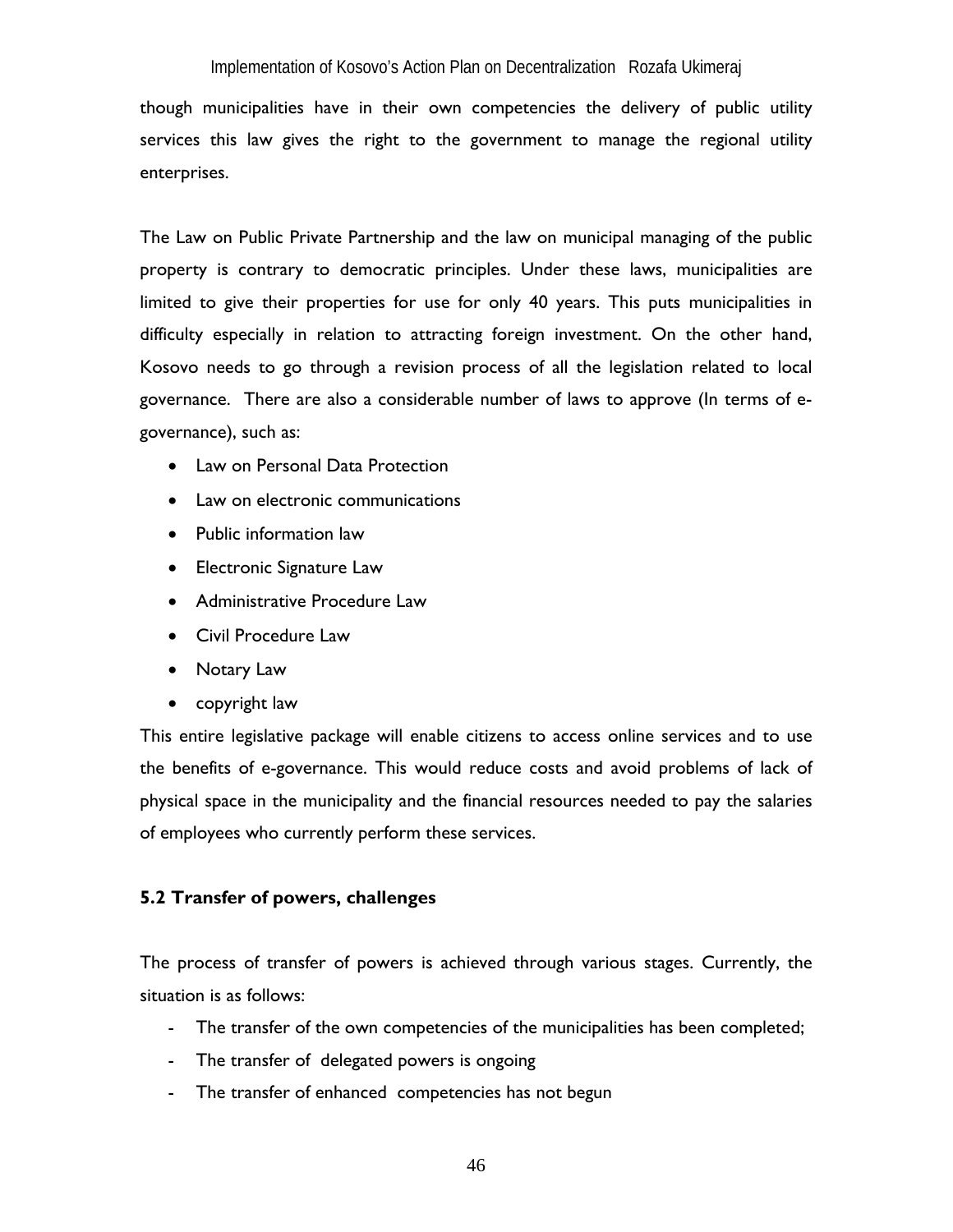- During the year 2009 are fully transferred all powers that are exclusive to the municipalities. The municipal competencies are listed as follows:

|                                   | <b>Municipal competencies</b> |                           |                         | Central                   |
|-----------------------------------|-------------------------------|---------------------------|-------------------------|---------------------------|
| <b>Field of competency</b>        | Own                           | Delegated                 | Enhanced                | government                |
|                                   | competencies                  | competencies              | competencies            | competencies              |
| <b>Administration</b>             |                               |                           |                         |                           |
| Selection of police               |                               |                           | X                       | X                         |
| commanders                        |                               |                           |                         |                           |
| Local emergency response;         | X                             |                           |                         |                           |
| Cadastral records                 |                               | X                         |                         |                           |
| Civil registry                    |                               | X                         |                         |                           |
| Voter registration                |                               | X                         |                         |                           |
| Business registration and         |                               | X                         |                         |                           |
| licensing                         |                               |                           |                         |                           |
| Distribution of social assistance |                               | $\boldsymbol{\mathsf{x}}$ |                         |                           |
| payments (with the exception      |                               |                           |                         |                           |
| of pensions)                      |                               |                           |                         |                           |
| Protection of forests located in  |                               | $\boldsymbol{\mathsf{x}}$ |                         |                           |
| the territory of municipality     |                               |                           |                         |                           |
| within the competences            |                               |                           |                         |                           |
| delegated from the central        |                               |                           |                         |                           |
| authority, including issuance of  |                               |                           |                         |                           |
| licences for woodcutting          |                               |                           |                         |                           |
| pursuant to rules adopted by      |                               |                           |                         |                           |
| the Government                    |                               |                           |                         |                           |
| Human rights protection           | X                             |                           |                         |                           |
| Naming of streets, roads and      | $\overline{\mathbf{x}}$       |                           |                         |                           |
| other public areas                |                               |                           |                         |                           |
| Licensing of public utilities and | $\overline{\mathbf{x}}$       |                           |                         |                           |
| buildings, including those        |                               |                           |                         |                           |
| related to entertainment,         |                               |                           |                         |                           |
| cultural and leisure activities,  |                               |                           |                         |                           |
| food, shelter, markets, street    |                               |                           |                         |                           |
| vendors, local public transport   |                               |                           |                         |                           |
| and taxis                         |                               |                           |                         |                           |
| Application of construction       | $\overline{\mathbf{x}}$       |                           |                         |                           |
| regulations and standards for     |                               |                           |                         |                           |
| construction control              |                               |                           |                         |                           |
| <b>Education</b>                  |                               |                           |                         |                           |
| Pre-school                        | X                             |                           |                         |                           |
| Elementary school                 | X                             |                           |                         |                           |
| Secondary school                  | X                             |                           |                         |                           |
| university                        |                               |                           | $\overline{\mathbf{x}}$ | $\boldsymbol{\mathsf{x}}$ |
| Registration and licensing of     | $\overline{\mathbf{x}}$       |                           |                         |                           |
| educational institutions,         |                               |                           |                         |                           |
| recruitment, paying salaries and  |                               |                           |                         |                           |
| training education instructors    |                               |                           |                         |                           |
| and administrators                |                               |                           |                         |                           |

**Figure 5.2 Competencies and responsibilities of the municipalities**<sup>53</sup>

 $\overline{a}$  $53$  Hand-book of the Law on local-Self Government, published by USAID, September 2008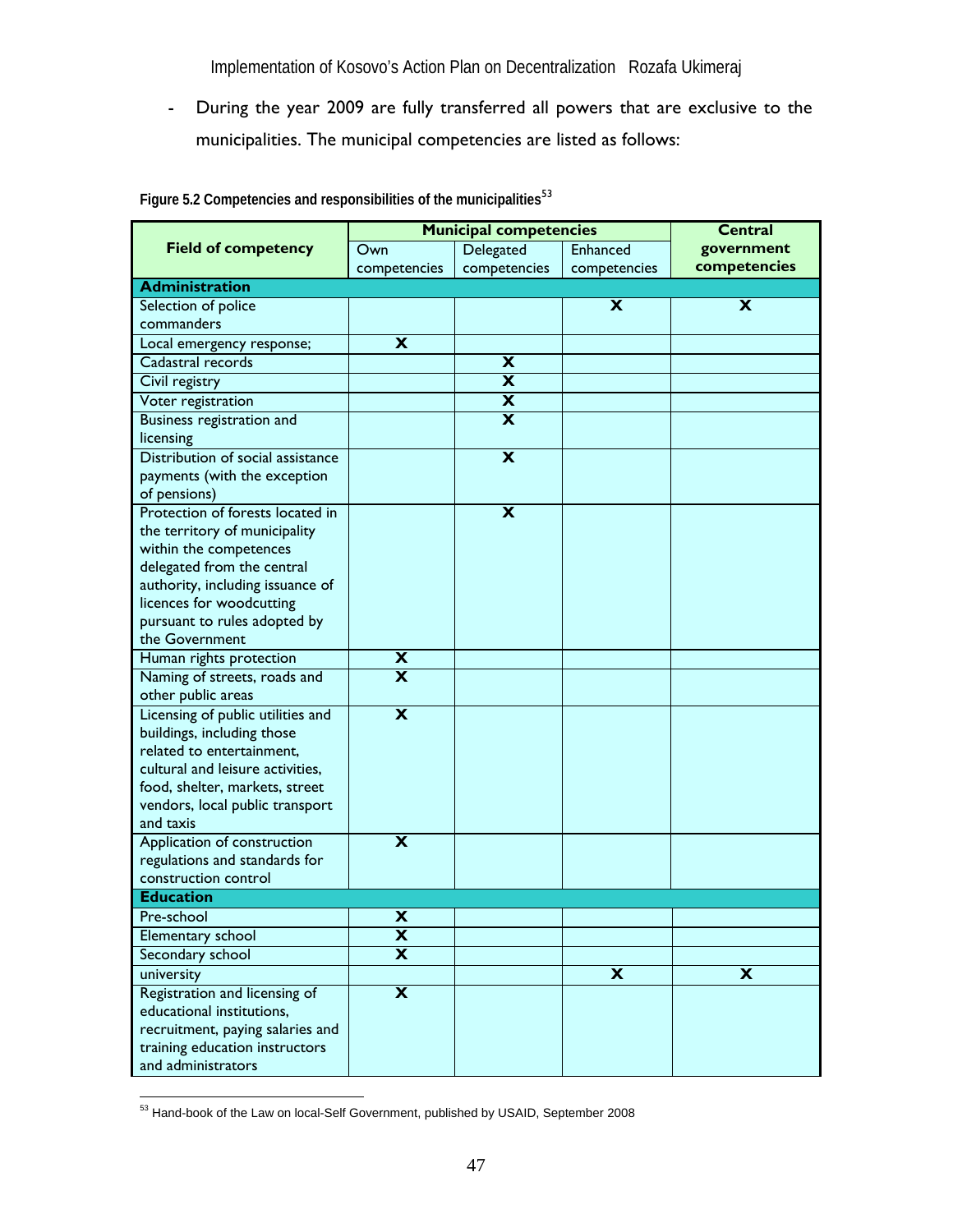| <b>Municipal competencies</b>                |                         |              |              | <b>Central</b> |
|----------------------------------------------|-------------------------|--------------|--------------|----------------|
| <b>Field of competency</b>                   | Own                     | Delegated    | Enhanced     | government     |
|                                              | competencies            | competencies | competencies | competencies   |
| <b>Social welfare</b>                        |                         |              |              |                |
| Care for the old people                      | X                       |              |              |                |
| care for vulnerable people,                  | $\overline{\mathbf{x}}$ |              |              |                |
| family shelter                               | $\overline{\mathbf{x}}$ |              |              |                |
| care for children                            | $\overline{\textbf{x}}$ |              |              |                |
| registration and licensing of                | X                       |              |              |                |
| these care providing centers,                |                         |              |              |                |
| recruitment, payment of                      |                         |              |              |                |
| salaries and training of social              |                         |              |              |                |
| welfare professionals;                       |                         |              |              |                |
| <b>Public housing</b>                        | $\overline{\textbf{x}}$ |              |              |                |
| <b>Halth care</b>                            |                         |              |              |                |
| Public primary health care                   | X                       |              |              |                |
| Public secondary health care                 |                         |              | X            |                |
| Hospitals                                    |                         |              | х            | х              |
| Public health                                | X                       |              |              |                |
| <b>Culture, sport and leisure activities</b> |                         |              |              |                |
| <b>Theatres</b>                              | X                       |              |              |                |
| <b>Museums and libraries</b>                 | X                       |              |              |                |
| Sport and leisure activities                 | $\overline{\textbf{x}}$ |              |              |                |
| Cultural buildings                           | $\overline{\textbf{x}}$ |              |              |                |
| Cultural heritage                            |                         |              | X            |                |
| Tourism                                      | X                       |              |              |                |
| Cultural and leisure activities              | X                       |              |              |                |
| <b>Municipal public services</b>             |                         |              |              |                |
| Water supply                                 | X                       |              |              |                |
| Sewerage and drainage,                       | X                       |              |              |                |
| Heating schemes                              | X                       |              |              |                |
| Local roads                                  | X                       |              |              |                |
| <b>Transport</b>                             |                         |              |              |                |
| Local                                        | X                       |              |              |                |
| Urban                                        | $\overline{\textbf{x}}$ |              |              |                |
| Railways                                     |                         |              |              | X              |
| Urban Development                            |                         |              |              |                |
| Local economic development                   | $\overline{\mathbf{x}}$ |              |              |                |
| <b>Urban Rural Planning</b>                  | $\overline{\textbf{x}}$ |              |              |                |
| Mjedisi dhe Bujqësia                         |                         |              |              |                |
| Waste management                             | X                       |              |              |                |
| Land use and development                     | $\overline{\mathbf{x}}$ |              |              |                |
| Local environment protection                 | X                       |              |              |                |
| Provision and maintenance of                 | X                       |              |              |                |
| parks and public space                       |                         |              |              |                |

Recently, it was a tendency to recover the municipal competencies by sectoral ministries and Government. This was introduced due to a lack of institutional coordination and lack of control and harmonization of legislation in the country's entire legal order. Problems are also presented on the technical nature to lack of financial and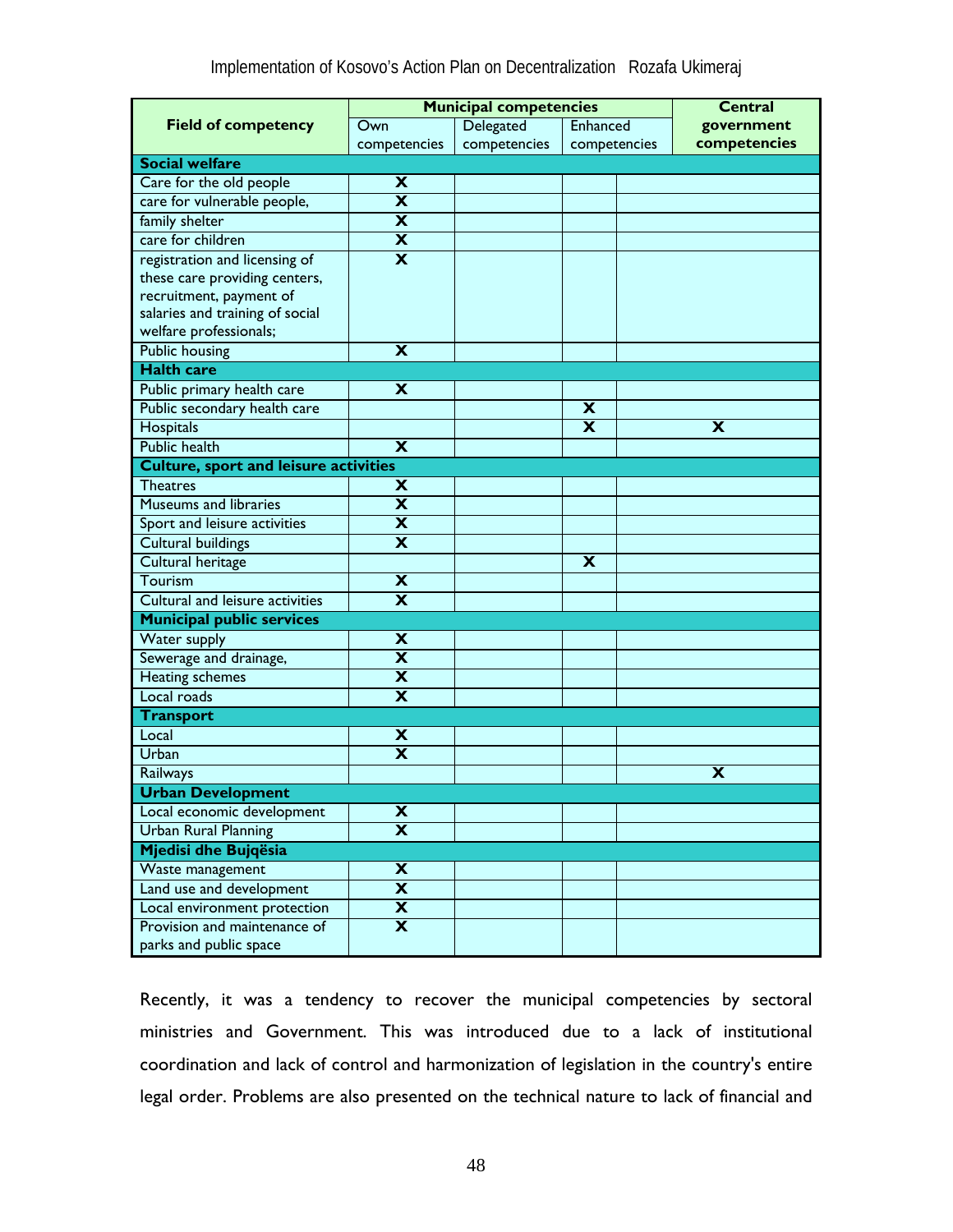professional capacities of the municipalities, to absorb all the set of the competencies guaranteed by the law. Problems were evident due to the lack of feasibility studies for the exercise of municipal competencies.

The transfer of competencies has also been realized at another level. Besides the transfer from central to local level, transfers occurred between the existing municipalities and new municipalities. This process began with the establishment of the PMUs and then continued in 2010 after the new municipalities have been created.

MoUs for transfer of documentation from the Parent municipalities to the new Municipalities were signed regularly by the Ministry of Local Government Administration, Ministry of Finance, and the respective ministries and municipalities. The transfer to this level has happened in the following areas: Marital status, Property Tax, Urban Planning and cadastre, Property tax etc. Even in this process are obvious difficulties, especially with the limited professional staff.

### **5.3 Coordination with donors and capacity building, challenges**

Central Government has continuously made efforts to coordinate with donors, but this still remains challenging. Consistently different donors have invested similar projects in municipalities. Often donors are trying to invest in areas that have been targets of their projects without taking into account all the needs of municipalities. This highlights the lack of inter-institutional coordination although continuous efforts are made to coordinate the donors, such as creating a database where everyone will have access to all projects financed by different donors; this database still remains inoperable.

Regarding coordination with donors in relation to municipalities, central government, in cooperation with important donors, has supported municipalities in the implementation of infrastructure programs.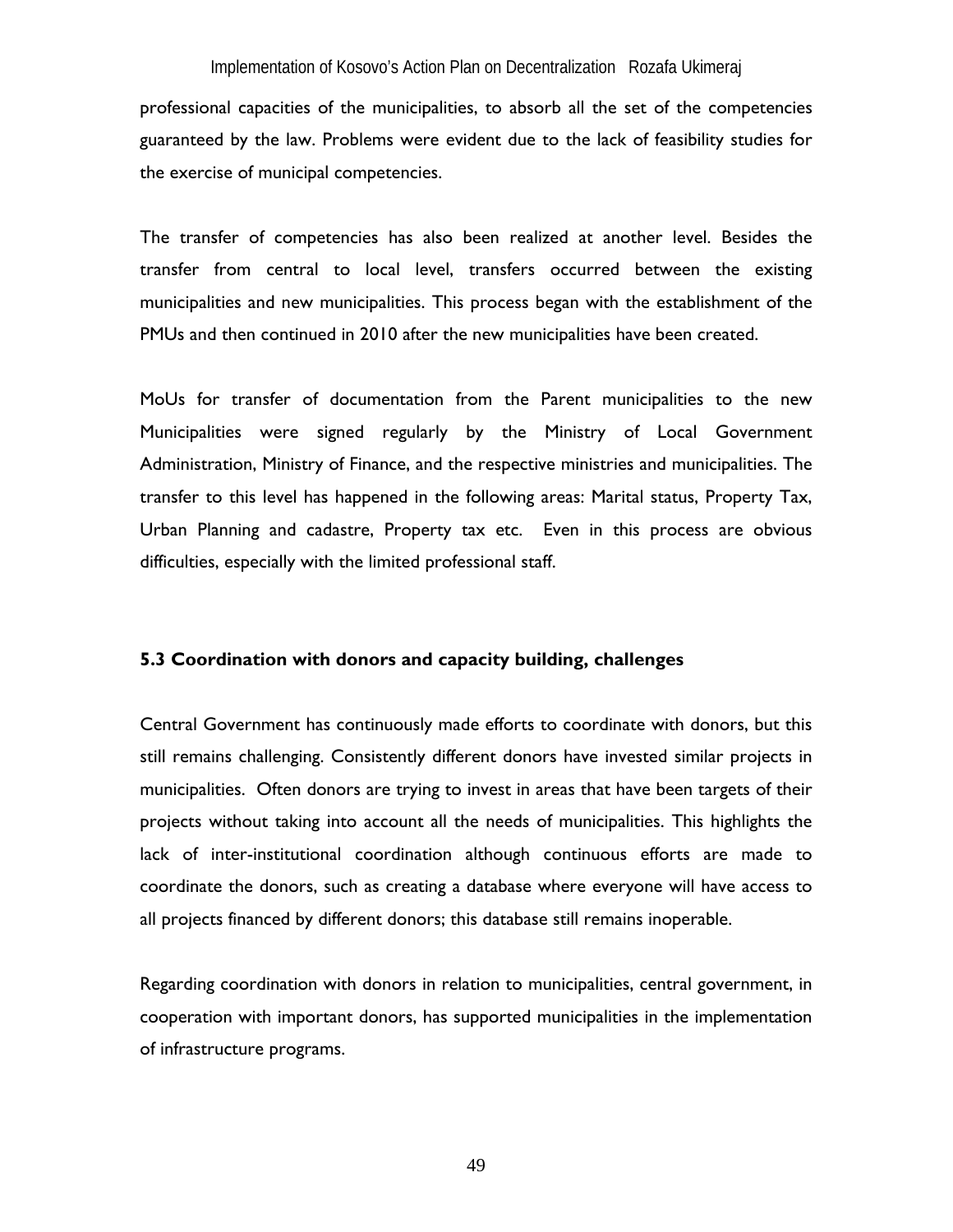In terms of professional capacity-building of government, until 2009 there was not a comprehensive approach. The institute for public administration, because of lack of funds, had only a limited number of capacity development programs with which to face the multiple needs of the municipalities

Only in 2009, for the first time, began a comprehensive approach to the development of professional capacities. Evaluation of the capacity of training programs for professional capacity building of local institutions mainly focused on increasing the capacities of local administration to ensure effective governance, the promotion of decentralization, and the assumption of responsibilities and powers in important sectors. The purpose of this assessment was to identify the assets and weaknesses in capacity at the municipal level, in the context of decentralization, coupled with the transfer of powers to municipalities, and to generate a clear understanding of positive values and needs for capacity. This resulted in formulating an effective, coordinated and sustainable capacity development. Capacity assessment findings constituted the basis of recommendations for assistance and capacity development. This was presented in front of municipalities and donors involved in the development of professional capacity at the local level and as an essential part of the efficiency of administrative work. According to the needs of municipalities special training programs and capacity building were also designed. However, municipalities still have continued the tradition of old, not taking into account these estimates too. On the other hand, changes in legislation on civil service are also reflected in the work of the municipality. Municipalities still have no plans for capacity building of officials who could directly affect the efficiency of their administrations. But the lack of capacity remains in two main areas of the municipal competencies: the financial strategic planning and communication. In this case, despite a large number of projects from different donors, capacity building still is at a fragmented level

### **5.4 Establishment of new municipalities, challenges**

One of the main challenges of all the process of decentralization was the establishment of new municipalities. The decentralization process in Kosovo has been more often associated with territorial division of the country which has caused concern among the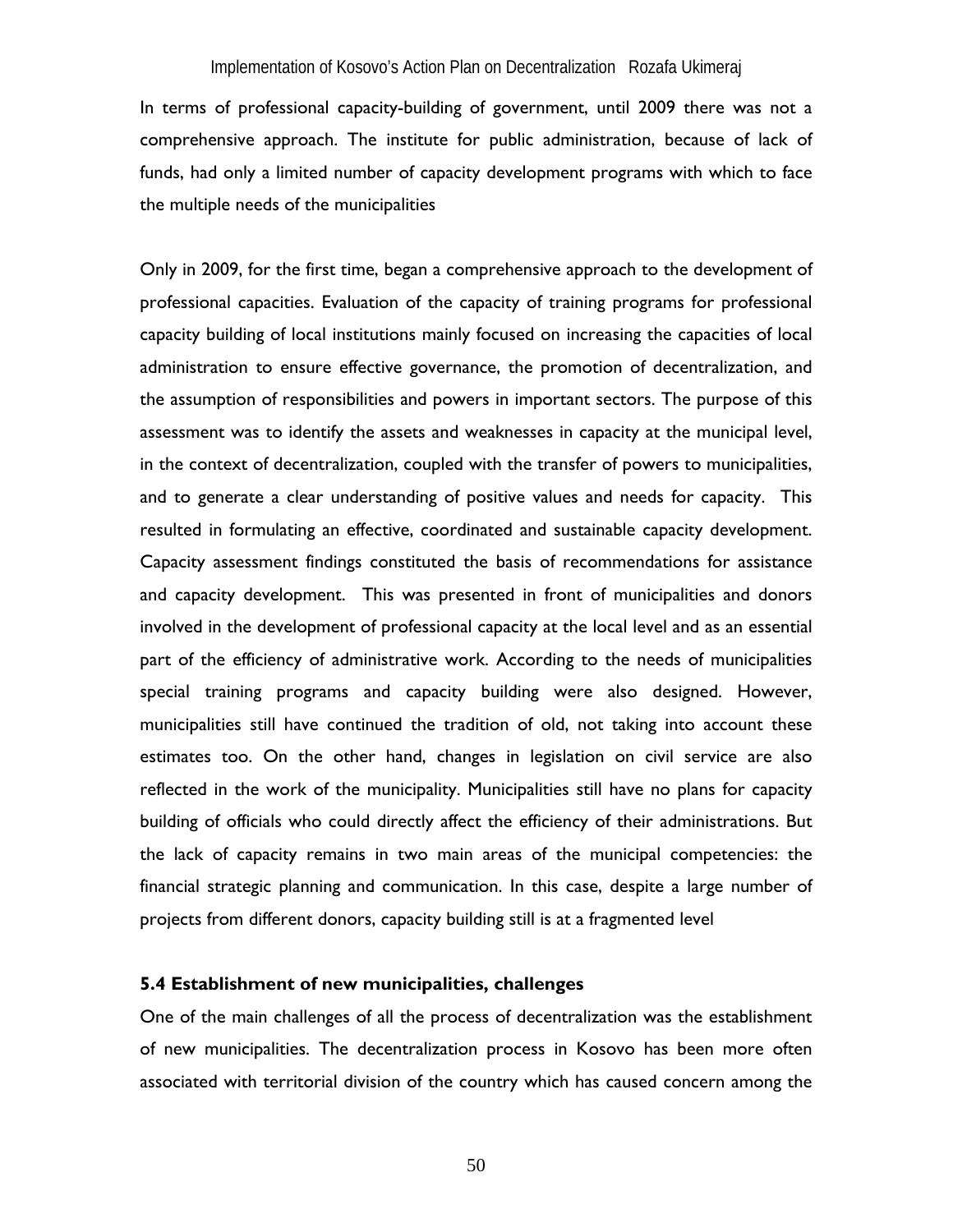majority population in Kosovo. Furthermore, the process is seen as an imposition by the international community necessary to achieve the major objective - independence.

Another dimension of decentralization - the bringing of services closer to citizens is given very little attention in public<sup>54</sup>. Establishment of new municipalities was provided in the Ahtisaari package<sup>55</sup>. Then, through legislation in the field of local governance are incorporated all the provisions of the package, and the establishment of municipalities is done by the Law of the administrative boundaries of municipalities. After an extensive consultation process and central government efforts to convince the Serb community they participated in the local elections in November 15, 2009. The elections were held in the newly created municipalities, Graçanica, Ranilug and Kllokot. It should be noted that during the holding of these elections was extended the territory of the municipality of Novobërdë. Participation of citizens in voting for these three municipalities was as follows: 23.0% Gracanica; Ranillug 12, 4%, and 25.2% Kllokot. While on June 20, 2010 in the municipality of Partesh held local elections, where turnout was 55,  $94\%$ <sup>56</sup>.

These municipalities were able, in a short time, to constitute their bodies and to consolidate their administrations. They are municipalities with full authority and are undergoing a process of transfer from mother municipalities. They have their own budgets and administration staff. While we can say that the process of establishing these municipalities can be considered as a success story for the political decentralization that happened in Kosovo, there remains the challenging process of creating the new municipality in North Mitrovica. There is a preparation team, and the government has consistently insisted on creating these structures. Problems are presented even with citizens because they are organically separated and are linked with the three other municipalities in the north. There are functionally the parallel structures that take guidelines and exercise power, based on the Belgrade directives. Thus, the problem of the north sometimes puts into question the whole process of decentralization in

 $\overline{a}$ 

<sup>&</sup>lt;sup>54</sup> http://kcdf.org/kcdf/index2.php?option=com\_docman&task=doc\_vieë&gid=33&Itemid=108 <br><sup>55</sup> Chapter 3 of the Ahtisaari package

<sup>56</sup>http://www.kqzks.org/SKQZWEB/al/zgjedhjetekosoves/materiale/rezultatet2009/komune/Statkk%20sipas%20vendvotim eve%20-%20Partesh.pdf,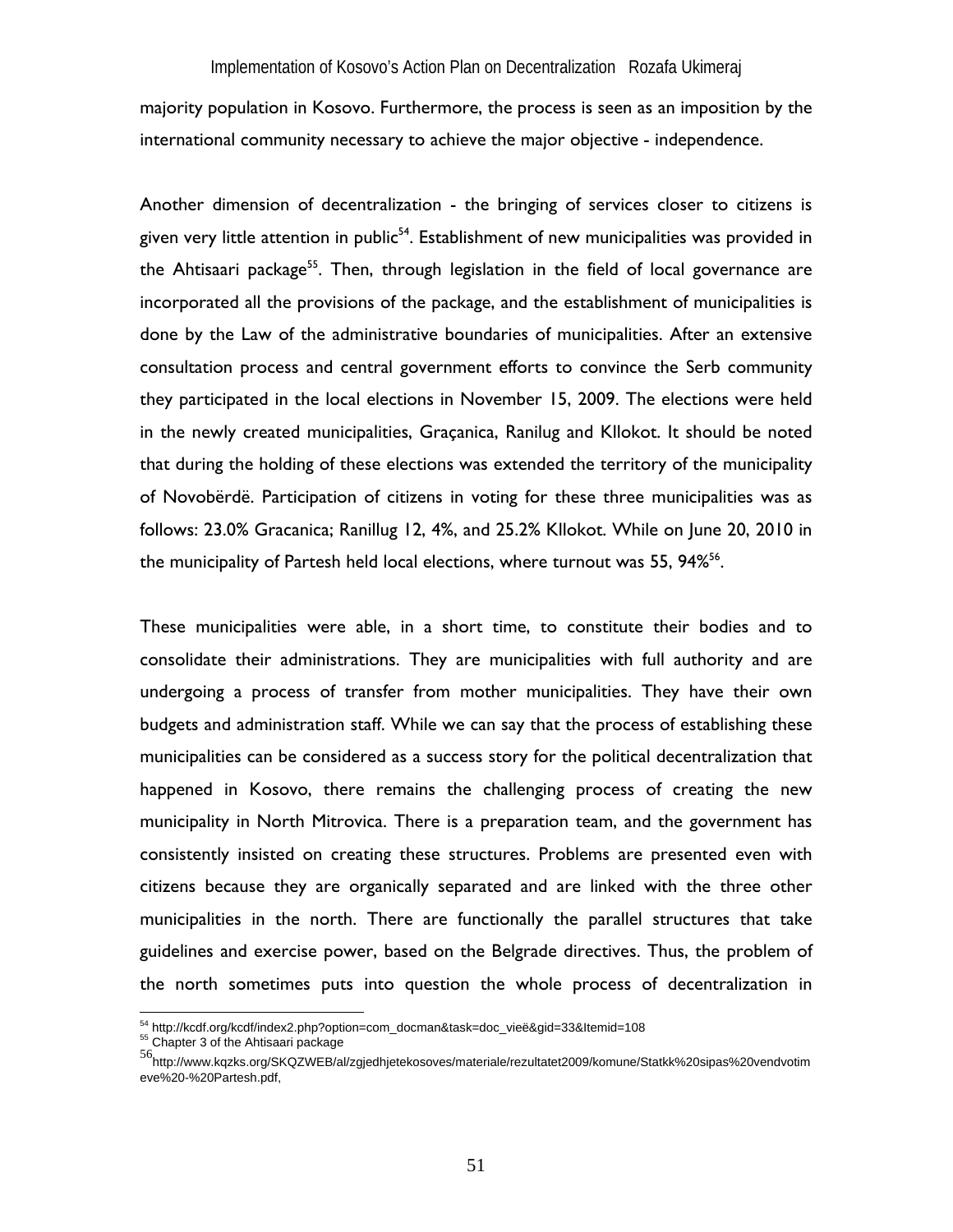Kosovo. When respondents were asked what they think about the creation of the municipality of northern Mitrovica, then 93% of the cases said that they do not think to functionalize the municipality. In discussions with focus groups, they think that this situation is difficult whilst there are some parallel municipal structures with a Serb majority. Precisely in that part of Kosovo practice has shown that for a period longer than 6 years these structures do not communicate at all with governmental structures (even though the get salaries from the Kosovo's budget), so then why should a new municipality be added in the north? They think that first should be solved the problem of these three municipalities, and then to continue with the new municipality ( see figure 5.4.1).

**Figure 5.4.1 "Do you think that is better to create the new municipality of the north Mitrovica" (capstone project questionnaire, January 2011)** 



However, the research done in the North appears that even Serbian citizens are not satisfied with parallel structures. They have difficulty getting services and have so many problems with the rule of law. Especially, after declaring independence in 2008, and the burning of customs points, this part of the country is turning into a dangerous area where even members of the Serb population were in a very bad position. There are smuggled goods and fuel and controlling the situation only a small group of people who have links with Belgrade and who have no interest at all to improve the life of citizens.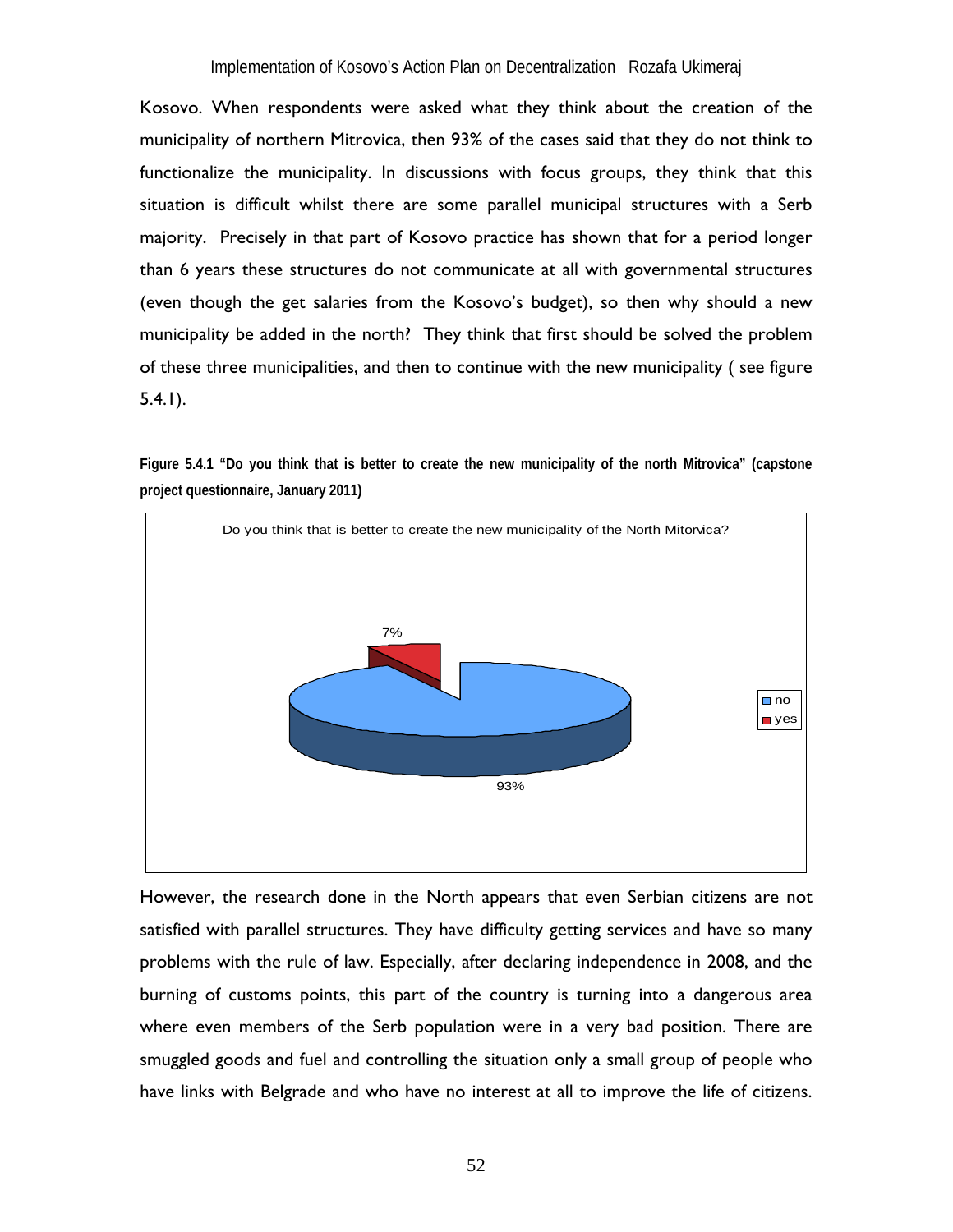Although the central government's efforts were to integrate this part, making a strategy for integration of the north, in many cases had overlapping activities. On one hand an ICO - MLGA structure had created a municipal preparatory team to pave the road for the new municipality to be established; on the other hand the government had appointed a coordinator for the northern strategy. The absence of coordination has often put in an uncomfortable position citizens living in that part of the country. In this regard, the question of the respondents, if they are satisfied with the work done by the government, in 12% of cases no, 61% responded not enough and only 27% responded positively (see figure 5.4.2).

**Figure 5.4.2 "do you think that Government did a great job to implement successfully decentralization" (capstone project questionnaire, January 2011)** 



In further developments, we are aware that the extent of sovereignty throughout the territory will be an unavoidable challenge. Although recently the government in cooperation with other relevant partners has taken steps to control the border in the north and is making all efforts to establish rule of law in that part of the country, it has still work to do, in order to prevent ethnic conflict and to create a peaceful climate. In this regard, Government should work in improving the services toward the citizens, because most of the citizens there are facing with the difficulties in terms of delivery public services.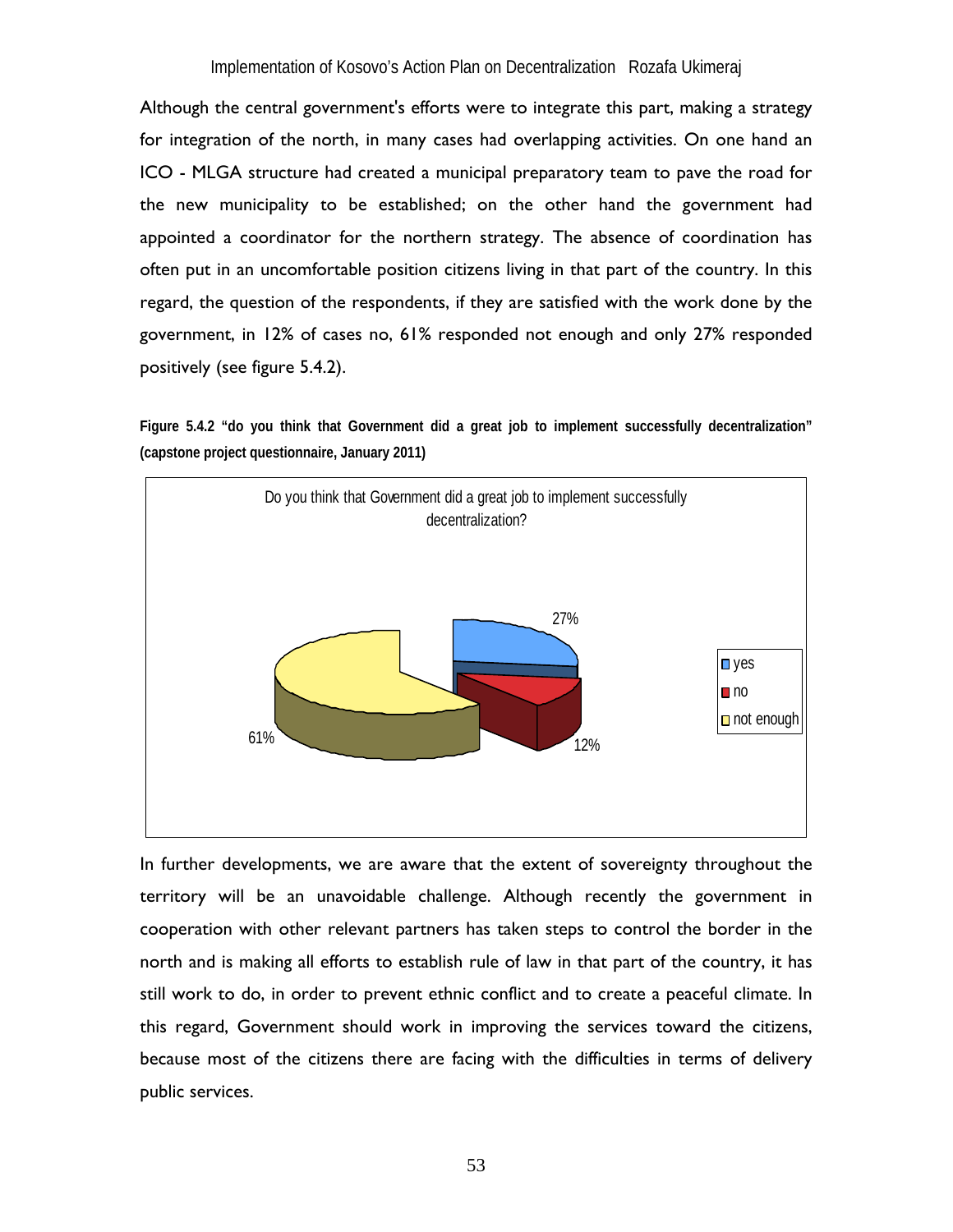# **6. THE PROCESS OF REFORM OF LOCAL GOVERNMENT IN THE COUNTRIES OF REGION**

#### **6.1 Macedonia**

Macedonia is divided into 84 municipalities (opatini, opatina singular), divided into 8 regions (regioni) which play no administrative role. On August 13, 2001, the Ohrid Framework Agreement ended the conflict, forcing significant reforms to better represent minorities and has provided a new Constitution. Under the terms of the agreement, the 1991 Constitution was amended to only reference Slavo-Macedonians are the only nation state charter. Macedonian company is now considered to be established by representative citizens of different ethnic groups. The agreement also introduces a system of "double majority" in Parliament, which means to pass something, the text must earn a minimum of one vote, minority or other group representative of ethnic minorities. Macedonia faces a single-tier system of local self-government. Municipalities are units of local self-government while the City of Skopje faces a slightly different status. The Legislation gives municipalities the right to set-up and devolve powers to neighborhood units. Autonomous municipalities are in the execution of their legally and constitutionally determined spheres of competence. Municipalities are not subject to administrative instruction; they only have to conform to the provisions of the legislation. Municipalities have autonomy and are guaranteed their own sources of revenues. A municipality covers the territory of one or more settlements linked by the common needs and interests of the local population and possess the capacity for economic and social development and citizen participation in the decision-making process<sup>57</sup>. The average size of municipalities is around 306 km2 with 24.078 inhabitants<sup>58</sup>. The transfer of competences EAS the "D-day" of decentralization and started on 1 July 2005. The sectors of transfer were: Culture, Sport and Recreation, Urban Planning, Education, Local Economic Development, Health Care, Social and Child Protection, Environmental Protection, Communal Activities and protection and Rescue

 $\overline{a}$ 

 $57$  Local government in center and eastern europe, chapter 6

<sup>58</sup> This number is much smaller than the Kosovo average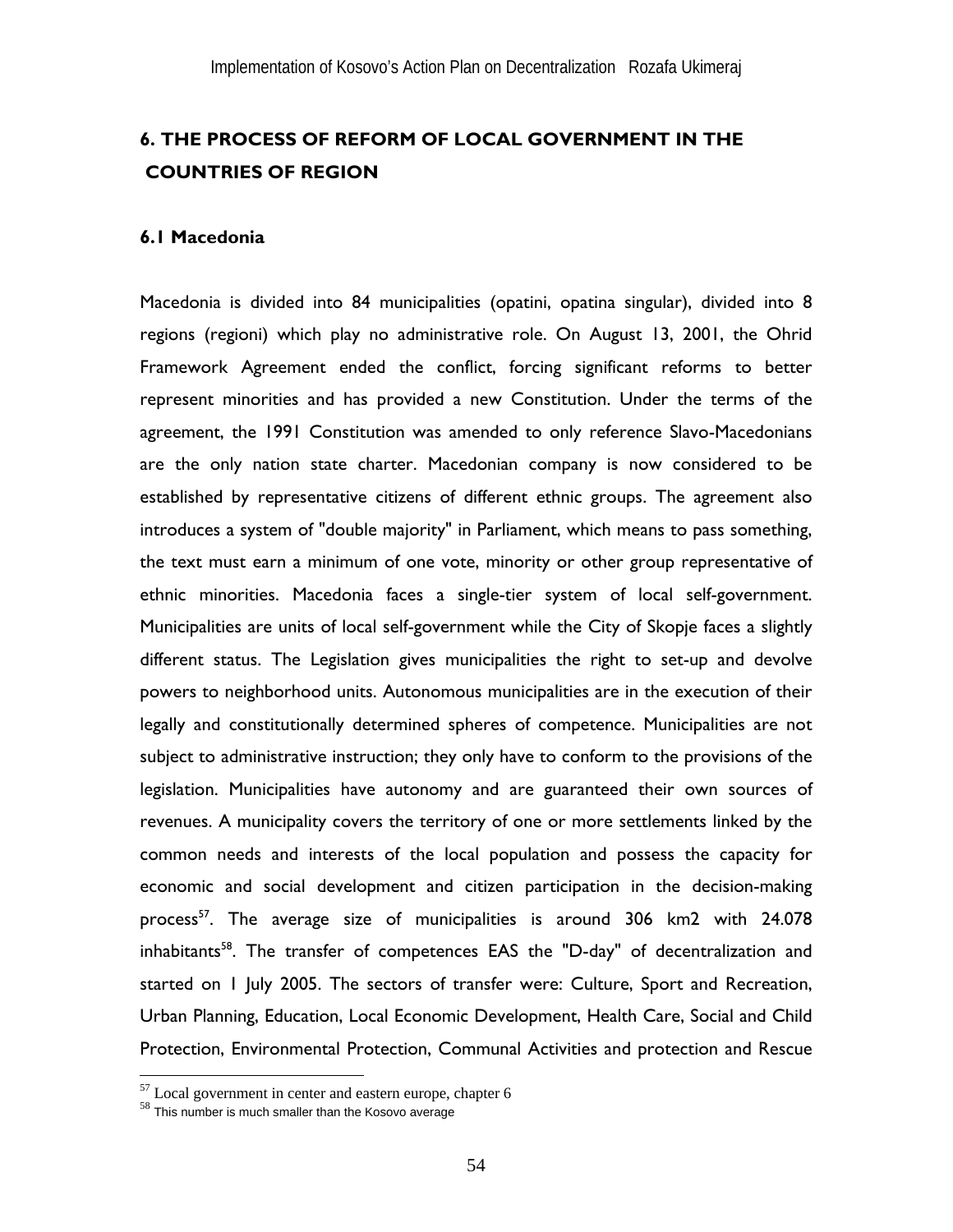of Citizens and Goods; Also, Financial Management and Tax Administration<sup>59</sup>.Local government units are classified as urban, composed of a single town and possibly a number of surrounding villages, or rural, made up of a single village or a group of villages. Thus, every settlement does not necessarily comprise a local government unit. The only administrative distinction between an urban and a rural municipality is the existence of a city architect in the urban municipal structure. The City of Skopje is a special type of local government and is regulated by a specific law, which is discussed below.

#### **6.2 Albania**

Albania had a Communist totalitarian past, and centralized powers and the process of creating local units and the transfer of power to local government units was relatively long. The population is about 3M. Since 1992 until 2000, Albania had three Levels of Government:

1. Central Level

2. Intermediate level of 36 districts

3. Basic level of government, 65 municipalities and 313 communes

From 2000 with different number of counties and municipalities which are presented as follows:

1. Central Level

2. Intermediate level of 12 counties and 36 districts as subdivisions of counties without elected bodies

3. Basic level of government, 65 municipalities, 11 boroughs of the city of Tirana and 308 communes<sup>60</sup>. The average municipality is  $43,478$  people<sup>61</sup>.

Current legislation and Constitution acknowledge the right of local community members to express themselves directly on issues of interest to them. As a form of

<sup>&</sup>lt;sup>59</sup> Presentation of Macedonia- annual international conference on local self-government, 4-6 may, 2010, Prishtina

<sup>&</sup>lt;sup>60</sup> Presentation of Albania- annual international conference on local self-government, 4-6 may, 2010, Prishtina<br><sup>61</sup> This number is also smaller than Kosovo's average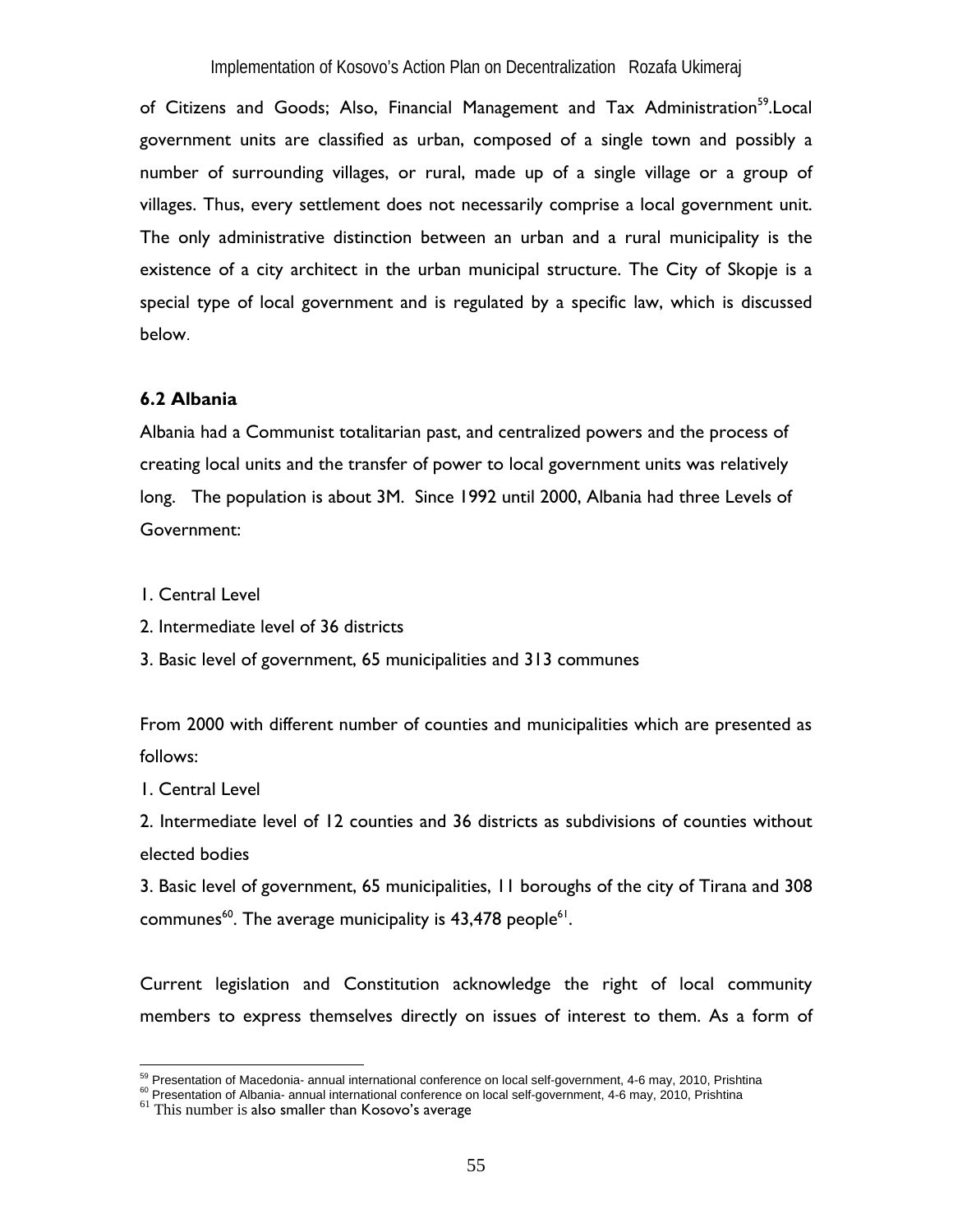direct democracy, local referendums are organized on issues such as the division or merger of administrative units, local taxation, et cetera. The Constitution considers local referendums to <sup>62</sup>be a right of self-governance equal to that exercised through local representative bodies.

Today, Albania is composed of 304 communes, 69 municipalities, 12 counties. Decentralization reform benefits and contributes the necessary reforms in the Albanian naturally materialized on the priorities of governments, as they have to do with the rule of law and fighting corruption, simplification of administrative procedures and facilitating the loading of unnecessary fiscal integration the country's Euro-Atlantic structures and a greater participation in the wider region, making healthier public finances and reducing tax evasion, the orientation of the Albanian society for higher standards in education, health, communication, information technology, and effective governance,  $etc<sup>63</sup>$ .

 $\overline{a}$ 

<sup>62</sup> Local government on central and eastern Europe, chapter 2

<sup>63</sup> Decentralization Strategy of local government in Albania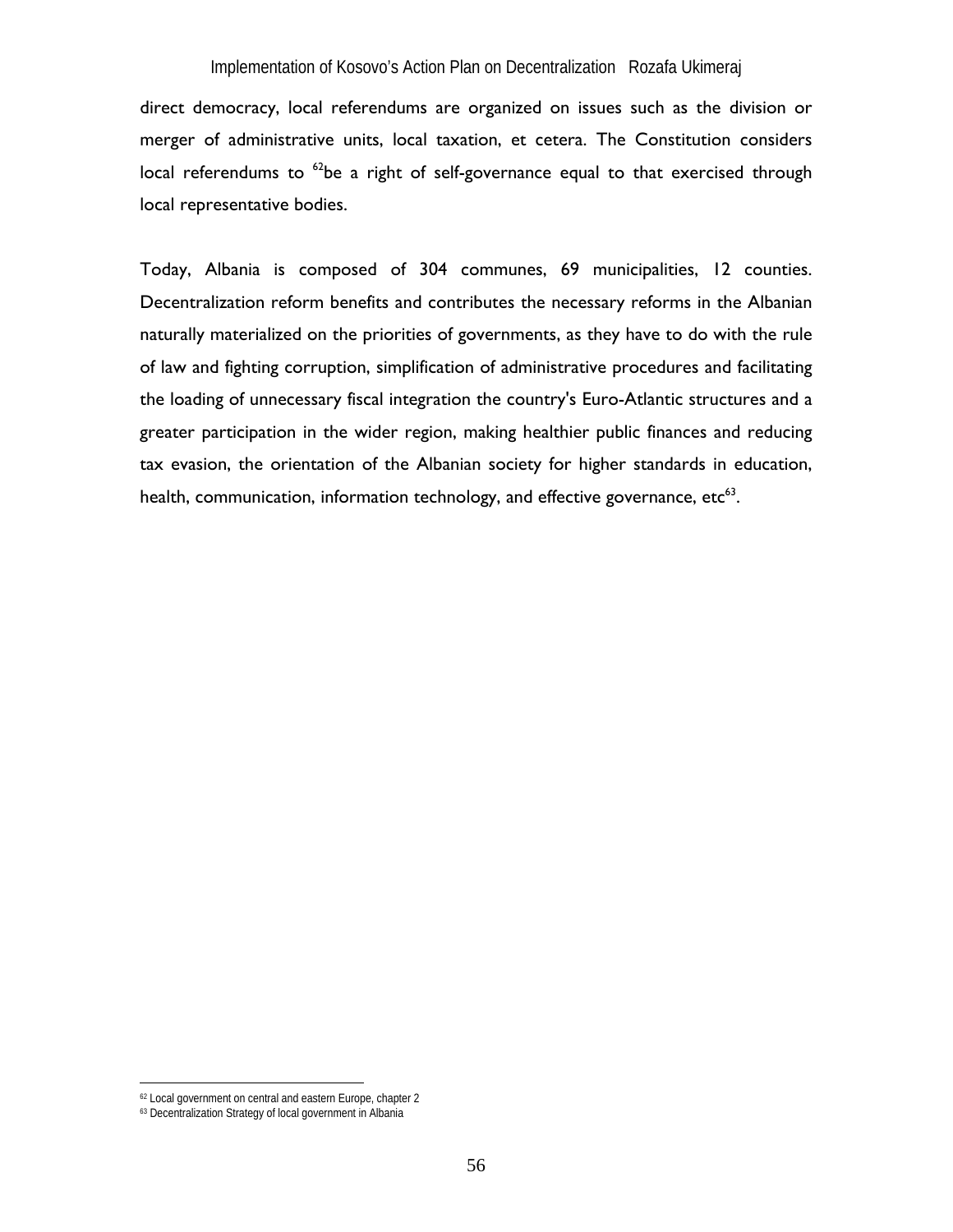### **7. DISCUSSION, CHALLENGES AND RECOMMENDATION**

The legal infrastructure in Kosovo is in compliance with international standards but it still faces implementation obstacles due to the lack of financial and human resources, administrative defects and lack of appropriate political will.

This capstone project gave general information on the organization and functioning of local government in Kosovo since 1999.

The capstone project highlights the opportunities and the challenges of the decentralization process. Kosovo's action plan on decentralization has had various difficulties in terms of administration reform, political reform and the financial reform. The administrative aspect of the reform needs to be a priority, for example, the establishment of criteria for the number of staff and number of municipal departments should be fixed by law and it cannot not consider as intervene in the local autonomy. While there are criteria for the number of representatives in municipal assemblies even if there will be some criteria for the departments it cannot be considered as an intervention in the municipal autonomy. In this regard, the changes of the basic legislation will reflect into creating professional administration and sustainable institutional memory. In this context it is necessary that the capacities of local administration staff are increased.

A comprehensive approach to professional development and appropriate capacity building is required to occur periodically. Although the law on local finances creates a solid base for financial independence, municipal budget dependency is considered to be too high. Today, this dependence reaches up to 80% while are lacking the governmental incentive scheme for municipalities, which could encourage competition between them in terms of benefit funds. Till now, besides the governmental grant that is distributed through a formula, allocation of the governmental funds to the municipalities has been mainly based on party affiliation. Although municipalities are guaranteed by the local government law a large number of competencies, they often fail to exercise them due to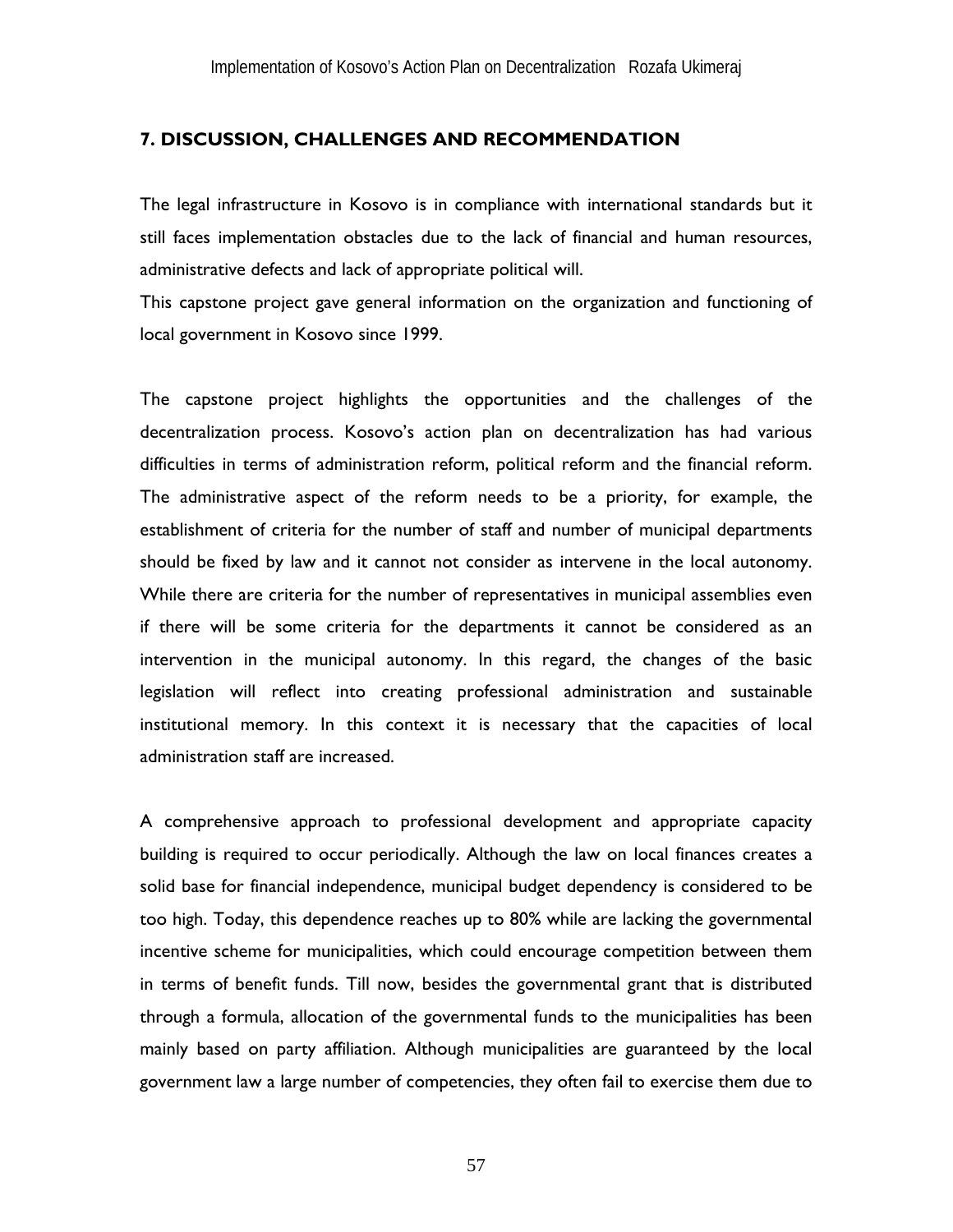limits on the number of staff and financial capacity. Municipalities have to create conditions to increase the degree of budgetary independence, expand the range of incomes and raising the level of local revenue collection. Of course, it should be noted that will taken into consideration the ability of municipalities to create their own budgets, especially the municipalities with significantly below-average levels of municipal development.

Kosovo has made progress with the decentralization process in general. The surveys in this project showed however that the majority of the respondents believed that decentralization only benefited the minority groups (see figure 3.1.2) and has limited results to the citizen's life in general. Decentralization on an ethnic basis adds extra difficulty on the community integration process. The focus group discussions of the surveys showed that the respondents believed that there is a risk for minority groups to become more isolated and to have limited opportunities for integration into the wider national socioeconomic life.

The satisfactory participation of Serbs in the elections, through which new municipalities were legitimized as local authorities, is a big step forward. This is a positive trend for the future of interethnic relations in Kosovo<sup>64</sup>. This participation was ten times higher than in November 2007. For the first time in two decades, Kosovo Serbs returned to the moderate political forces, sending signals of cooperation and inclusion within the institutional framework in Kosovo.

This capstone has considered the issues related to the good practices of other countries. In this regard, the experience of the other countries shows that the key to the success of local reform is not only decentralization. The reform process is multifaceted and includes elements of political and economic power. The analyzing of the situation on the field highlights also that the creation of new local government units has to be in correlation with the criteria of demographic, territorial and local economic development.

 $\overline{a}$ 

<sup>&</sup>lt;sup>64</sup> Decentralization in Kosovo: local elections and participation of the Serb minorities, published by NGO KIPRED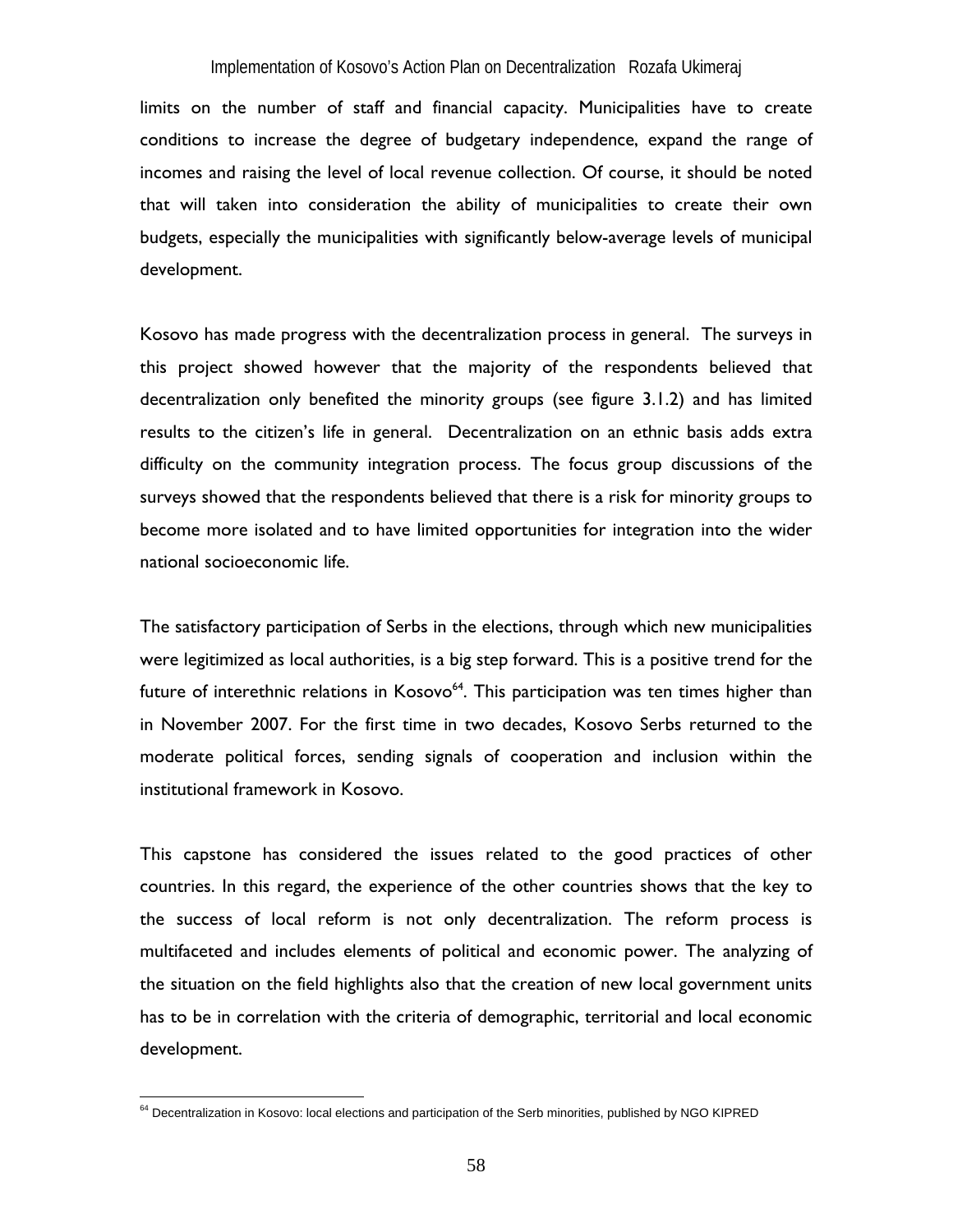The capstone project showed that it is necessary to complete and harmonize the legal infrastructure. These include adopting the local legislation and regulations that have been adopted by the municipalities of Kosovo, in accordance with new laws and advanced international practices. Completing the legal basis of other laws like the law for the City of Prishtina, to change the law on administrative boundaries, completion of the legal basis for e-governance and the avoidance of collision in the legislation, are necessities. In this direction it is necessary to strengthen the oversight mechanisms of the legality of acts of municipalities. Publication of a municipal official gazette or creating an administrative court may be one of the options for achieving this.

There are challenges and difficulties that bring to the risk the reform of the local government. The insufficient care of the central government to local level include the slow reform of tax policies and municipal revenues, inappropriate allocation and nontransparent methods for municipalities, inadequate development planning, delays in the privatization process, lack of development strategies for different areas, insufficient use of direct citizen participation and financial shortages are risks that, in the future cannot be permitted reflect in the reform process.

### **Recommendations**

The three most important recommendations are:

- 1. The legal framework for local self government should be completed. The package of the laws for e-governance such as:
- Electronic Signature Law;
- Law on electronic communications;
- Law on Personal Data Protection;
- Public information law;
- Administrative Procedure Law;
- Civil Procedure Law;

#### -Notary Law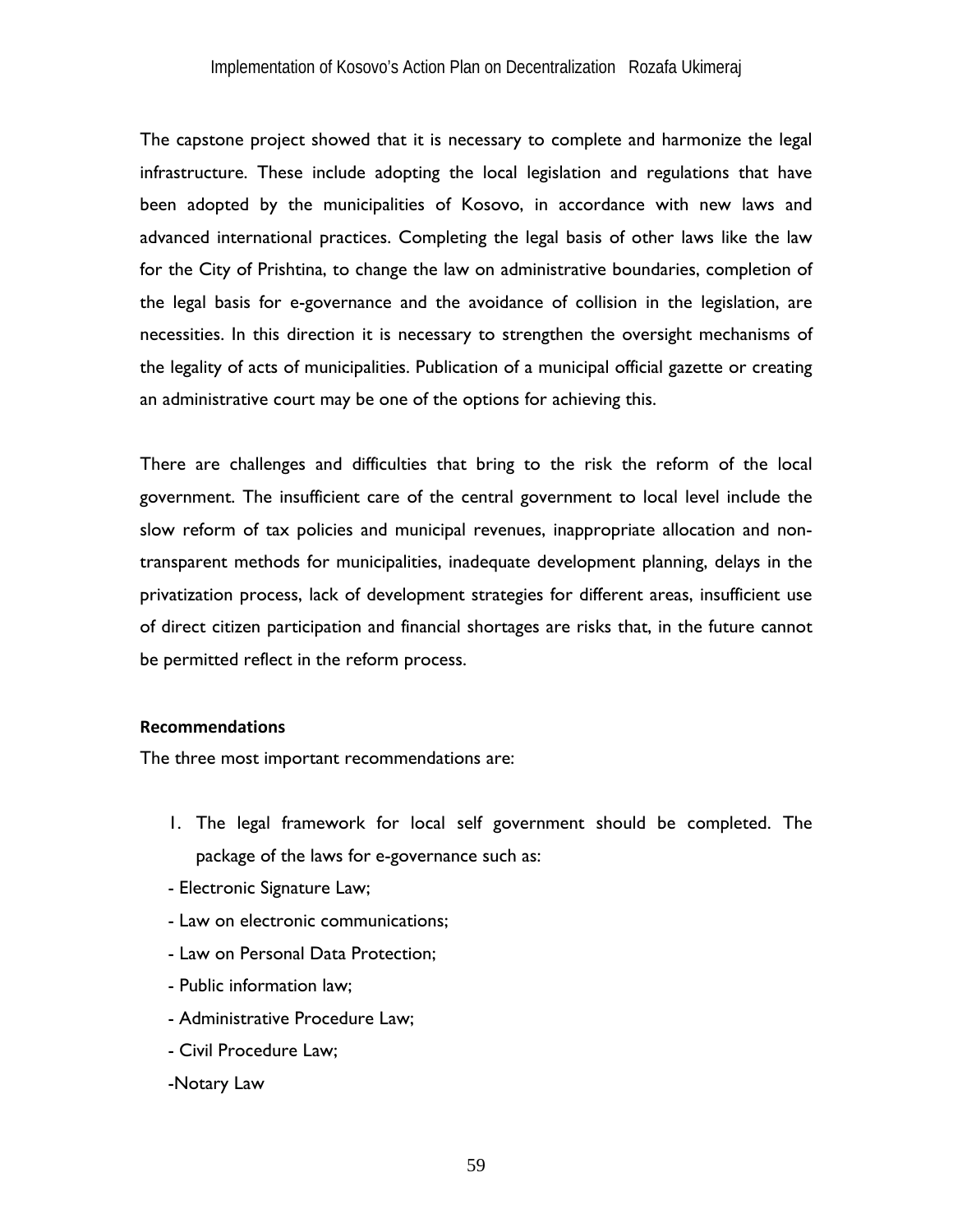All the above mentioned laws will reflect directly to the efficiency of the delivery services because citizens will have the possibilities to have on-line access to services. In the other hand there is a need for other laws.

Also, there are some other new laws as listed below that need to be approved by the Assembly:

- -The law of the city of Prishtina;
- Law on local Referenda;
- Law on naming of the Villages and Settlements and
- Law on system of addresses
- Law on municipal official gazette

In addition, the existing legal base should be reviewed. The amendment of the Law on local self government that will guarantee "checks and balances" system among various branches of the administration is necessity.

There is a need to amend some law and to avoid the collision among some others. In the process of amendment should pass also these laws:

- The law on public enterprises,
- The law on public-private partnership and
- The law on managing the municipal property.

This package of laws will help municipalities to attract foreign investments that directly will reflect in local economic development.

2. For further new municipalities (beyond the existing 38), they should be established according to criteria such as number of population, territory and economic sustainability. In this context, they should not be based only on ethnic criteria. Upon the creation of further new municipalities, it is needed to have preliminary consultations with citizens.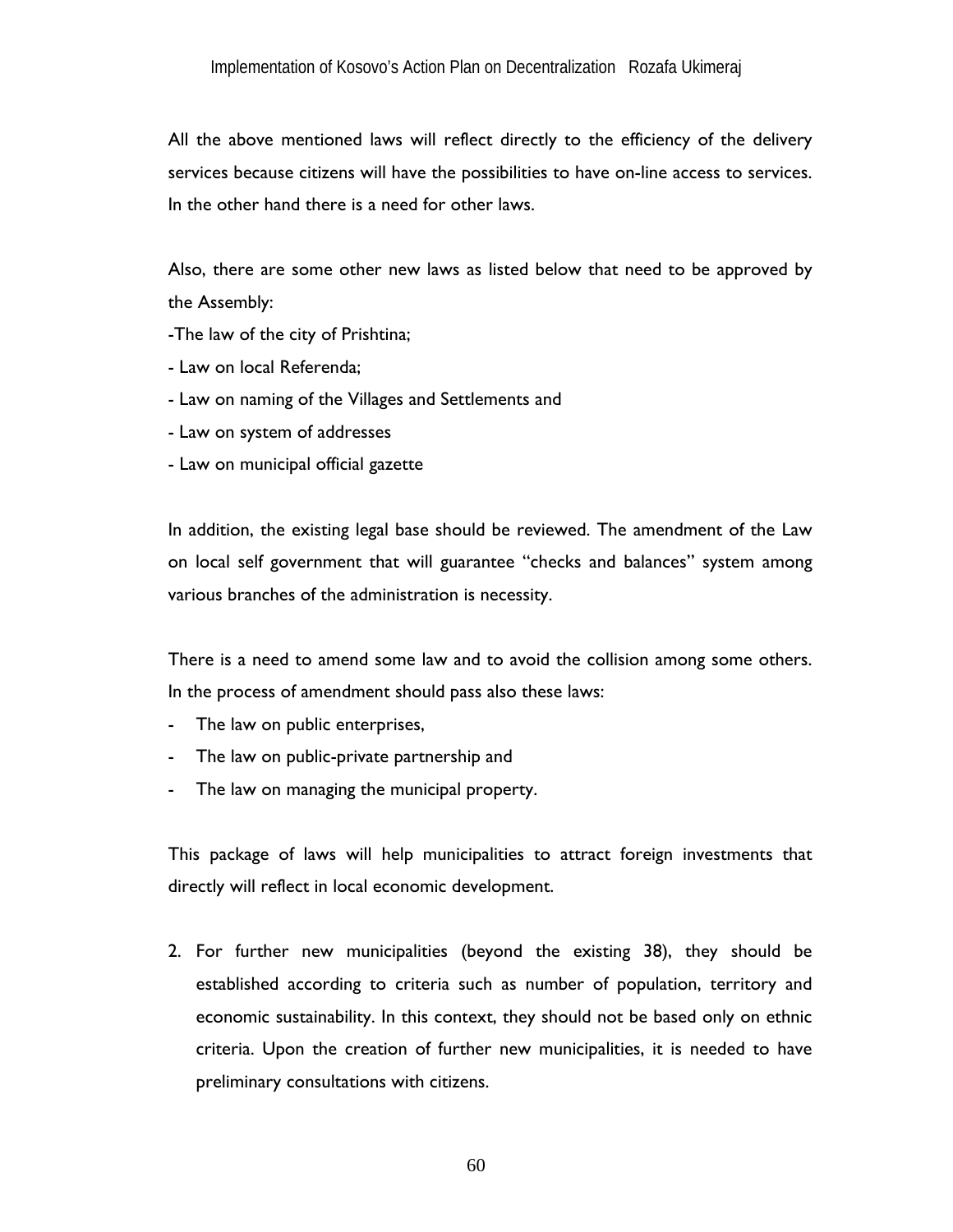- 3. Decentralization to be realized in the context of local government reform should be focused in three main directions:
	- Administrative aspect of the reform such as the institutional memory and size of the municipal administration. Regarding the institutional memory, it is needed to change the legal framework on local self government. The municipal directors should be civil servants, in order to ensure the continuity and the institutional memory that direct reflect to the service delivery to the citizens. Regarding the size, should be implemented the governmental decision, in this regard, the municipal staff should be consistent with the municipal population.
	- Political aspect of reform means the avoidance of the second round (ballot). This would increase the effectiveness of the local election process, shortening the expenses, affecting in good terms in sustainability of the local administration during the electoral process.
	- Financial aspects of reform should increase the local financial autonomy. This means establishing of effective and objective state grant equalization system and transparent allocation of the fund from the central government level.

In addition there are a number of recommendations which are important to improve Kosovo's local government reform. They are:

- Enhancing institutional relations between different local authorities and central authorities;
- Distribution of competencies in accordance with the principal of subsidiarity;
- Establishment of a balanced, transparent and stable system of allocation of revenues to local authorities;
- Establishing effective and objective state grant equalization system;
- Develop new legal framework for local property and PPP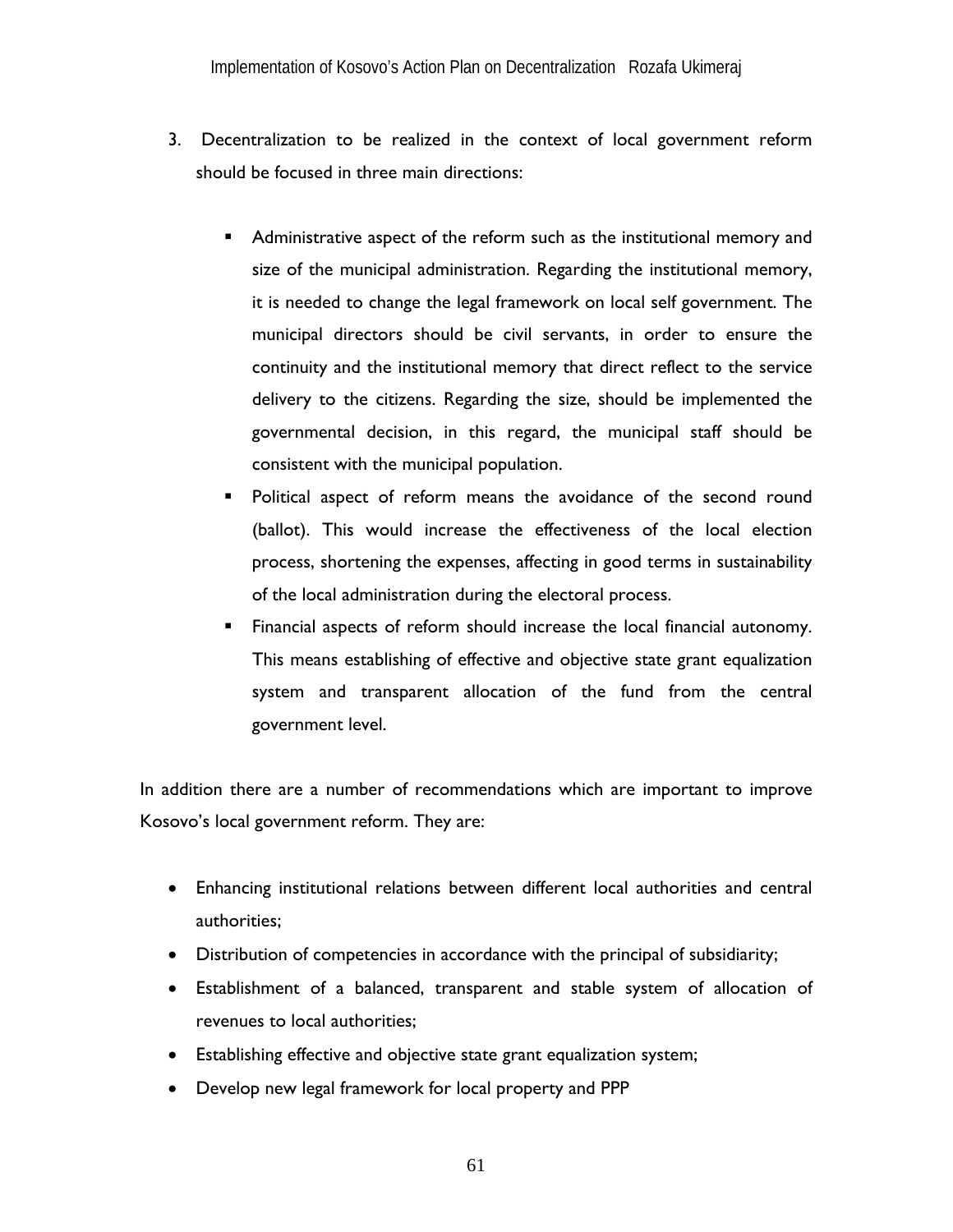### **List of References**

- 1. Action Plan on the implementation of decentralization;
- 2. Constitution of the Republic of Kosovo;
- 3. Comprehensive Proposal for the Kosovo Status Settlement (Ahtisaari package);
- 4. Concept for public presentation on the decentralization process (document of the Ministry of Administration of Local Government), Prishtina, 20 May 2008
- 5. European Charter on the Local Self-Government;
- 6. European Union Convention on Cross-Border Cooperation between Territorial Communities or Authorities;
- 7. Decentralization in center and Eastern Europe
- 8. Decentralization Strategy of local government in Albania
- 9. Decentralization in Kosovo: local elections and participation of the Serb minorities, published by NGO KIPRED
- 10. Document for setting criteria for the number of employees in local administration, adopted by the Government of Kosovo in 2008;
- 11. Document-Principles and Criteria for the Establishment of New Municipalities, prepared by the Ministry of Local Government Administration (April 2008) ;
- 12. Document on the Competences of Municipalities, publication of MLGA;
- 13. "Framework for Local Self-Government Reform" prepared by the Working Group of reform and approved by the Government on 19 July 2004;
- 14. Document "clear in paper, blurred in practice" published by KLGI
- 15. Document " Implementing decentralization in Kosovo: one year on", published by KLGI
- 16. Governmental decision no. 3/119, date 07.04.2010
- 17. Government decision on the criteria's of the municipal staff no. 10/45, date 03.12.2008
- 18. Handbook on Law on Local Self-Government, published by MLGA and USAID/EMI, September 2009;
- 19. Handbook on the structure and new organization in municipalities, published by MLGA (November 2009);
- 20. Law on Local Self-Government;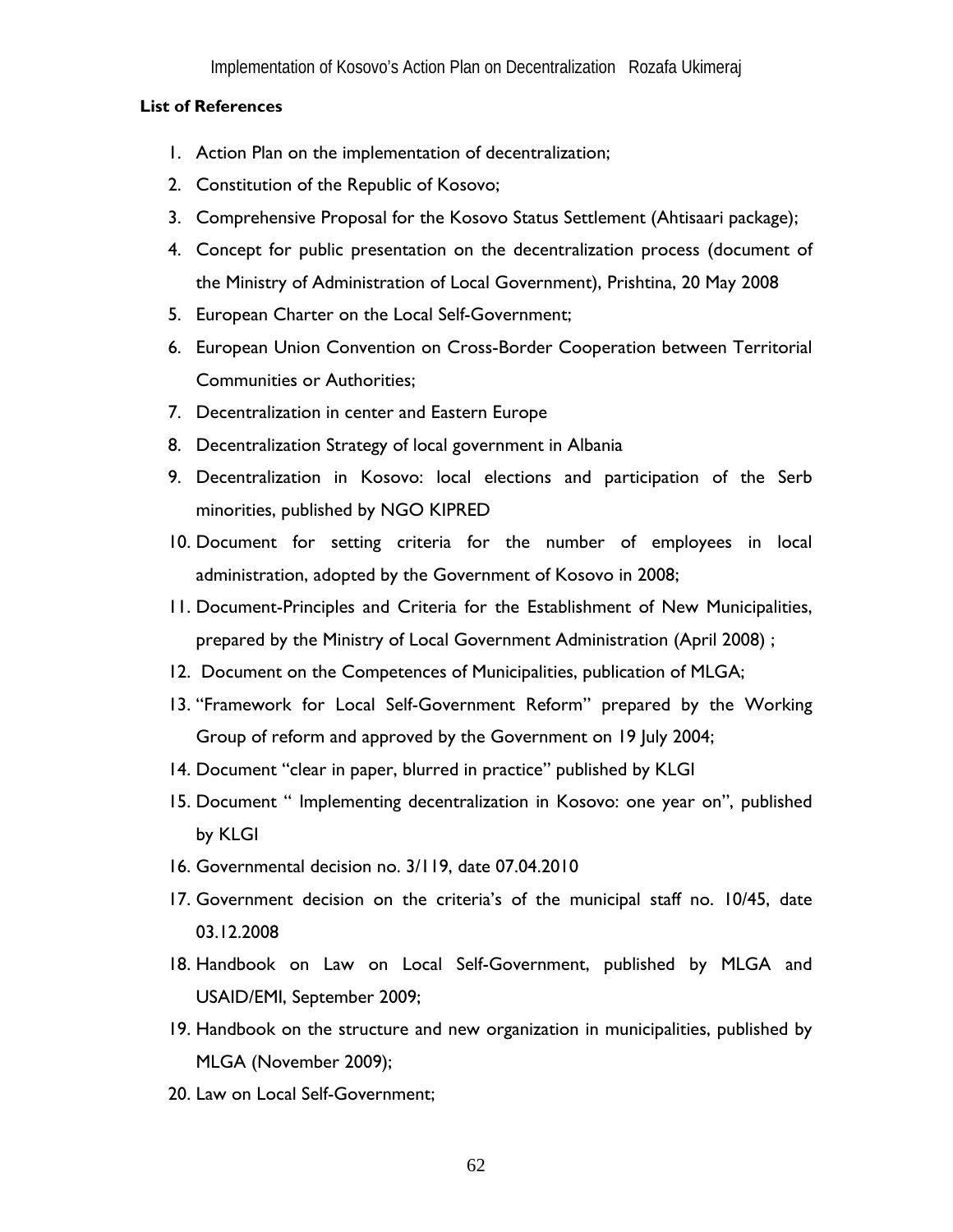- 21. Law on Local Finances;
- 22. Law on Administrative Municipal Boundaries;
- 23. Law on Local Elections;
- 24. Medium Term Strategy of the Work of the Ministry of Local Government Administration 2009-2012;
- 25. Proposal Plan on the transfer of competences from parent municipalities to the Municipal Pilot Units (December 2005);
- 26. Principles and criteria's for establishment if the new municipalities, document published by Ministry of Local Self Government
- 27. Regulation 1999/14 On The Appointment Of Regional And Municipal Administrators;
- 28. Regulation no. 2000/43 On the Number, Names and Boundaries of Municipalities (27 July, 2000);
- 29. Regulation no. 2000/45 On the Self-government of the Municipalities of Kosovo (11 August 2000) amendment by Regulation no. 2006/54 and no. 2007/30;
- 30. Regulation 2001/19 on the Executive Branch of PISG;
- 31. Regulation 2005/15 on amending and supplementing the Regulation 2001/19 On the Executive Branch;
- 32. Regulation No. 2007/27 on Municipal Elections in Kosovo (29 August 2007);
- 33. Regulation no. 2001/9 on the Constitutional Framework for Provisional Selfgovernment in Kosovo (15 May 2001);
- 34. Regulation No. 2007/30 on amendment of UNMIK Regulation No. 2000/45 on Self-government of Municipalities of Kosovo (16 October 2007);
- 35. Regulation no. 2005/55 On the approval of the Kosovo Consolidated Budget and authorization of expenses from the period of 1 January until 31 December 2005, 20 December 2005;
- 36. Report on Pilot projects established in accordance with the framework for local self- government reform in Kosovo-December 2006;
- 37. Report on PMU, published by MLGA (2007);
- 38. Report on the assessment of the capacities of Municipalities (December 2010);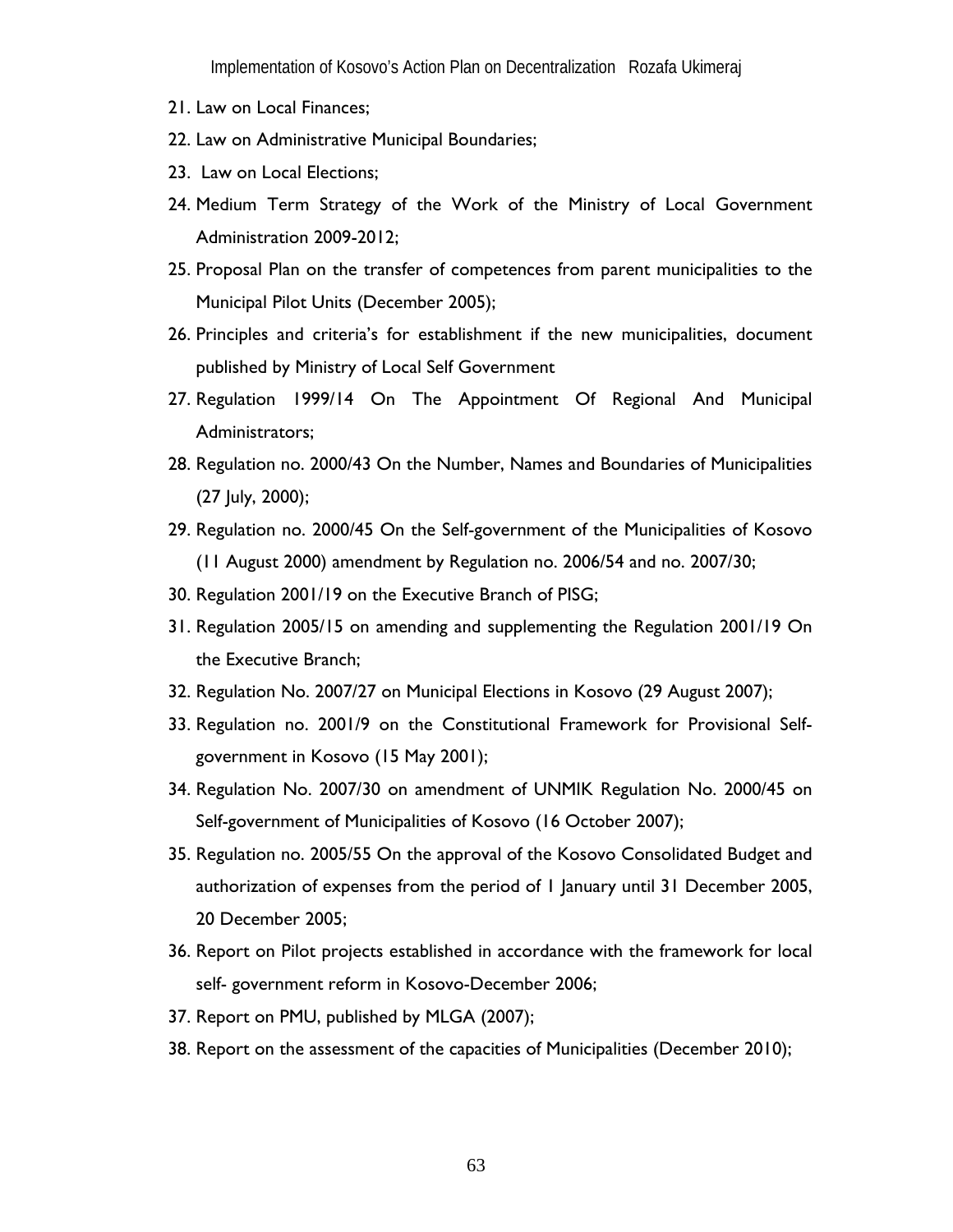- 39. Reports on monitoring of the municipalities of Republic of Kosovo ( annual reports, published by MLGA);
- 40. Reports on decentralization process ( published by MLGA);
- 41. Understanding Memorandum signed between three PMUs, three parent Municipalities, MLGA and MFE, on 2 June 2006.
- 42. http://www.kqzks.org/SKQZWEB/al/zgjedhjetekosoves/materiale/rezultatet2009/ komune/Statkk%20sipas%20vendvotimeve%20-%20Partesh.pdf,
- 43. http://kcdf.org/kcdf/index2.php?option=com\_docman&task=doc\_vieë&gid=33&It emid=10
- 44. http://www.fes.org.mk/pdf/shq/Abdulmenaf%20Bexheti.pdf
- 45. The financial Resources of Local Authorities in Relation to Their Responsibilities,, Council of Europe, Strasbourg, April 1998.
- 46. http://publius.oxfordjournals.org/cgi/content/abstract/34/1/35